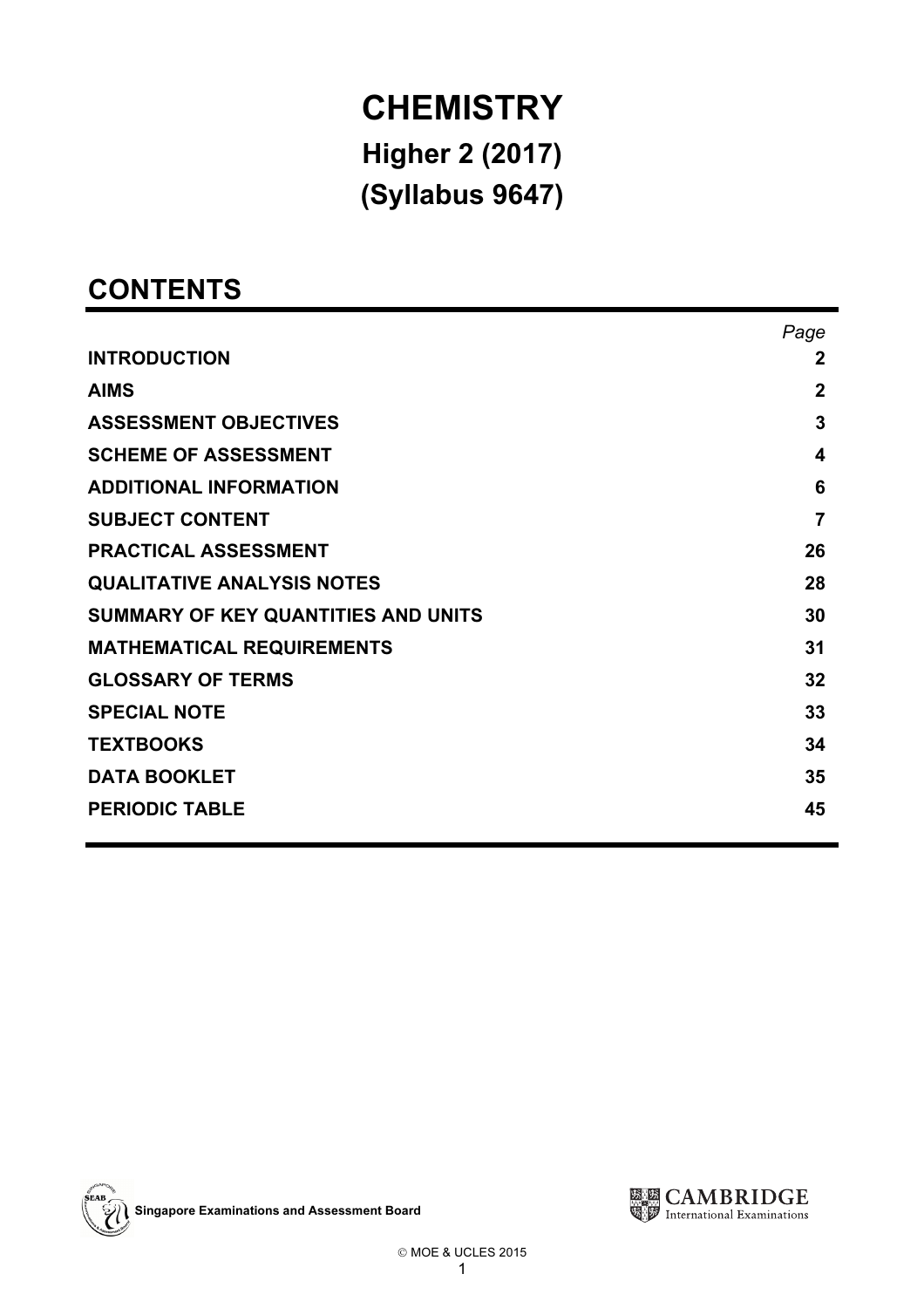# **INTRODUCTION** <u>INTRODUCTION CONTROL</u>

Candidates will be assumed to have knowledge and understanding of Chemistry at O level, as a single subject or as part of a balanced science course.

This syllabus is designed to place less emphasis on factual material and greater emphasis on the understanding and application of scientific concepts and principles. This approach has been adopted in recognition of the need for students to develop skills that will be of long term value in an increasingly technological world rather than focusing on large quantities of factual material which may have only short term relevance.

Experimental work is an important component and should underpin the teaching and learning of Chemistry.

# **AIMS** <u>. . . . . .</u>

These are not listed in order of priority. Many of these Aims are reflected in the Assessment Objectives which follow; others are not readily assessed.

The aims are to:

- 1. provide, through well designed studies of experimental and practical chemistry, a worthwhile educational experience for all students, whether or not they go on to study science beyond this level and, in particular, to enable them to acquire sufficient understanding and knowledge to:
	- 1.1 become confident citizens in a technological world, able to take or develop an informed interest in matters of scientific importance
	- 1.2 recognise the usefulness, and limitations, of scientific method and to appreciate its applicability in other disciplines and in everyday life
	- 1.3 be suitably prepared for employment and/or further studies beyond A level.
- 2. develop abilities and skills that:
	- 2.1 are relevant to the study and practice of science
	- 2.2 are useful in everyday life
	- 2.3 encourage efficient and safe practice
	- 2.4 encourage the presentation of information and ideas appropriate for different audiences and purposes
	- 2.5 develop self motivation and the ability to work in a sustained fashion.
- 3. develop attitudes relevant to science such as:
	- 3.1 accuracy and precision;
	- 3.2 objectivity;
	- 3.3 integrity;
	- 3.4 enquiry;
	- 3.5 initiative;
	- 3.6 insight.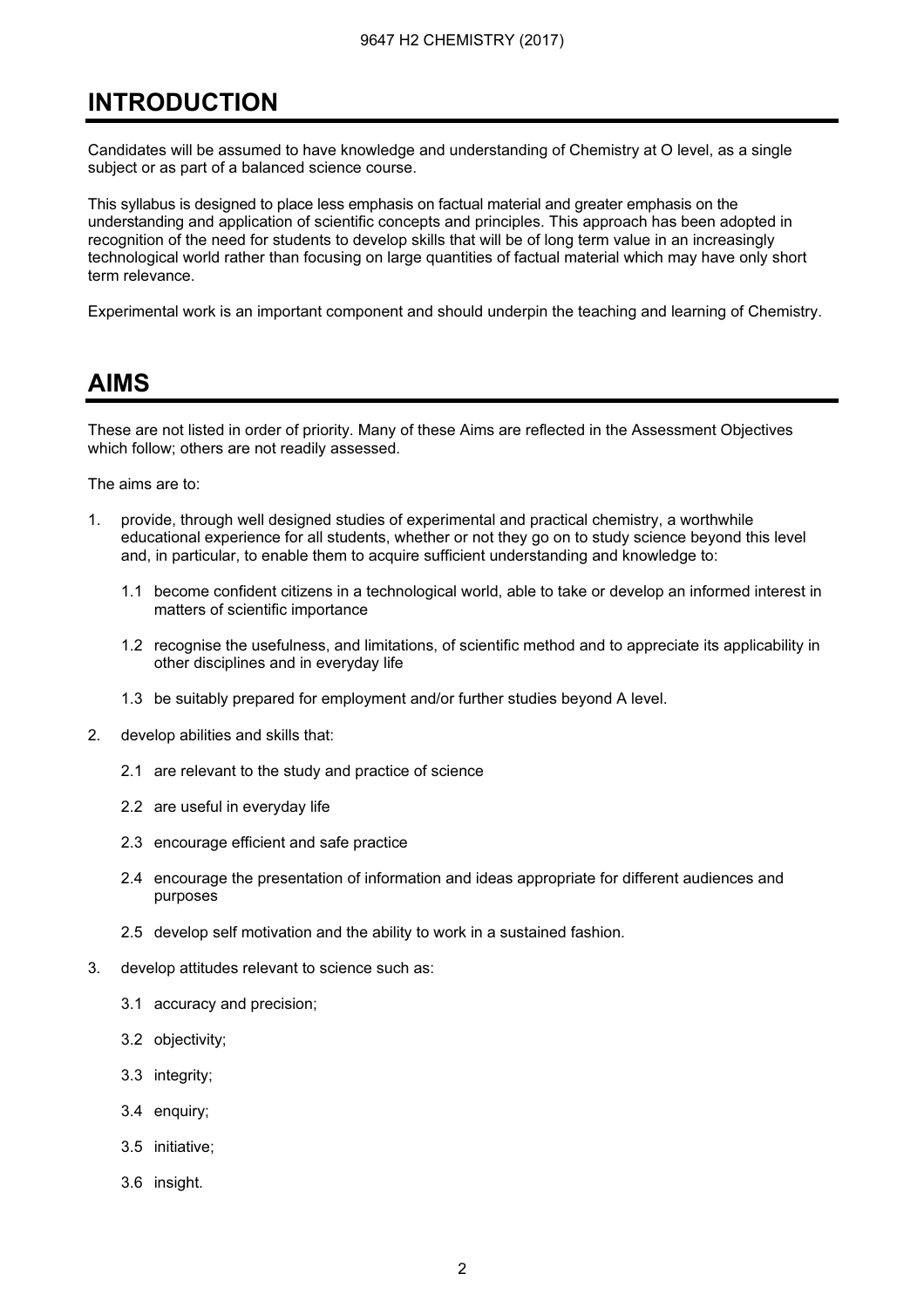- 4. stimulate interest in, and care for, the environment.
- 5. promote an awareness that:
	- 5.1 the study and practice of science are co-operative and cumulative activities, and are subject to social, economic, technological, ethical and cultural influences and limitations
	- 5.2 the applications of science may be both beneficial and detrimental to the individual, the community and the environment
	- 5.3 science transcends national boundaries and that the language of science, correctly and rigorously applied, is universal
	- 5.4 the use of information technology is important for communication, as an aid to experiments and as a tool for interpretation of experimental and theoretical results.

# ASSESSMENT OBJECTIVES

The assessment objectives listed below reflect those parts of the Aims which will be assessed.

#### A Knowledge with understanding

Students should be able to demonstrate knowledge with understanding in relation to:

- 1. scientific phenomena, facts, laws, definitions, concepts, theories
- 2. scientific vocabulary, terminology, conventions (including symbols, quantities and units)
- 3. scientific instruments and apparatus, including techniques of operation and aspects of safety
- 4. scientific quantities and their determination
- 5. scientific and technological applications with their social, economic and environmental implications.

The Syllabus Content defines the factual knowledge that candidates may be required to recall and explain. Questions testing these objectives will often begin with one of the following words: define, state, describe, explain or outline. (See the Glossary of Terms.)

#### B Handling, applying and evaluating information

Students should be able in words or by using symbolic, graphical and numerical forms of presentation to:

- 1. locate, select, organise and present information from a variety of sources
- 2. handle information, distinguishing the relevant from the extraneous
- 3. manipulate numerical and other data and translate information from one form to another
- 4. analyse and evaluate information so as to identify patterns, report trends and conclusions, and draw inferences
- 5. present reasoned explanations for phenomena, patterns and relationships
- 6. construct arguments to support hypotheses or to justify a course of action
- 7. apply knowledge, including principles, to novel situations
- 8. evaluate information and hypotheses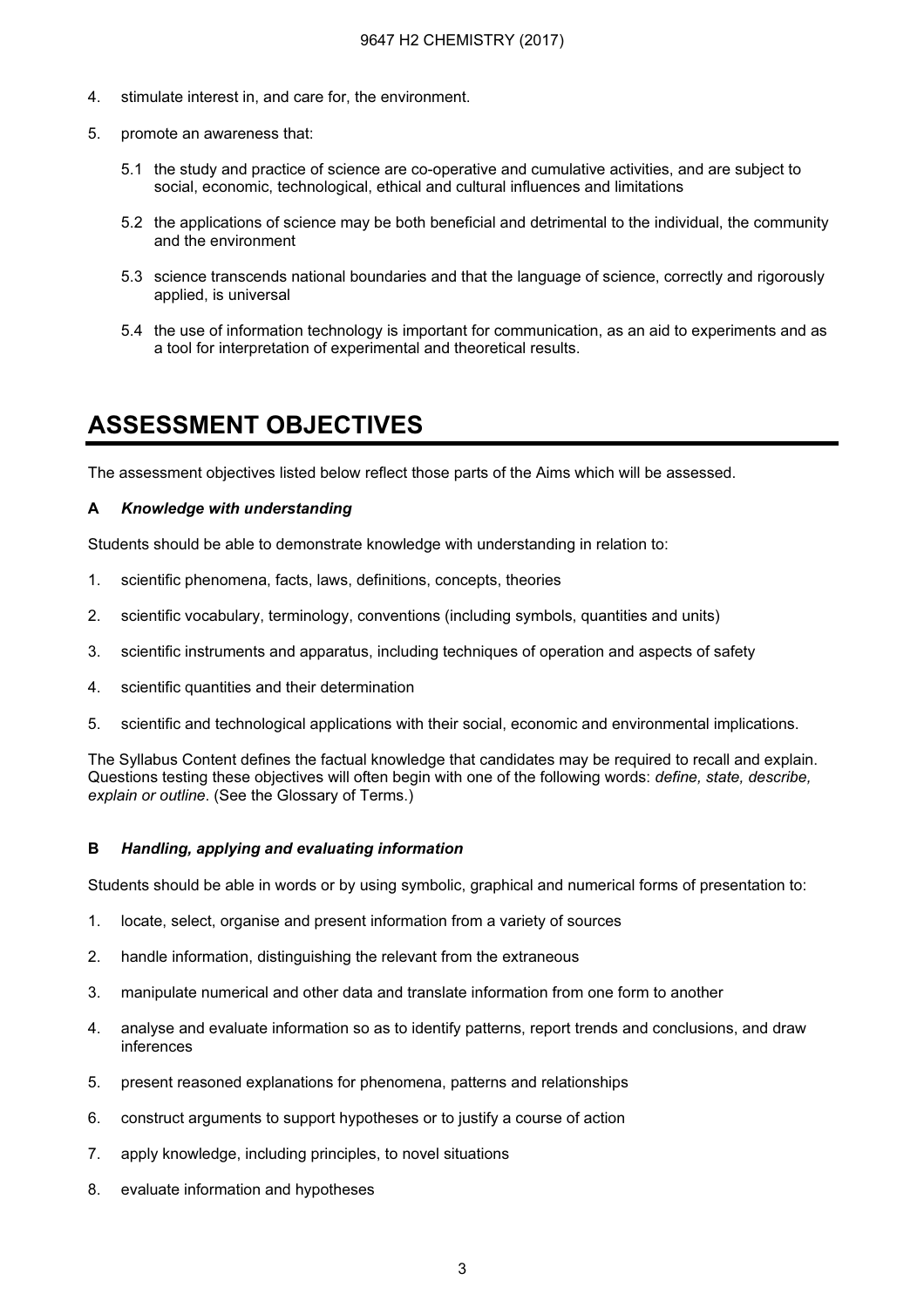- 9. demonstrate an awareness of the limitations of Chemistry theories and models
- 10. bring together knowledge, principles and concepts from different areas of chemistry, and apply them in a particular context
- 11. use chemical skills in contexts which bring together different areas of the subject.

These assessment objectives cannot be precisely specified in the Syllabus Content because questions testing such skills may be based on information which is unfamiliar to the candidate. In answering such questions, candidates are required to use principles and concepts that are within the syllabus and apply them in a logical, reasoned or deductive manner to a novel situation. Questions testing these objectives will often begin with one of the following words: predict, suggest, construct, calculate or determine. (See the Glossary of Terms.)

#### C Experimental skills and investigations

Students should be able to:

- 1. devise and plan investigations, select techniques, apparatus and materials;
- 2. use techniques, apparatus and materials safely and effectively;
- 3. make and record observations, measurements and estimates;
- 4. interpret and evaluate observations and experimental data;
- 5. evaluate methods and suggest possible improvements.

# **SCHEME OF ASSESSMENT** SCHEME OF ASSESSMENT

All school candidates are required to enter for Papers 1, 2, 3 and 4.

| <b>Paper</b> | <b>Type of Paper</b>                                             | <b>Duration</b> | Weighting (%) | <b>Marks</b> |
|--------------|------------------------------------------------------------------|-----------------|---------------|--------------|
|              | <b>Multiple Choice</b>                                           | 1 h             | 20.0          | 40           |
| 2            | <b>Structured Questions</b><br><b>Planning</b>                   | 2 <sub>h</sub>  | 25.0<br>5.0   | 60<br>12     |
| 3            | <b>Free Response Questions</b>                                   | 2 <sub>h</sub>  | 35.0          | 80           |
|              | <b>School-based Science</b><br><b>Practical Assessment (SPA)</b> |                 | 15.0          | 40           |

**Paper 1** (1 h)(40 marks)

Forty multiple choice questions, all compulsory. Thirty items will be of the direct choice type and ten of the multiple completion type.

All questions will include 4 responses.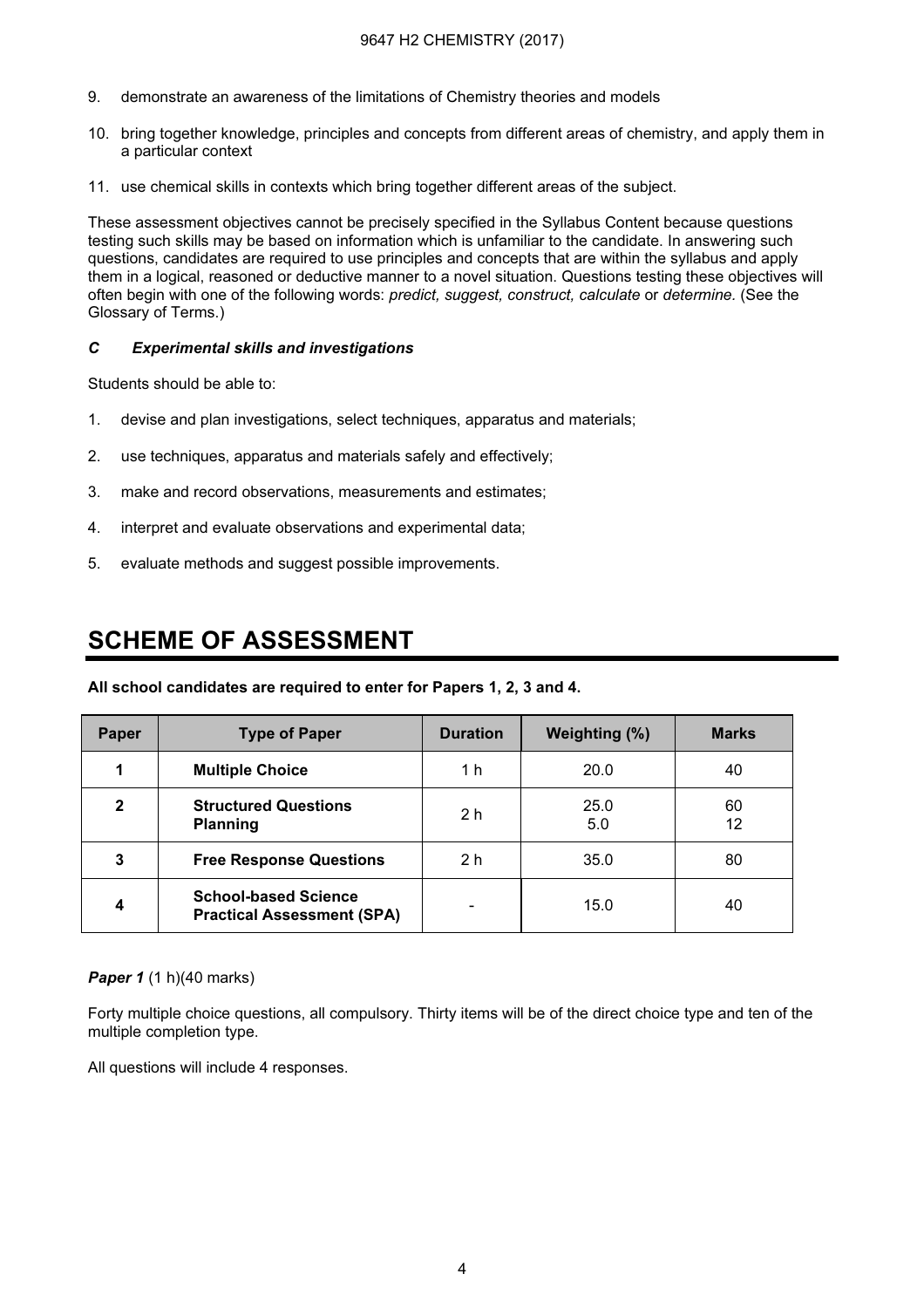#### Paper 2 (2 h)(72 marks)

A variable number of structured questions including one or two data-based questions and a question on Planning. All questions are compulsory and answered on the question paper. The data-based question(s) constitute(s) 15–20 marks for this paper whilst the Planning question constitutes 12 marks for this paper.

The data-based question(s) provide(s) good opportunity to test higher order thinking skills such as handling, applying, and evaluating information. The Planning Question will assess appropriate aspects of objectives C1 to C5. Some questions, including the Planning question, will also require candidates to integrate knowledge and understanding from different areas and topics of the chemistry syllabus.

#### **Paper 3** (2 h)(80 marks)

Candidates will be required to answer a total of four out of five questions. Each question will carry 20 marks. All the questions will require candidates to integrate knowledge and understanding from different areas and topics of the chemistry syllabus.

#### Paper 4 (40 marks)

The School-Based Science Practical Assessment (SPA) will take place over an appropriate period that the candidates are offering the subject. There are two compulsory assessments which will assess appropriate aspects of objectives C1 to C5 in the following skill areas:

- Manipulation, measurement and observation (MMO)
- Presentation of data and observations (PDO)
- Analysis, conclusions and evaluation (ACE)

Each assessment assesses these three skill areas MMO, PDO and ACE, which may not be necessarily equally weighted, to a total of 20 marks. The range of marks for the three skill areas are as follows: MMO, 4–8 marks; PDO, 4–8; ACE, 8–10 marks.

The assessment of PDO and ACE may also include questions on data-analysis which do not require practical equipment and apparatus. Candidates will not be permitted to refer to books and laboratory notebooks during the assessment.

Refer to the SPA Handbook for more detailed information on the conduct of SPA.

#### Marks allocated to assessment objectives and syllabus areas

|   | <b>Assessment Objectives</b>                     | Weighting  | <b>Assessment Components</b> |
|---|--------------------------------------------------|------------|------------------------------|
| А | Knowledge with<br>understanding                  | 32%        | Papers 1, 2, 3               |
| в | Handling, applying and<br>evaluating information | 48%        | Papers 1, 2, 3               |
| С | <b>Experimental skills and</b><br>investigations | <b>20%</b> | Papers 2, 4                  |

The proportion of marks allocated to Physical, Inorganic and Organic Chemistry in Papers 1, 2 and 3 will be in the approximate ratio 5:2:5.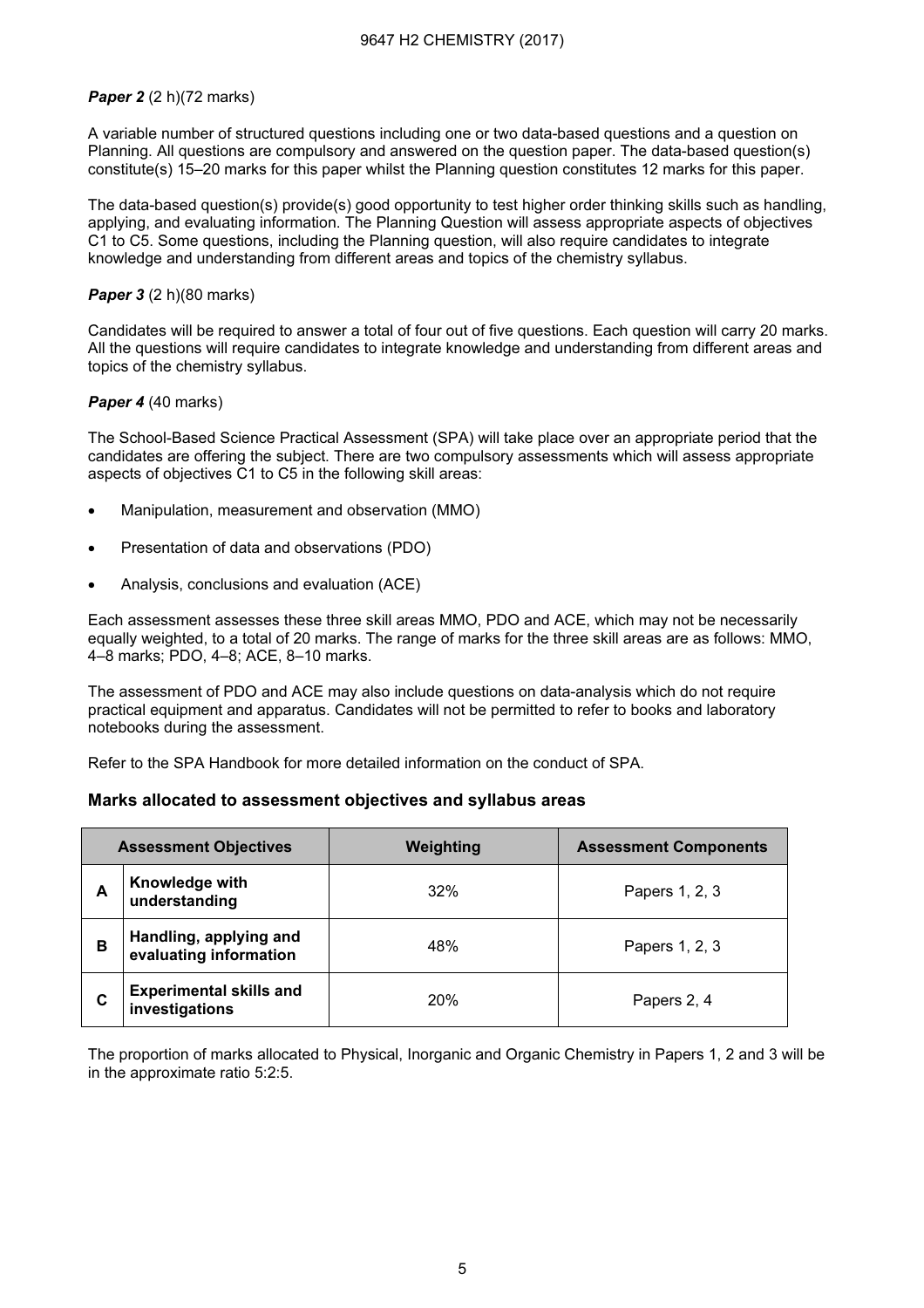# ADDITIONAL INFORMATION

#### Data Booklet

A Data Booklet is available for use in the theory papers. The booklet is reprinted at the end of this syllabus document.

#### **Nomenclature**

Students will be expected to be familiar with the nomenclature used in the syllabus. The proposals in 'Signs, Symbols and Systematics' (The Association for Science Education Companion to 16–19 Science, 2000) will generally be adopted although the traditional names sulfate, sulfite, nitrate, nitrite, sulfurous and nitrous acids will be used in question papers. Sulfur (and all compounds of sulfur) will be spelt with f (not with ph) in question papers, however students can use either spelling in their answers.

#### Grading Conditions

Candidates' results are based on the aggregation of their marks in the various papers, i.e. there are no hurdle conditions under which a prescribed level of performance in an individual paper prevents the award of an A level result.

#### Disallowed Subject Combinations

Candidates may not simultaneously offer Chemistry at H1 and H2.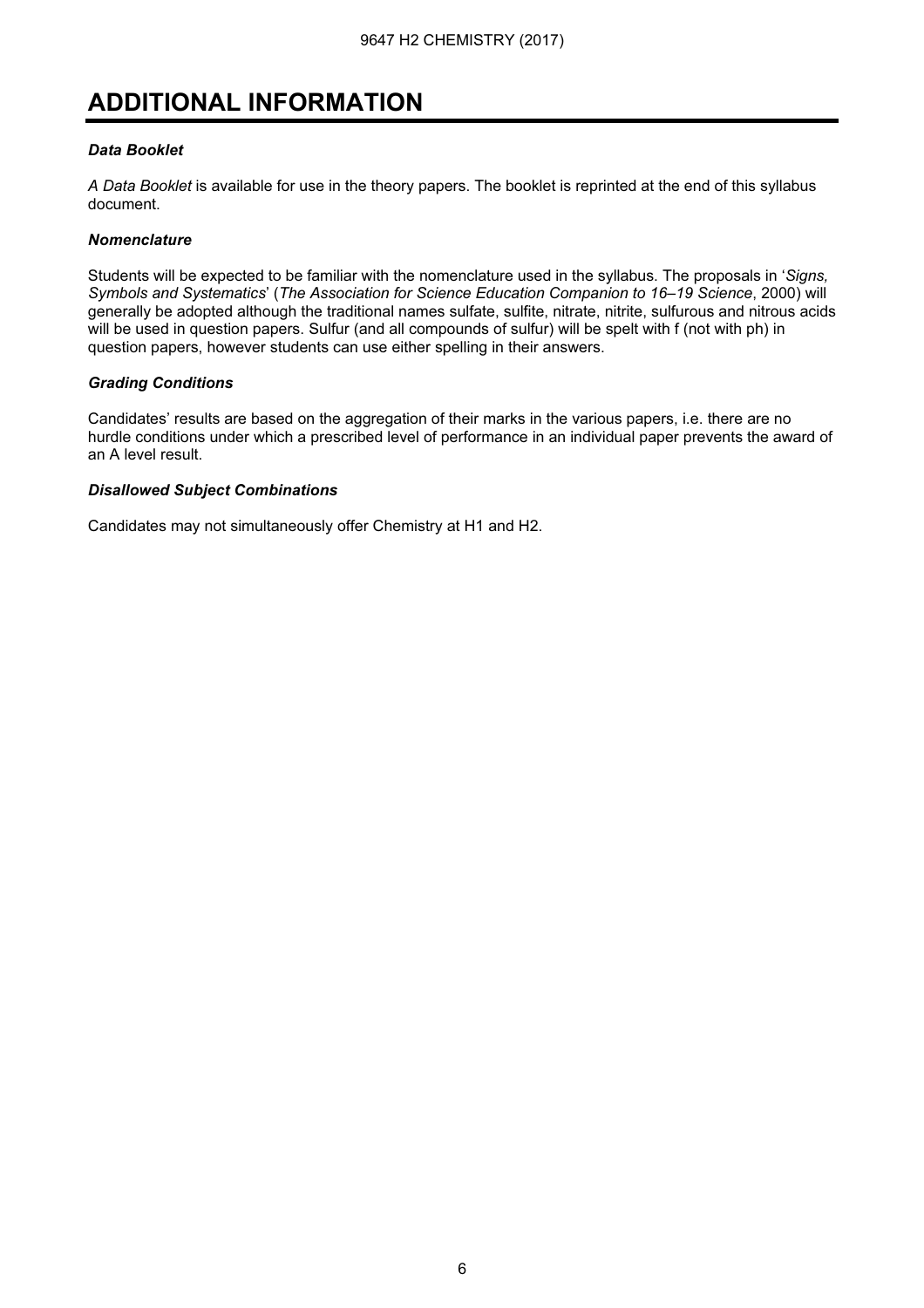# <u>SUBJECT CONTENT</u>

#### PHYSICAL CHEMISTRY

#### 1. ATOMS, MOLECULES AND STOICHIOMETRY

#### Content

- Relative masses of atoms and molecules
- The mole, the Avogadro constant
- The calculation of empirical and molecular formulae
- Reacting masses and volumes (of solutions and gases)

#### Learning Outcomes

[the term relative formula mass or  $M_r$  will be used for ionic compounds]

Candidates should be able to:

- (a) define the terms *relative atomic, isotopic, molecular* and *formula mass, based on the*  $^{12}C$  scale
- (b) define the term mole in terms of the Avogadro constant
- (c) calculate the relative atomic mass of an element given the relative abundances of its isotopes
- (d) define the terms empirical and molecular formula
- (e) calculate empirical and molecular formulae using combustion data or composition by mass
- (f) write and/or construct balanced equations
- (g) perform calculations, including use of the mole concept, involving:
	- (i) reacting masses (from formulae and equations)
	- (ii) volumes of gases (e.g. in the burning of hydrocarbons)
	- (iii) volumes and concentrations of solutions

 [when performing calculations, candidates' answers should reflect the number of significant figures given or asked for in the question]

(h) deduce stoichiometric relationships from calculations such as those in (g)

#### 2. ATOMIC STRUCTURE

#### Content

- The nucleus of the atom: neutrons and protons, isotopes, proton and nucleon numbers
- Electrons: electronic energy levels, ionisation energies, atomic orbitals, extranuclear structure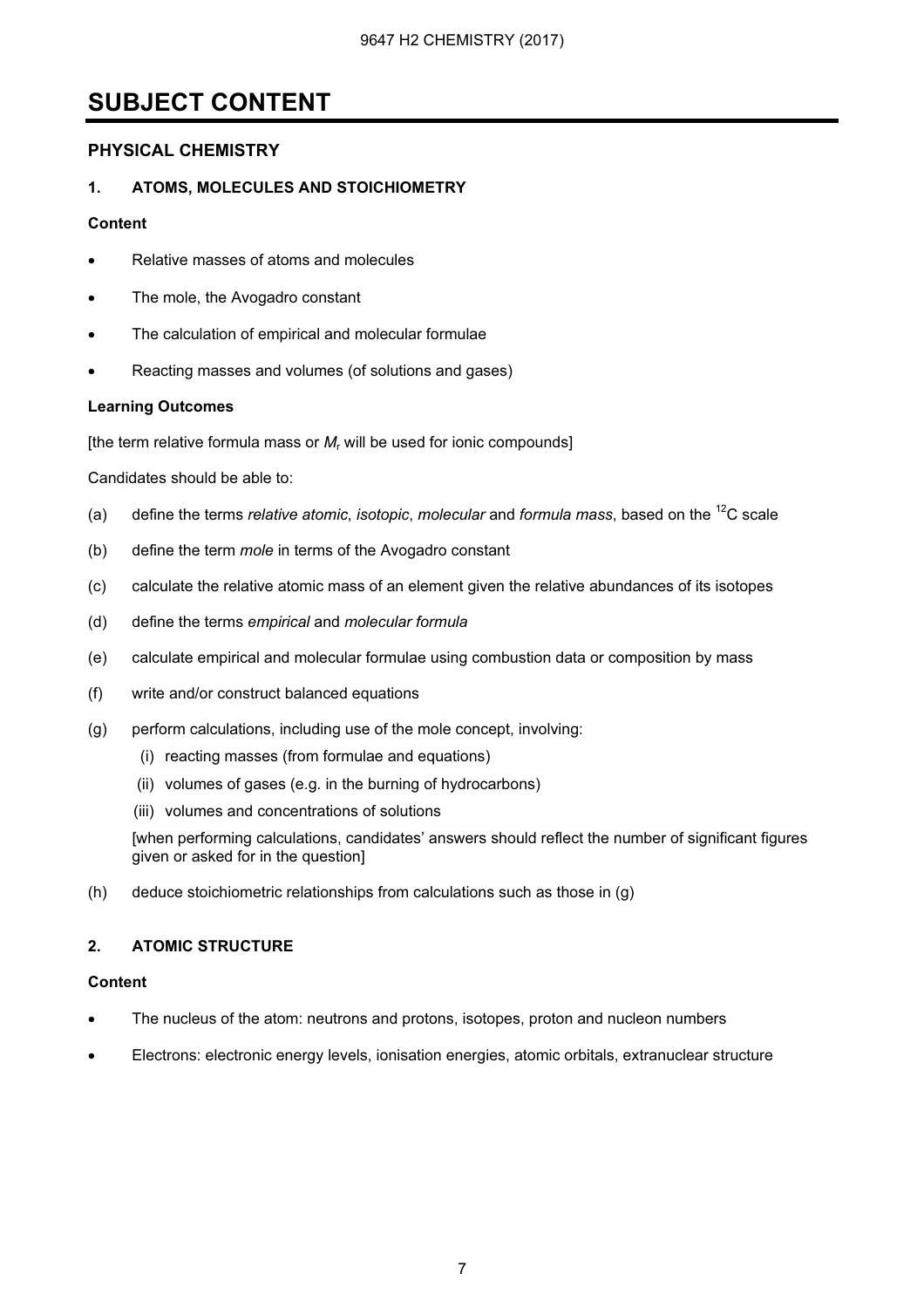#### Learning Outcomes

Candidates should be able to:

- (a) identify and describe protons, neutrons and electrons in terms of their relative charges and relative masses
- (b) deduce the behaviour of beams of protons, neutrons and electrons in an electric field
- (c) describe the distribution of mass and charges within an atom
- (d) deduce the numbers of protons, neutrons and electrons present in both atoms and ions given proton and nucleon numbers (and charge)
- (e) (i) describe the contribution of protons and neutrons to atomic nuclei in terms of proton number and nucleon number
	- (ii) distinguish between isotopes on the basis of different numbers of neutrons present
- (f) describe the number and relative energies of the s, p and d orbitals for the principal quantum numbers 1, 2 and 3 and also the 4s and 4p orbitals
- (g) describe the shapes of s and p orbitals
- (h) state the electronic configuration of atoms and ions given the proton number (and charge)
- $(i)$  (i) explain the factors influencing the ionisation energies of elements (see the Data Booklet)
	- (ii) explain the trends in ionisation energies across a Period and down a Group of the Periodic Table (see also Section 9)
- (j) deduce the electronic configurations of elements from successive ionisation energy data
- (k) interpret successive ionisation energy data of an element in terms of the position of that element within the Periodic Table

#### 3. CHEMICAL BONDING

#### **Content**

- Ionic (electrovalent) bonding
- Covalent bonding and co-ordinate (dative covalent) bonding
	- (i) The shapes of simple molecules
	- (ii) Bond energies, bond lengths and bond polarities
- Intermolecular forces, including hydrogen bonding
- Metallic bonding
- Bonding and physical properties
- The solid state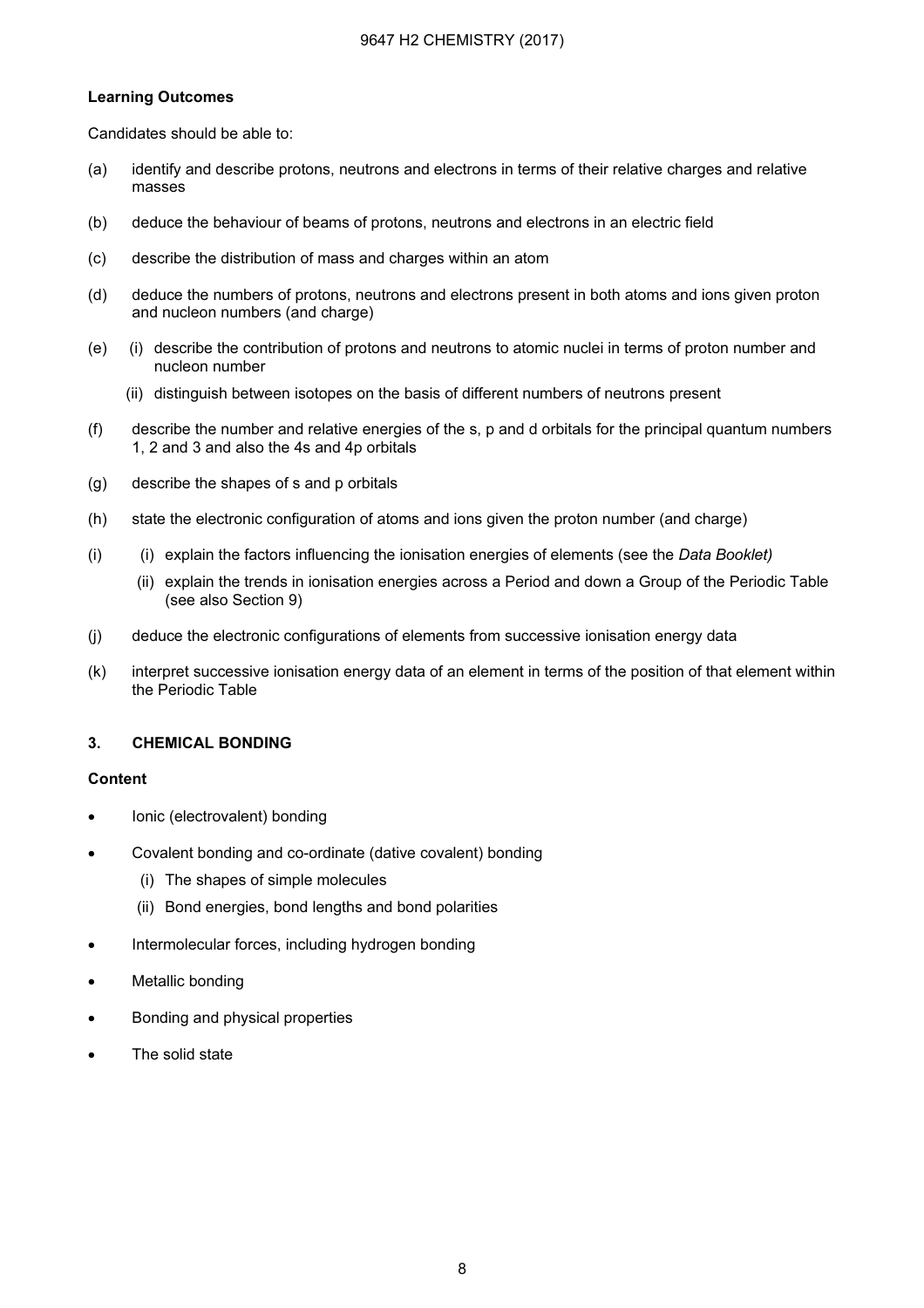#### Learning Outcomes

Candidates should be able to:

- (a) describe ionic (electrovalent) bonding, as in sodium chloride and magnesium oxide, including the use of 'dot-and-cross' diagrams
- (b) describe, including the use of 'dot-and-cross' diagrams,
	- (i) covalent bonding, as in hydrogen; oxygen; nitrogen; chlorine; hydrogen chloride; carbon dioxide; methane; ethene
	- (ii) co-ordinate (dative covalent) bonding, as in formation of the ammonium ion and in the  $A/2C/6$ molecule.
- (c) explain the shapes of, and bond angles in, molecules such as  $BF_3$  (trigonal planar);  $CO_2$  (linear);  $CH_4$ (tetrahedral); NH<sub>3</sub> (trigonal pyramidal); H<sub>2</sub>O (non-linear); SF<sub>6</sub> (octahedral) by using the Valence Shell Electron Pair Repulsion theory
- (d) describe covalent bonding in terms of orbital overlap, giving  $\sigma$  and  $\pi$  bonds (see also Section 10.1)
- (e) predict the shapes of, and bond angles in, molecules analogous to those specified in (c)
- (f) describe hydrogen bonding, using ammonia and water as examples of molecules containing -NH and -OH groups
- (g) explain the terms bond energy, bond length and bond polarity and use them to compare the reactivities of covalent bonds
- (h) describe intermolecular forces (van der Waals' forces), based on permanent and induced dipoles, as in CHC $l_3(1)$ ; Br<sub>2</sub>(I) and the liquid noble gases
- (i) describe metallic bonding in terms of a lattice of positive ions surrounded by mobile electrons
- (j) describe, interpret and/or predict the effect of different types of bonding (ionic bonding; covalent bonding; hydrogen bonding; other intermolecular interactions; metallic bonding) on the physical properties of substances
- (k) deduce the type of bonding present from given information
- (l) show understanding of chemical reactions in terms of energy transfers associated with the breaking and making of chemical bonds
- (m) describe, in simple terms, the lattice structure of a crystalline solid which is:
	- (i) ionic, as in sodium chloride, magnesium oxide
	- (ii) simple molecular, as in iodine
	- (iii) giant molecular, as in graphite; diamond
	- (iv) hydrogen-bonded, as in ice
	- (v) metallic, as in copper

[the concept of the 'unit cell' is not required]

- (n) outline the importance of hydrogen bonding to the physical properties of substances, including ice and water
- (o) suggest from quoted physical data the type of structure and bonding present in a substance
- (p) recognise that materials are a finite resource and the importance of recycling processes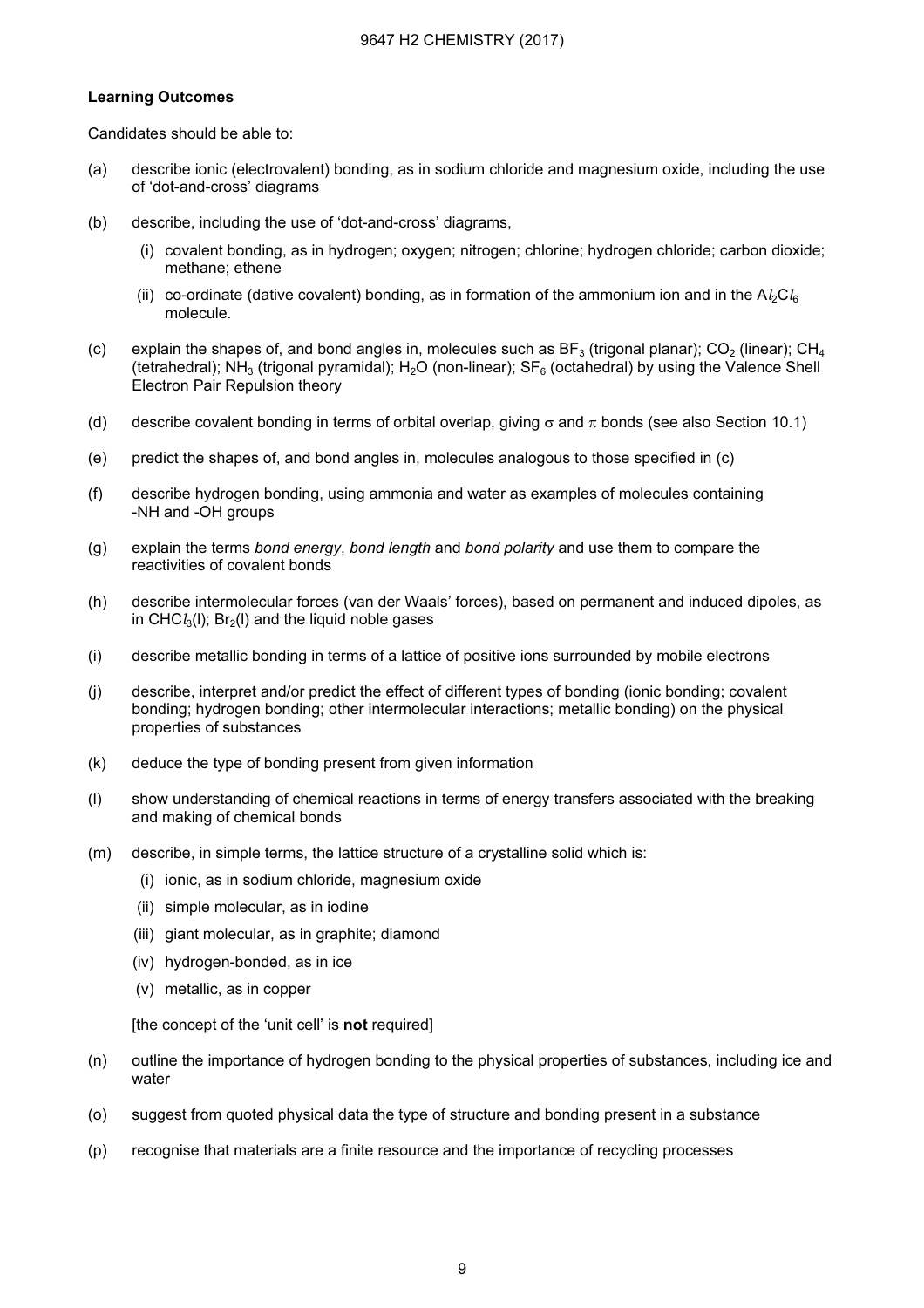#### 4. THE GASEOUS STATE

#### Content

- Ideal gas behaviour and deviations from it
- $pV = nRT$  and its use in determining a value for  $M_r$

#### Learning Outcomes

Candidates should be able to:

- (a) state the basic assumptions of the kinetic theory as applied to an ideal gas
- (b) explain qualitatively in terms of intermolecular forces and molecular size:
	- (i) the conditions necessary for a gas to approach ideal behaviour
	- (ii) the limitations of ideality at very high pressures and very low temperatures
- (c) state and use the general gas equation  $pV = nRT$  in calculations, including the determination of  $M_r$

#### 5. CHEMICAL ENERGETICS

#### Content

- Enthalpy changes: ∆H, of formation; combustion; hydration; solution; neutralisation; atomisation; bond energy; lattice energy; electron affinity
- Hess' Law, including Born-Haber cycles
- Entropy and Free Energy

#### Learning Outcomes

Candidates should be able to:

- (a) explain that some chemical reactions are accompanied by energy changes, principally in the form of heat energy; the energy changes can be exothermic (∆H negative) or endothermic (∆H positive)
- (b) explain and use the terms:
	- (i) enthalpy change of reaction and standard conditions, with particular reference to: formation; combustion; hydration; solution; neutralisation; atomisation
	- (ii) bond energy ( $\Delta H$  positive, i.e. bond breaking)
	- (iii) lattice energy (∆H negative, i.e. gaseous ions to solid lattice)
- (c) calculate enthalpy changes from appropriate experimental results, including the use of the relationship

#### heat change =  $mc\Delta T$

(d) explain, in qualitative terms, the effect of ionic charge and of ionic radius on the numerical magnitude of a lattice energy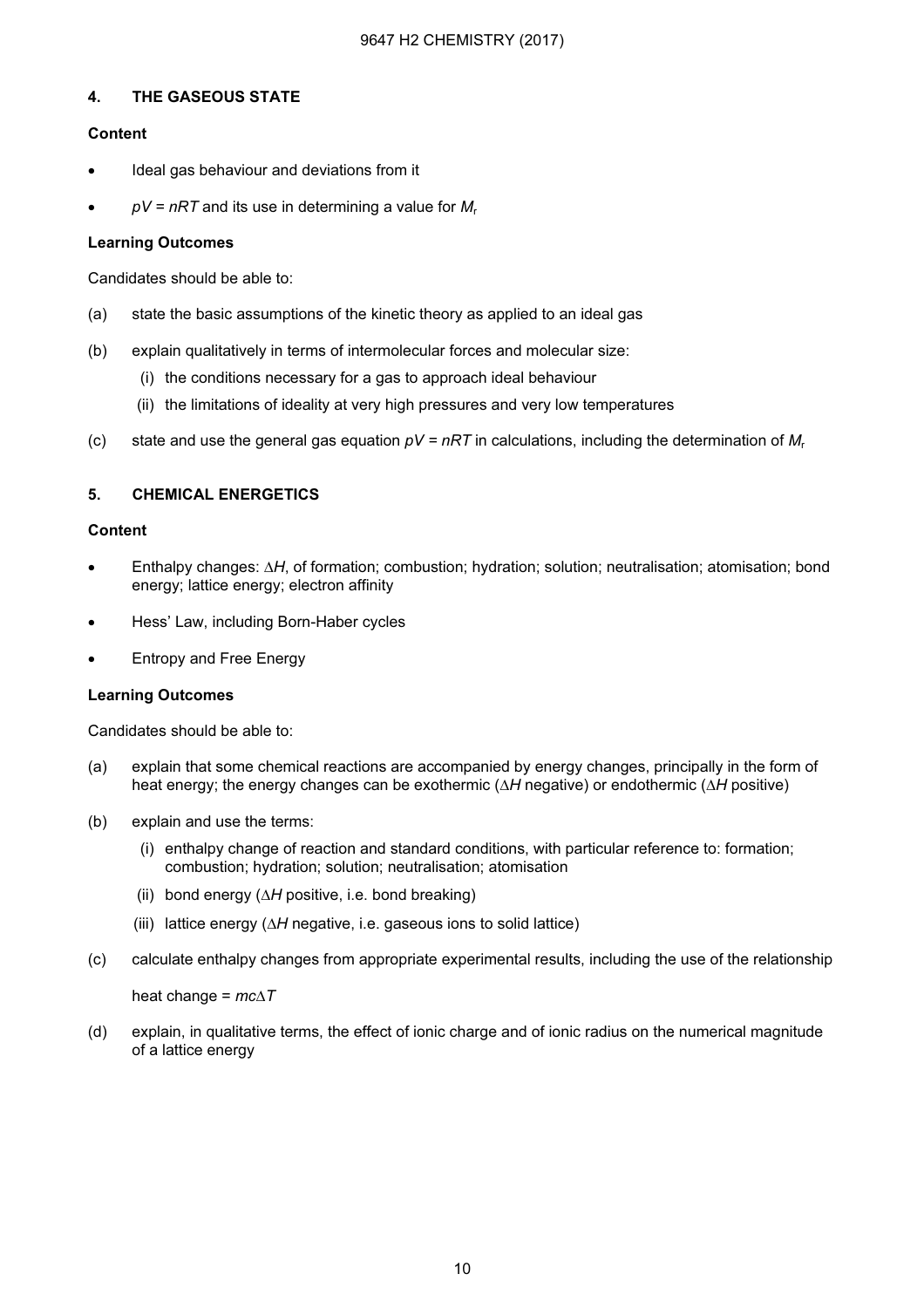- (e) apply Hess' Law to construct simple energy cycles, e.g. Born-Haber cycle, and carry out calculations involving such cycles and relevant energy terms (including ionisation energy and electron affinity), with particular reference to:
	- (i) determining enthalpy changes that cannot be found by direct experiment, e.g. an enthalpy change of formation from enthalpy changes of combustion
	- (ii) the formation of a simple ionic solid and of its aqueous solution
	- (iii) average bond energies
- (f) construct and interpret a reaction pathway diagram, in terms of the enthalpy change of the reaction and of the activation energy
- (g) explain and use the term entropy
- (h) discuss the effects on the entropy of a chemical system by the following:
	- (i) change in temperature
	- (ii) change in phase
	- (iii) change in the number of particles (especially for gaseous systems)
	- (iv) mixing of particles

[quantitative treatment is not required]

- (i) predict whether the entropy change for a given process or reaction is positive or negative
- (j) define standard Gibbs free energy change of reaction by means of the equation ∆G<sup> $\leftrightarrow$ </sup> = ∆H<sup> $\leftrightarrow$ </sup> T∆S<sup> $\leftrightarrow$ </sup>
- (k) calculate ∆G<sup> $\ominus$ </sup> for a reaction using the equation ∆G<sup> $\ominus$ </sup> = ∆H<sup> $\ominus$ </sup>  $7\triangle S^{\ominus}$ [the calculation of standard entropy change,  $\Delta S^{\ominus}$ , for a reaction using standard entropies,  $S^{\ominus}$ , is not required]
- (l) state whether a reaction or process will be spontaneous by using the sign of  $\Delta G^{\ominus}$
- (m) predict the effect of temperature change on the spontaneity of a reaction, given standard enthalpy and entropy changes

#### 6. ELECTROCHEMISTRY

#### Content

- Redox processes: electron transfer and changes in oxidation number (oxidation state)
- Electrode potentials
	- (i) Standard electrode (redox) potentials,  $E^{\Theta}$ ; the redox series
- (ii) Standard cell potentials,  $E_{\text{cell}}^{\ominus}$  and their uses
	- (iii) Batteries and fuel cells
- **Electrolysis** 
	- (i) Factors affecting the amount of substance liberated during electrolysis
	- (ii) The Faraday constant; the Avogadro constant; their relationship
	- (iii) Industrial uses of electrolysis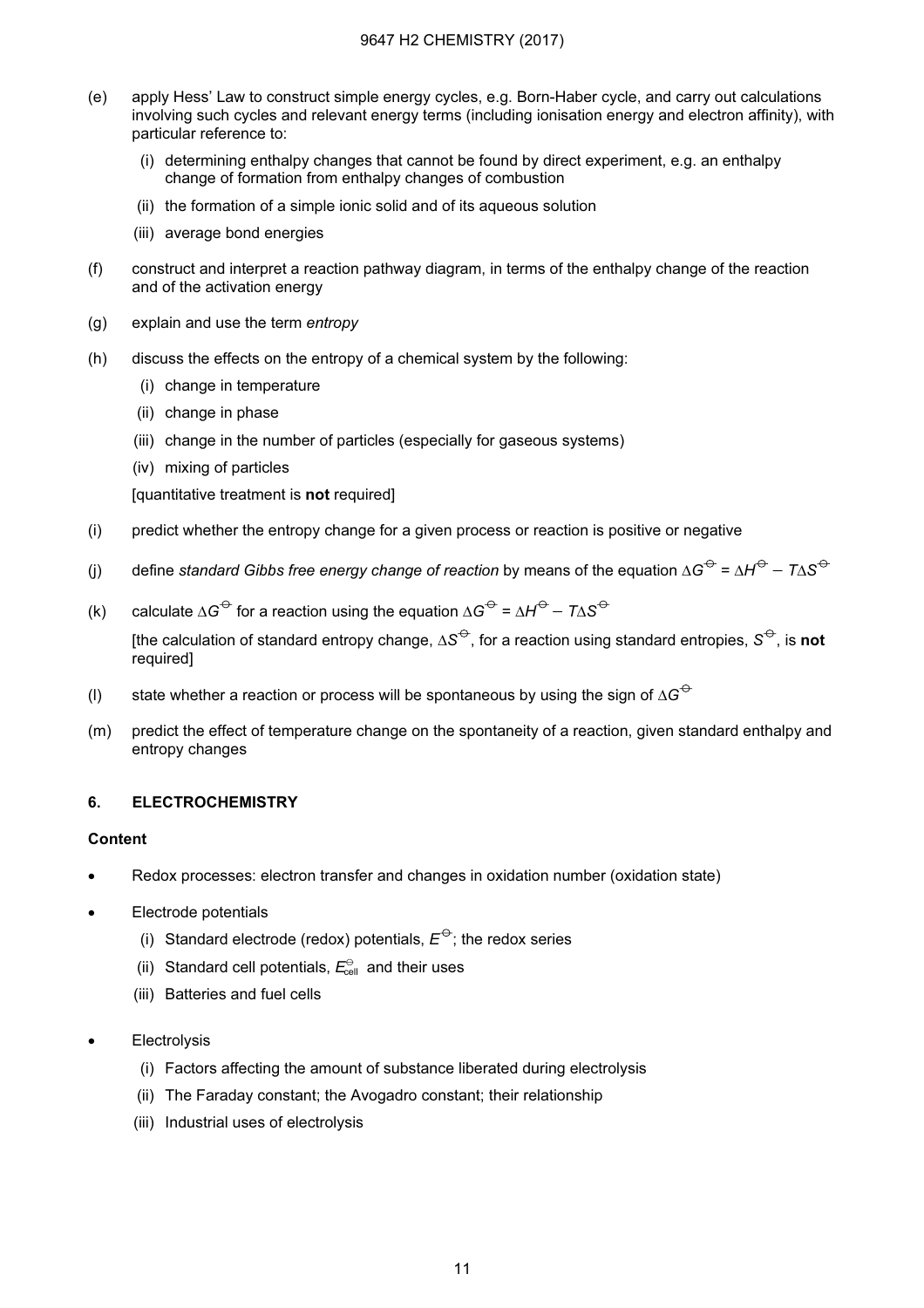#### Learning Outcomes

Candidates should be able to:

- (a) describe and explain redox processes in terms of electron transfer and/or of changes in oxidation number (oxidation state)
- (b) define the terms:
	- (i) standard electrode (redox) potential
	- (ii) standard cell potential
- (c) describe the standard hydrogen electrode
- (d) describe methods used to measure the standard electrode potentials of:
	- (i) metals or non-metals in contact with their ions in aqueous solution
	- (ii) ions of the same element in different oxidation states
- (e) calculate a standard cell potential by combining two standard electrode potentials
- (f) use standard cell potentials to:
	- (i) explain/deduce the direction of electron flow from a simple cell
	- (ii) predict the feasibility of a reaction
- (g) understand the limitations in the use of standard cell potentials to predict the feasibility of a reaction
- (h) construct redox equations using the relevant half-equations (see also Section 9.4)
- (i) predict qualitatively how the value of an electrode potential varies with the concentration of the aqueous ion
- (i) state the possible advantages of developing other types of cell, e.g. the  $H_2/O_2$  fuel cell and improved batteries (as in electric vehicles) in terms of smaller size, lower mass and higher voltage
- (k) state the relationship,  $F = Le$ , between the Faraday constant, the Avogadro constant and the charge on the electron
- (l) predict the identity of the substance liberated during electrolysis from the state of electrolyte (molten or aqueous), position in the redox series (electrode potential) and concentration
- (m) calculate:
	- (i) the quantity of charge passed during electrolysis
	- (ii) the mass and/or volume of substance liberated during electrolysis, including those in the electrolysis of  $H_2SO_4(aq)$ ; Na<sub>2</sub>SO<sub>4</sub>(aq)
- (n) explain, in terms of the electrode reactions, the industrial processes of:
	- (i) the anodising of aluminium
	- (ii) the electrolytic purification of copper

[technical details are not required]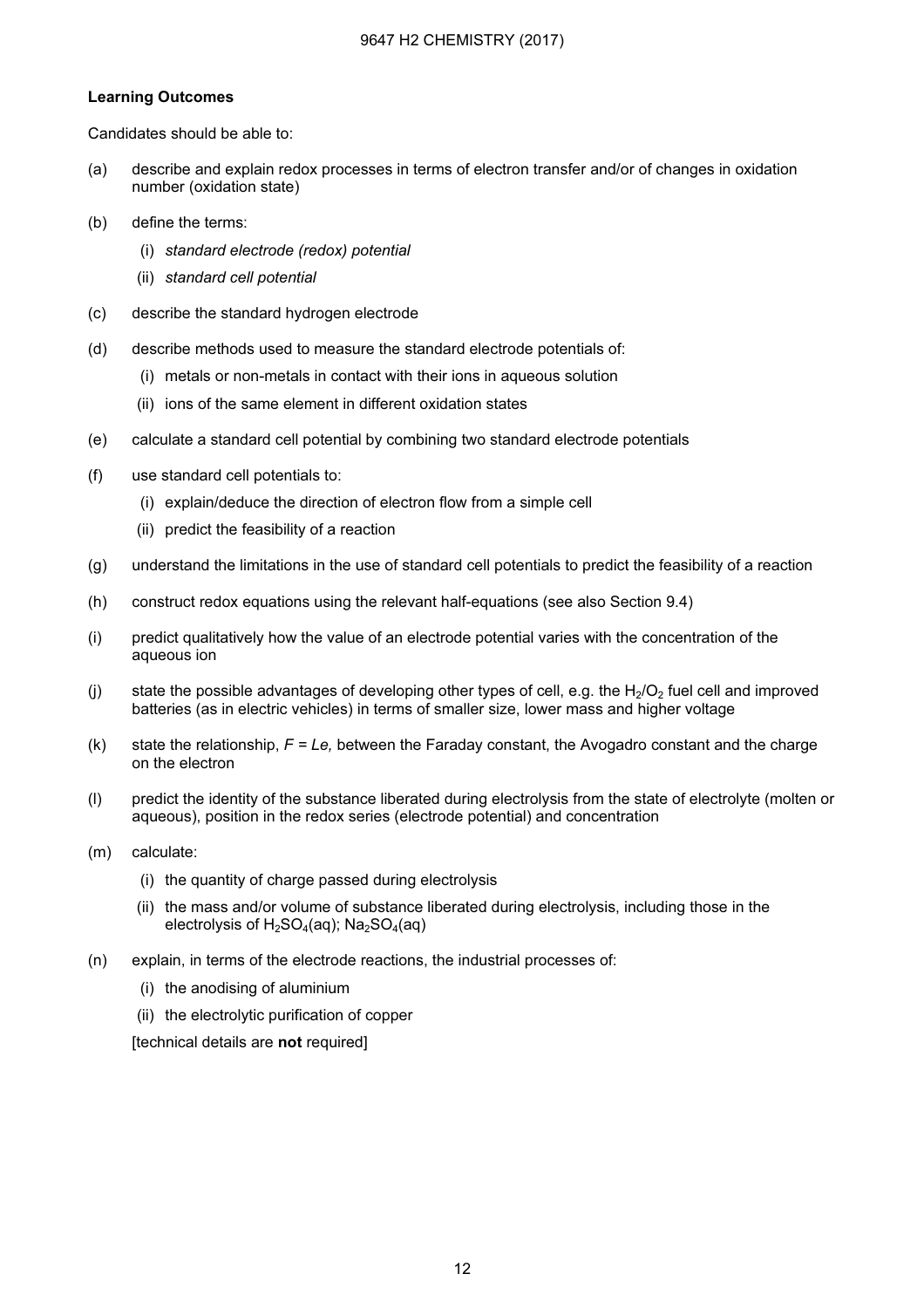#### 7. EQUILIBRIA

#### **Content**

- Chemical equilibria: reversible reactions; dynamic equilibrium
	- (i) Factors affecting chemical equilibria
	- (ii) Equilibrium constants
	- (iii) The Haber process
- Ionic equilibria
	- (i) Brønsted-Lowry theory of acids and bases
	- (ii) Acid dissociation constants,  $K_a$  and the use of p $K_a$
	- (iii) Base dissociation constants,  $K_b$  and the use of p $K_b$
	- (iv) The ionic product of water,  $K_w$
	- (v) pH: choice of pH indicators
	- (vi) Buffer solutions
	- (vii) Solubility product; the common ion effect

#### Learning Outcomes

- (a) explain, in terms of rates of the forward and reverse reactions, what is meant by a reversible reaction and dynamic equilibrium
- (b) state Le Chatelier's Principle and apply it to deduce qualitatively (from appropriate information) the effects of changes in concentration, pressure or temperature, on a system at equilibrium
- (c) deduce whether changes in concentration, pressure or temperature or the presence of a catalyst affect the value of the equilibrium constant for a reaction
- (d) deduce expressions for equilibrium constants in terms of concentrations,  $K_c$ , and partial pressures,  $K_p$ [treatment of the relationship between  $K_p$  and  $K_c$  is not required]
- (e) calculate the values of equilibrium constants in terms of concentrations or partial pressures from appropriate data
- (f) calculate the quantities present at equilibrium, given appropriate data (such calculations will not require the solving of quadratic equations)
- (g) describe and explain the conditions used in the Haber process, as an example of the importance of an understanding of chemical equilibrium in the chemical industry
- (h) show understanding of, and apply, the Brønsted-Lowry theory of acids and bases, including the concept of conjugate acids and conjugate bases
- (i) explain qualitatively the differences in behaviour between strong and weak acids and bases in terms of the extent of dissociation
- (i) explain the terms pH;  $K_a$ ; p $K_a$ ;  $K_b$ ;  $K_b$ ;  $K_w$  and apply them in calculations, including the relationship  $K_w = K_a K_b$
- $(k)$  calculate  $[H^{\dagger}(aq)]$  and pH values for strong acids, weak monobasic (monoprotic) acids, strong bases, and weak monoacidic bases
- (l) explain the choice of suitable indicators for acid-base titrations, given appropriate data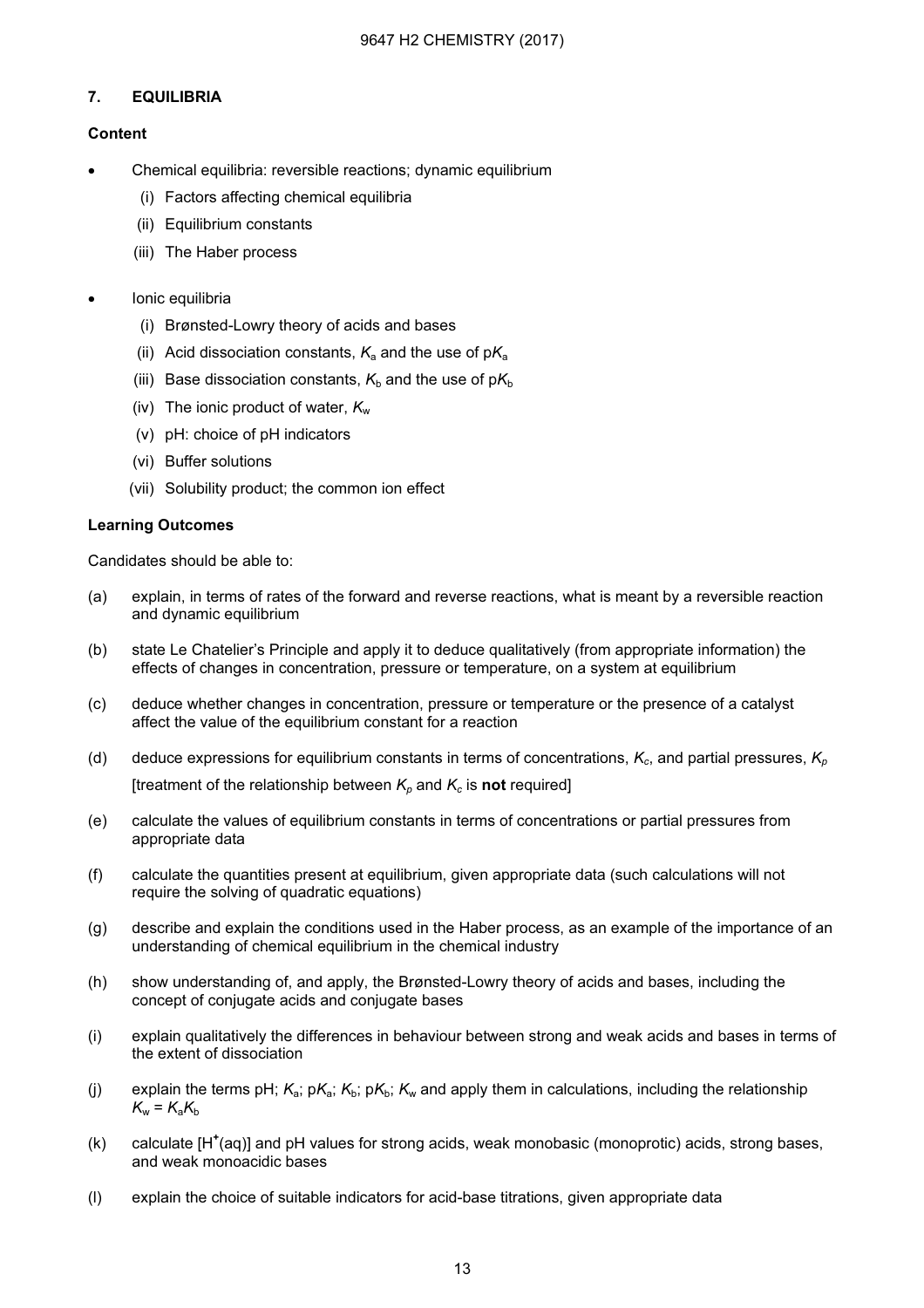- (m) describe the changes in pH during acid-base titrations and explain these changes in terms of the strengths of the acids and bases
- $(n)$  (i) explain how buffer solutions control pH
- (ii) describe and explain their uses, including the role of  $H_2CO_3/HCO_3^-$  in controlling pH in blood
- (o) calculate the pH of buffer solutions, given appropriate data
- (p) show understanding of, and apply, the concept of solubility product,  $K_{\rm SD}$
- (q) calculate  $K_{\rm SD}$  from concentrations and vice versa
- (r) show understanding of the common ion effect

#### 8. REACTION KINETICS

#### Content

- Simple rate equations; orders of reaction; rate constants
- Concept of activation energy
- Effect of concentration, temperature, and catalysts on reaction rate
- Homogeneous and heterogeneous catalysis
- Enzymes as biological catalysts

#### Learning Outcomes

Candidates should be able to:

- (a) explain and use the terms: rate of reaction; rate equation; order of reaction; rate constant; half-life of a reaction; rate-determining step; activation energy; catalysis
- (b) construct and use rate equations of the form rate =  $k[A]^m[B]^n$  (limited to simple cases of single-step reactions and of multi-step processes with a rate-determining step, for which  $m$  and  $n$  are 0, 1 or 2), including:
	- (i) deducing the order of a reaction by the initial rates method
	- (ii) justifying, for zero- and first-order reactions, the order of reaction from concentration-time graphs
	- (iii) verifying that a suggested reaction mechanism is consistent with the observed kinetics
	- (iv) predicting the order that would result from a given reaction mechanism
	- (v) calculating an initial rate using concentration data

[integrated forms of rate equations are not required]

- (c) (i) show understanding that the half-life of a first-order reaction is independent of concentration
	- (ii) use the half-life of a first-order reaction in calculations
- (d) calculate a rate constant using the initial rates method
- (e) devise a suitable experimental technique for studying the rate of a reaction, from given information
- (f) explain qualitatively, in terms of collisions, the effect of concentration changes on the rate of a reaction
- (g) show understanding, including reference to the Boltzmann distribution, of what is meant by the term activation energy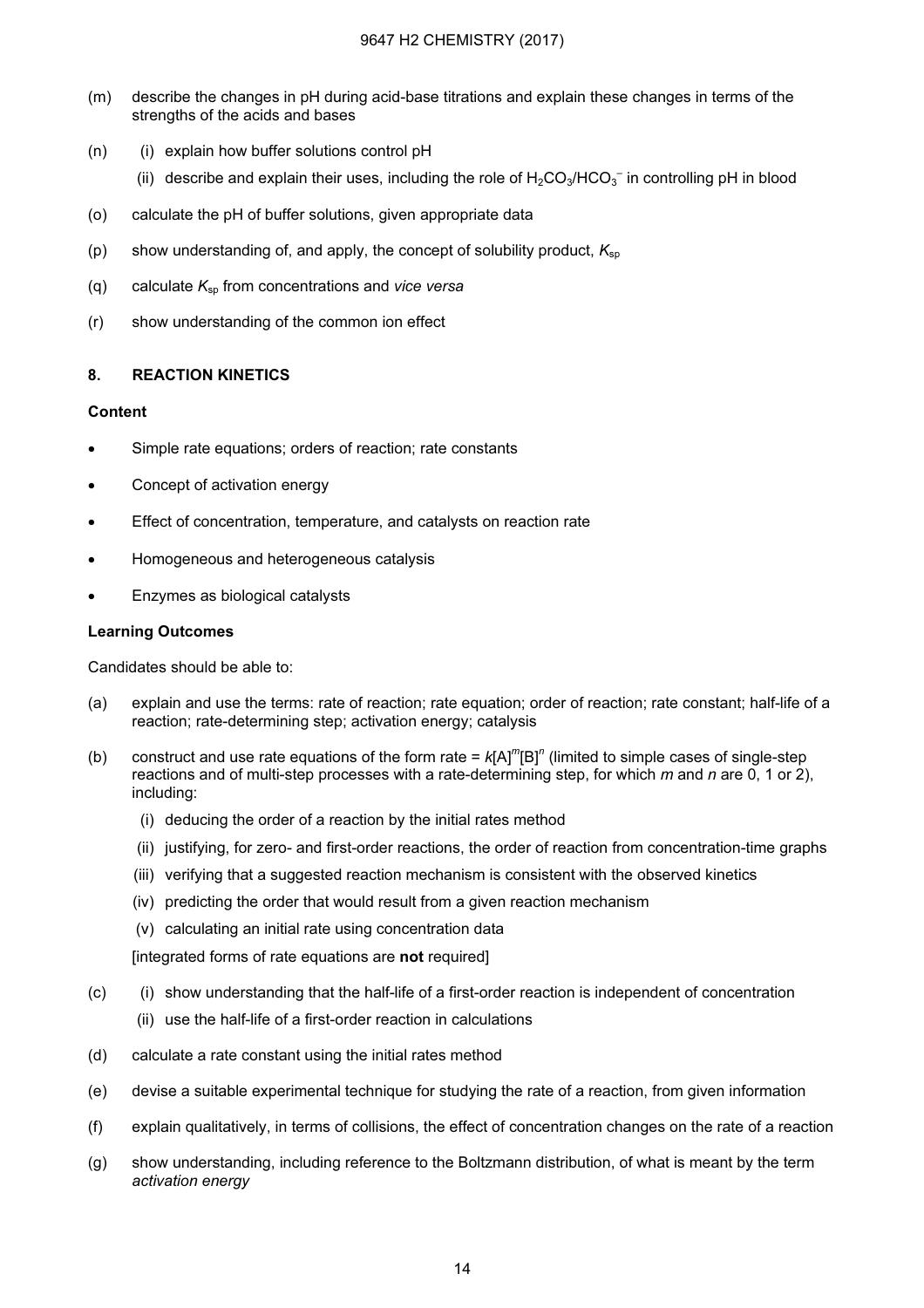#### 9647 H2 CHEMISTRY (2017)

- (h) explain qualitatively, in terms both of the Boltzmann distribution and of collision frequency, the effect of temperature change on a rate constant (and hence, on the rate) of a reaction
- (i) (i) explain that, in the presence of a catalyst, a reaction has a different mechanism, i.e. one of lower activation energy, giving a larger rate constant
	- (ii) interpret this catalytic effect on a rate constant in terms of the Boltzmann distribution
- (j) outline the different modes of action of homogeneous and heterogeneous catalysis, including:
	- (i) the Haber process
	- (ii) the catalytic removal of oxides of nitrogen in the exhaust gases from car engines (see also Section 10.2)
	- (iii) the catalytic role of atmospheric oxides of nitrogen in the oxidation of atmospheric sulfur dioxide
- (iv) catalytic role of Fe<sup>2+</sup> in the  $I^-/S_2O_8^2^-$  reaction
- (k) describe enzymes as biological catalysts which may have specific activity
- (l) explain the relationship between substrate concentration and the rate of an enzyme-catalysed reaction in biochemical systems

#### 9. INORGANIC CHEMISTRY

#### Preamble

It is intended that the study should:

be concerned primarily with aspects of selected ranges of elements and their compounds

be based on a study of the patterns:

- across the third Period of the Periodic Table
- in the two Groups II and VII;

introduce, with examples, the transition elements and their compounds

apply unifying themes to inorganic chemistry, such as atomic structure (Section 2), chemical bonding (Section 3), redox (Section 6), the reactions of ions, acid-base behaviour, precipitation (Section 7) and complexing behaviour (Section 9.4), where appropriate;

#### include

• the representation of reactions by means of balanced equations (molecular and/or ionic equations, together with state symbols)

- the interpretation of redox reactions in terms of changes in oxidation state of the species involved
- the prediction of the feasibility of reactions from  $E^{\ominus}$  values
- the interpretation of chemical reactions in terms of ionic equilibria
- the interpretation of chemical reactions in terms of the formation of complex ions.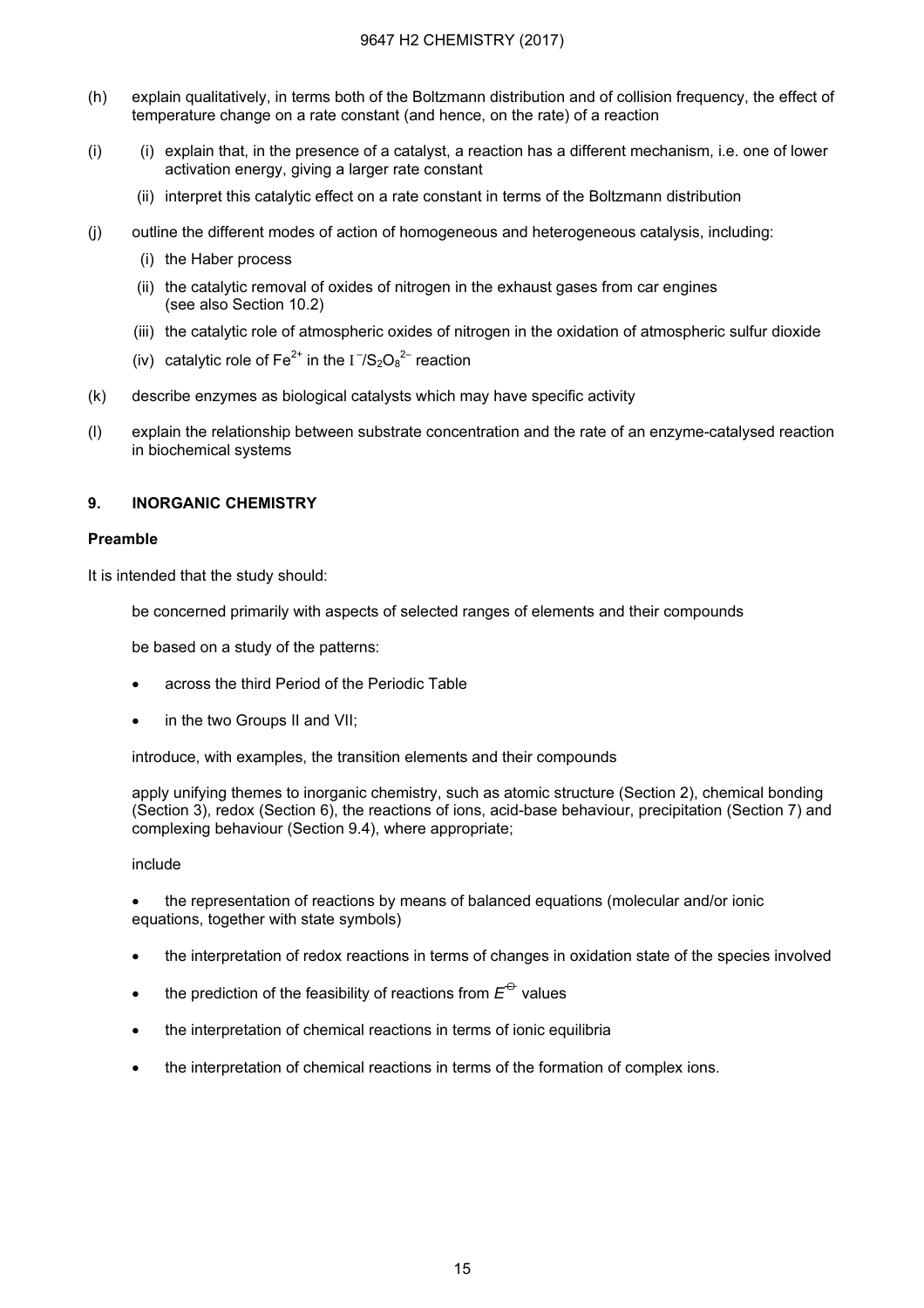#### 9.1 THE PERIODIC TABLE: CHEMICAL PERIODICITY

#### Content

- Periodicity of physical properties of the elements: variation with proton number across the third Period (sodium to argon) of:
	- (i) atomic radius and ionic radius
	- (ii) melting point
	- (iii) electrical conductivity
	- (iv) ionisation energy
- Periodicity of chemical properties of the elements in the third Period
	- (i) Reaction of the elements with oxygen and chlorine
	- (ii) Variation in oxidation number of the oxides (sodium to sulfur only) and of the chlorides (sodium to phosphorus only)
	- (iii) Reactions of these oxides and chlorides with water
	- (iv) Acid/base behaviour of these oxides and the corresponding hydroxides

#### Learning Outcomes

Candidates should, for the third Period (sodium to argon), be able to:

- (a) describe qualitatively (and indicate the periodicity in) the variations in atomic radius, ionic radius, melting point and electrical conductivity of the elements (see the Data Booklet)
- (b) explain qualitatively the variation in atomic radius and ionic radius
- (c) interpret the variation in melting point and in electrical conductivity in terms of the presence of simple molecular, giant molecular or metallic bonding in the elements
- (d) explain the variation in first ionisation energy
- (e) describe the reactions, if any, of the elements with oxygen (to give Na<sub>2</sub>O; MgO; A $l_2O_3$ ; P<sub>4</sub>O<sub>6</sub>; P<sub>4</sub>O<sub>10</sub>;  $SO_2$ ;  $SO_3$ ), and chlorine (to give NaCl; MgCl<sub>2</sub>; AlCl<sub>3</sub>; SiCl<sub>4</sub>; PCl<sub>3</sub>; PCl<sub>5</sub>)
- (f) state and explain the variation in oxidation number of the oxides and chlorides
- (g) describe the reactions of the oxides with water

[treatment of peroxides and superoxides is not required]

- (h) describe and explain the acid/base behaviour of oxides and hydroxides, including, where relevant, amphoteric behaviour in reaction with sodium hydroxide (only) and acids
- (i) describe and explain the reactions of the chlorides with water
- (i) interpret the variations and trends in (f), (g), (h), and (i) in terms of bonding and electronegativity
- (k) suggest the types of chemical bonding present in chlorides and oxides from observations of their chemical and physical properties

In addition, candidates should be able to:

- (l) predict the characteristic properties of an element in a given Group by using knowledge of chemical periodicity
- (m) deduce the nature, possible position in the Periodic Table, and identity of unknown elements from given information of physical and chemical properties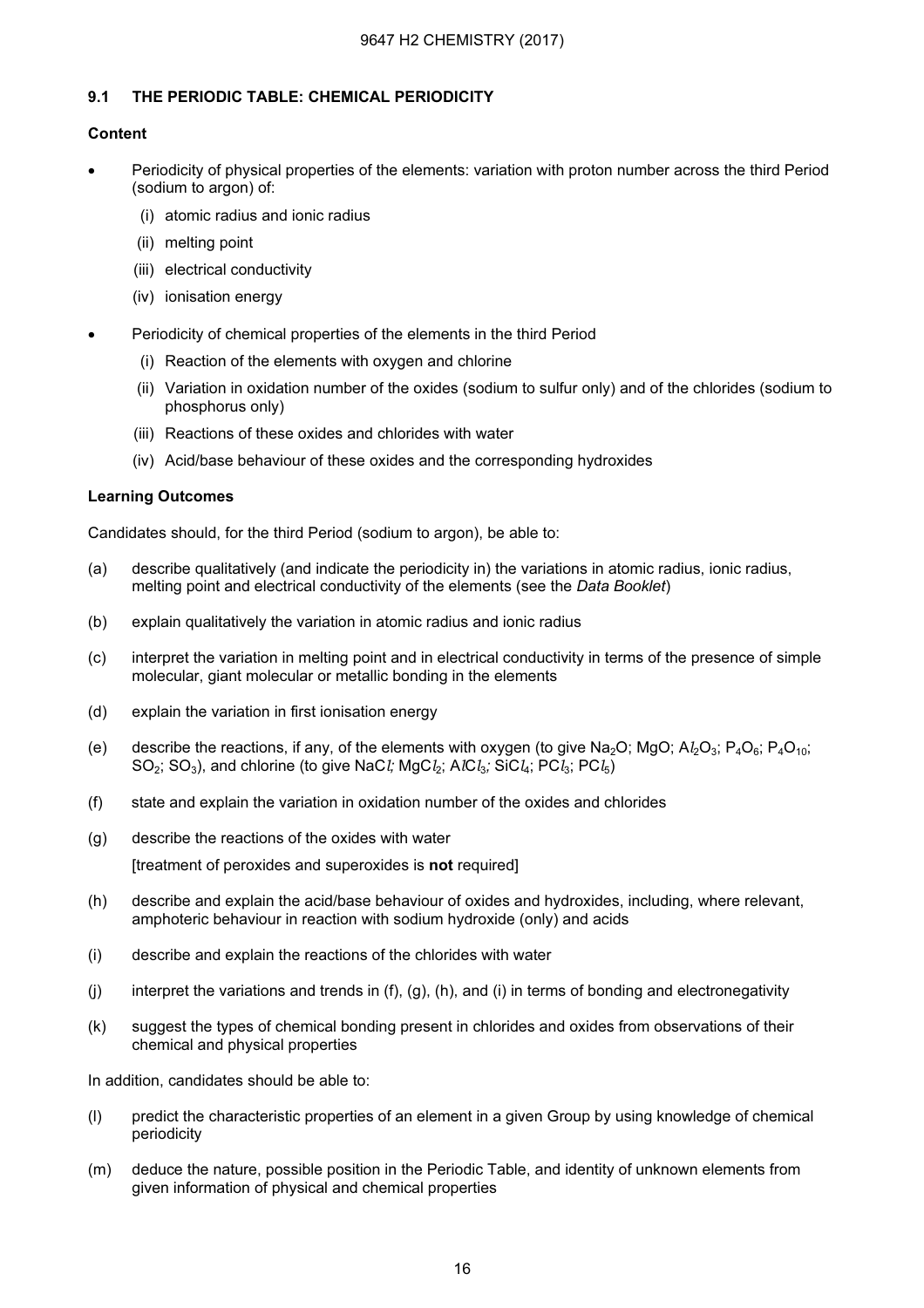#### 9.2 GROUP II

#### Content

• Similarities and trends in the properties of the Group II metals magnesium to barium and their compounds

#### Learning Outcomes

Candidates should be able to:

- (a) describe the reactions of the elements with oxygen and water
- (b) describe the behaviour of the oxides with water
- (c) interpret and explain qualitatively the trend in the thermal stability of the nitrates in terms of the charge density of the cation and the polarisability of the large anion
- (d) interpret, and make predictions from, the trends in physical and chemical properties of the elements and their compounds

#### 9.3 GROUP VII

#### Content

- The similarities and trends in the physical and chemical properties of chlorine, bromine and iodine
	- (i) Characteristic physical properties
	- (ii) The relative reactivity of the elements as oxidising agents
	- (iii) Some reactions of the halide ions
	- (iv) The reactions of chlorine with aqueous sodium hydroxide

#### Learning Outcomes

- (a) describe the trends in volatility and colour of chlorine, bromine and iodine
- (b) analyse the volatility of the elements in terms of van der Waals' forces
- (c) describe and deduce from  $E^{\ominus}$  values the relative reactivity of the elements as oxidising agents
- (d) describe and explain the reactions of the elements with hydrogen
- (e) (i) describe and explain the relative thermal stabilities of the hydrides,
	- (ii) interpret these relative stabilities in terms of bond energies
- (f) describe and explain the reactions of halide ions with:
	- (i) aqueous silver ions followed by aqueous ammonia,
	- (ii) concentrated sulfuric acid
- (g) describe and analyse in terms of changes of oxidation number the reaction of chlorine with cold, and with hot, aqueous sodium hydroxide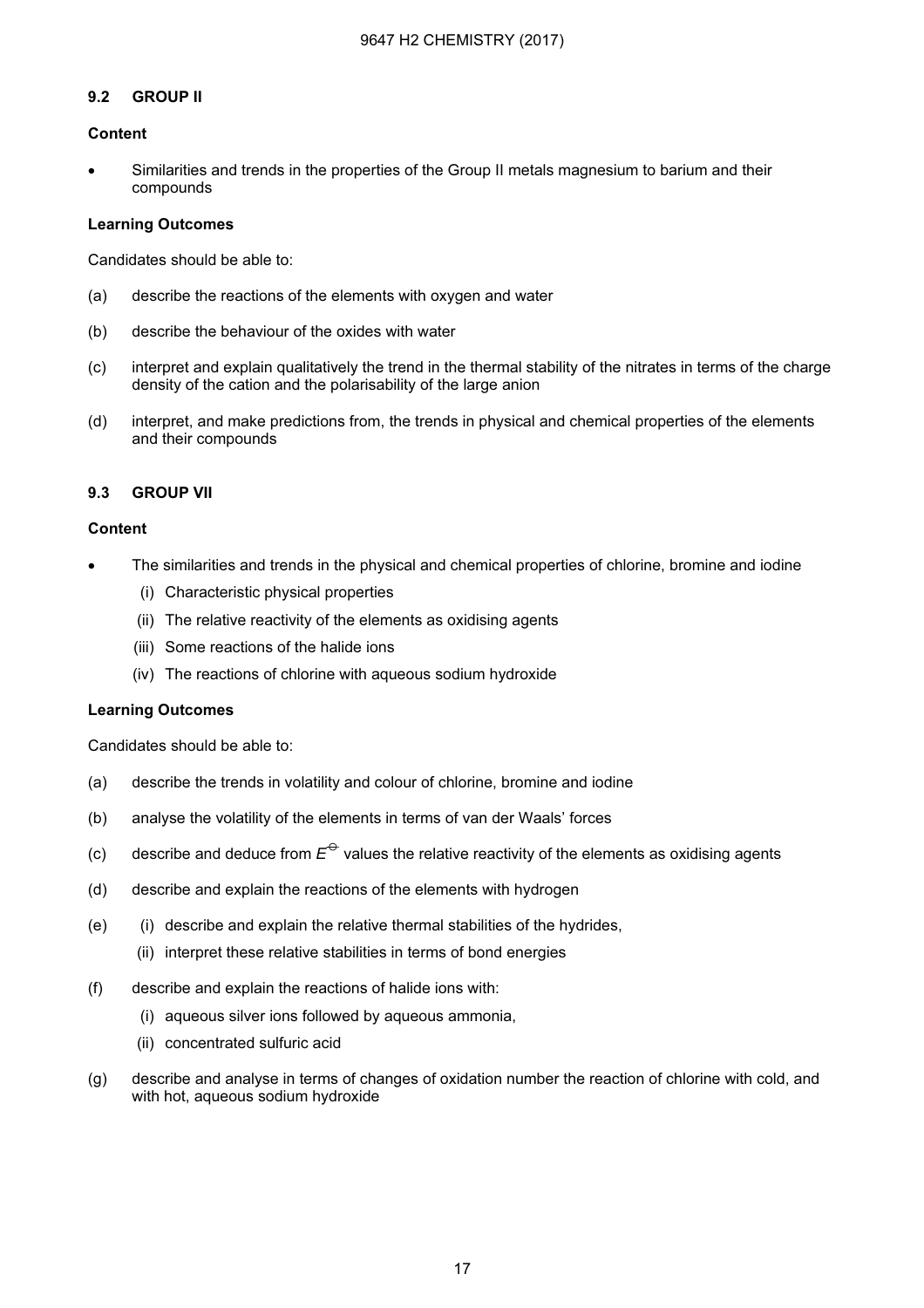#### 9.4 AN INTRODUCTION TO THE CHEMISTRY OF TRANSITION ELEMENTS

#### Content

- General physical and characteristic chemical properties of the first set of transition elements, titanium to copper
- Colour of complexes

#### Learning Outcomes

Candidates should be able to:

- (a) explain what is meant by a transition element, in terms of d-block elements forming one or more stable ions with incomplete d orbitals
- (b) state the electronic configuration of a first row transition element and of its ions
- (c) state that the atomic radii, ionic radii and first ionisation energies of the transition elements are relatively invariant
- (d) contrast, qualitatively, the melting point; density; atomic radius; ionic radius; first ionisation energy and conductivity of the transition elements with those of calcium as a typical s-block element
- (e) describe the tendency of transition elements to have variable oxidation states
- (f) predict from a given electronic configuration, the likely oxidation states of a transition element
- (g)  $\,$  describe and explain the use of Fe $^{3+}$ /Fe $^{2+}$ , MnO $_4^{-}$ /Mn $^{2+}$  and Cr $_2$ O $_7^{2-}$ /Cr $^{3+}$  as examples of redox systems (see also Section 6)
- (h) (i) explain the reactions of transition elements with ligands to form complexes, including the complexes of copper(ΙΙ) ions with water and ammonia
	- (ii) describe the formation, and state the colour of, these complexes
- (i) predict, using  $E^{\ominus}$  values, the likelihood of redox reactions
- (i) explain qualitatively that ligand exchange may occur, including  $CO/O<sub>2</sub>$  in haemoglobin
- (k) explain how some transition elements and/or their compounds can act as catalysts (see also 8(j))
- (l) explain, in terms of d orbital splitting, why transition element complexes are usually coloured

#### 10. ORGANIC CHEMISTRY

#### Preamble

Although there are features of organic chemistry topics that are distinctive, it is intended that appropriate cross-references with other sections/topics in the syllabus should be made.

In their study of organic chemistry, candidates may wish to group the organic reactions in terms of the mechanisms in the syllabus where possible. Candidates may wish to compare and contrast the different mechanisms.

When describing preparative reactions, candidates will be expected to quote the reagents, e.g. aqueous NaOH, the essential practical conditions, e.g. reflux, and the identity of each of the major products. Detailed knowledge of practical procedures is not required: however, candidates may be expected to suggest (from their knowledge of the reagents, essential conditions and products) what steps may be needed to purify/extract a required product from the reaction mixture. In equations for organic redox reactions, the symbols [O] and [H] are acceptable.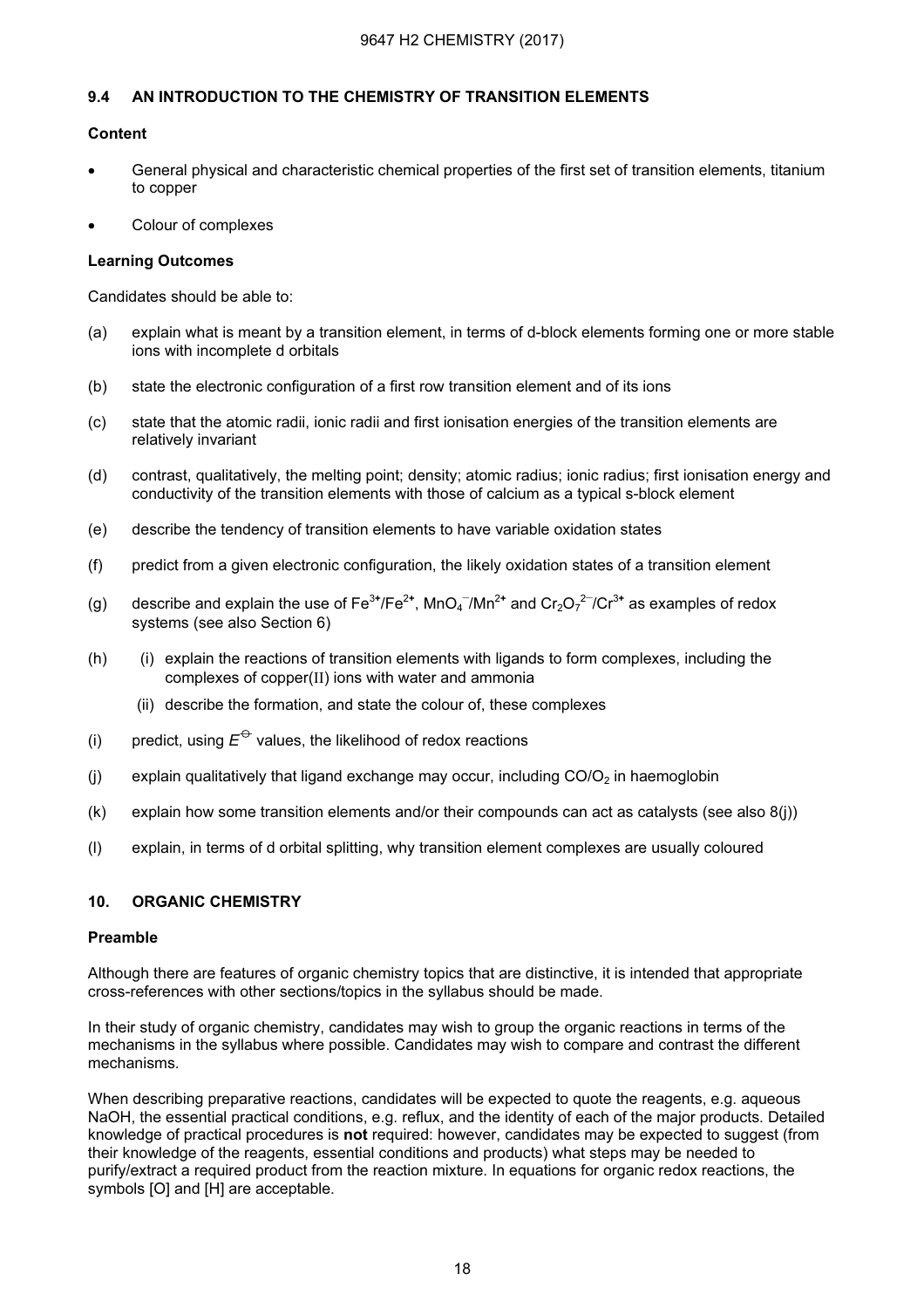#### 10.1 INTRODUCTORY TOPICS

In each of the sections below, 10.1 to 10.7, candidates will be expected to be able to predict the reaction products of a given compound in reactions that are chemically similar to those specified.

#### Content

- Molecular, structural and empirical formulae
- Functional groups and the naming of organic compounds
- Characteristic organic reactions
- Shapes of organic molecules;  $\sigma$  and  $\pi$  bonds
- Isomerism: structural; geometrical; optical

#### Structural formulae

In candidates' answers, an acceptable response to a request for a structural formula will be to give the minimal detail, using conventional groups, for an unambiguous structure, e.g.  $CH_3CH_2CH_2OH$  for propan-1-ol, not  $C_3H_7OH$ .

#### Displayed formulae

A displayed formula should show both the relative placing of atoms and the number of bonds between them, e.g.



#### Skeletal formulae

A skeletal formula is a simplified representation of an organic formula. It is derived from the structural formula by removing hydrogen atoms (and their associated bonds) and carbon atoms from alkyl chains, leaving just the carbon-carbon bonds in the carbon skeleton and the associated functional groups.

Skeletal or partial-skeletal representations may be used in question papers and are acceptable in candidates' answers where they are unambiguous.

The skeletal formula for butan-2-ol and a partial-skeletal formula for cholesterol are shown below.



The  $(\bigcirc)$  convention for representing the aromatic ring is preferred.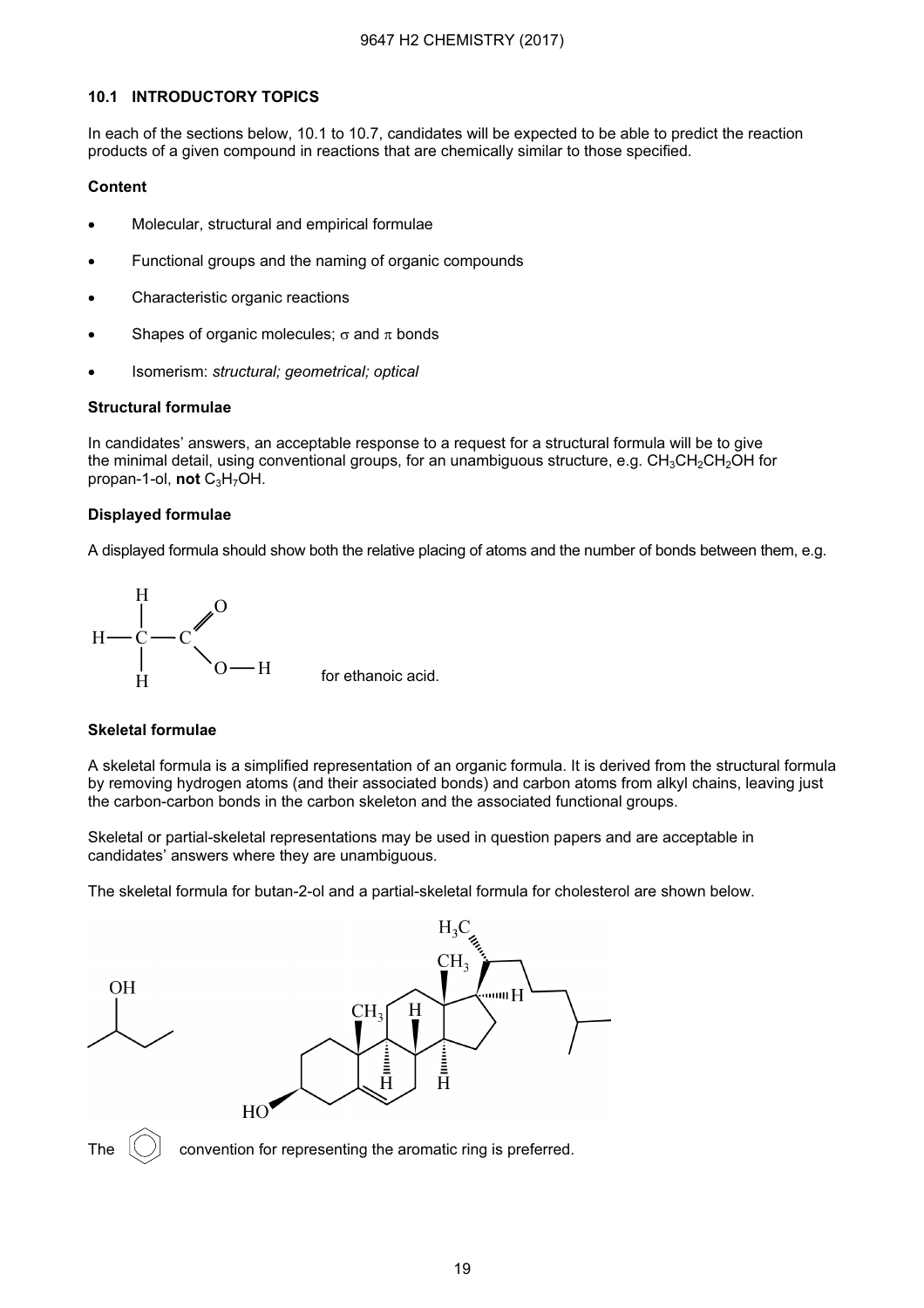#### 9647 H2 CHEMISTRY (2017)

#### Optical Isomers

When drawing a pair of optical isomers, candidates should indicate the three-dimensional structures according to the convention used in the example below.



mirror plane

#### Learning Outcomes

Candidates should be able to:

- (a) interpret, and use the nomenclature, general formulae and displayed formulae of the following classes of compound:
	- (i) alkanes, alkenes and arenes
	- (ii) halogenoalkanes and halogenoarenes
	- (iii) alcohols (including primary, secondary and tertiary) and phenols
	- (iv) aldehydes and ketones
	- (v) carboxylic acids, acyl chlorides and esters
	- (vi) amines, amides, amino acids and nitriles
- (b) interpret, and use the following terminology associated with organic reactions:
	- (i) functional group
	- (ii) homolytic and heterolytic fission
	- (iii) free radical, initiation, propagation, termination
	- (iv) nucleophile, electrophile
	- (v) addition, substitution, elimination, hydrolysis
	- (vi) oxidation and reduction

[in equations for organic redox reactions, the symbols [O] and [H] are acceptable]

- (c) describe sp<sup>3</sup> hybridisation, as in ethane molecule, sp<sup>2</sup> hybridisation, as in ethene and benzene molecules, and sp hybridisation, as in ethyne molecule
- (d) explain the shapes of, and bond angles in, the ethane, ethene, benzene, and ethyne molecules in relation to  $\sigma$  and  $\pi$  carbon-carbon bonds
- (e) predict the shapes of, and bond angles in, molecules analogous to those specified in (d)
- (f) describe structural isomerism
- (g) describe geometrical isomerism in alkenes, and explain its origin in terms of restricted rotation due to the presence of  $\pi$  bonds

[use of E, Z nomenclature is not required]

- (h) explain what is meant by a chiral centre
- (i) deduce whether a given molecule is optically active based on the presence or absence of chiral centres and/or a plane of symmetry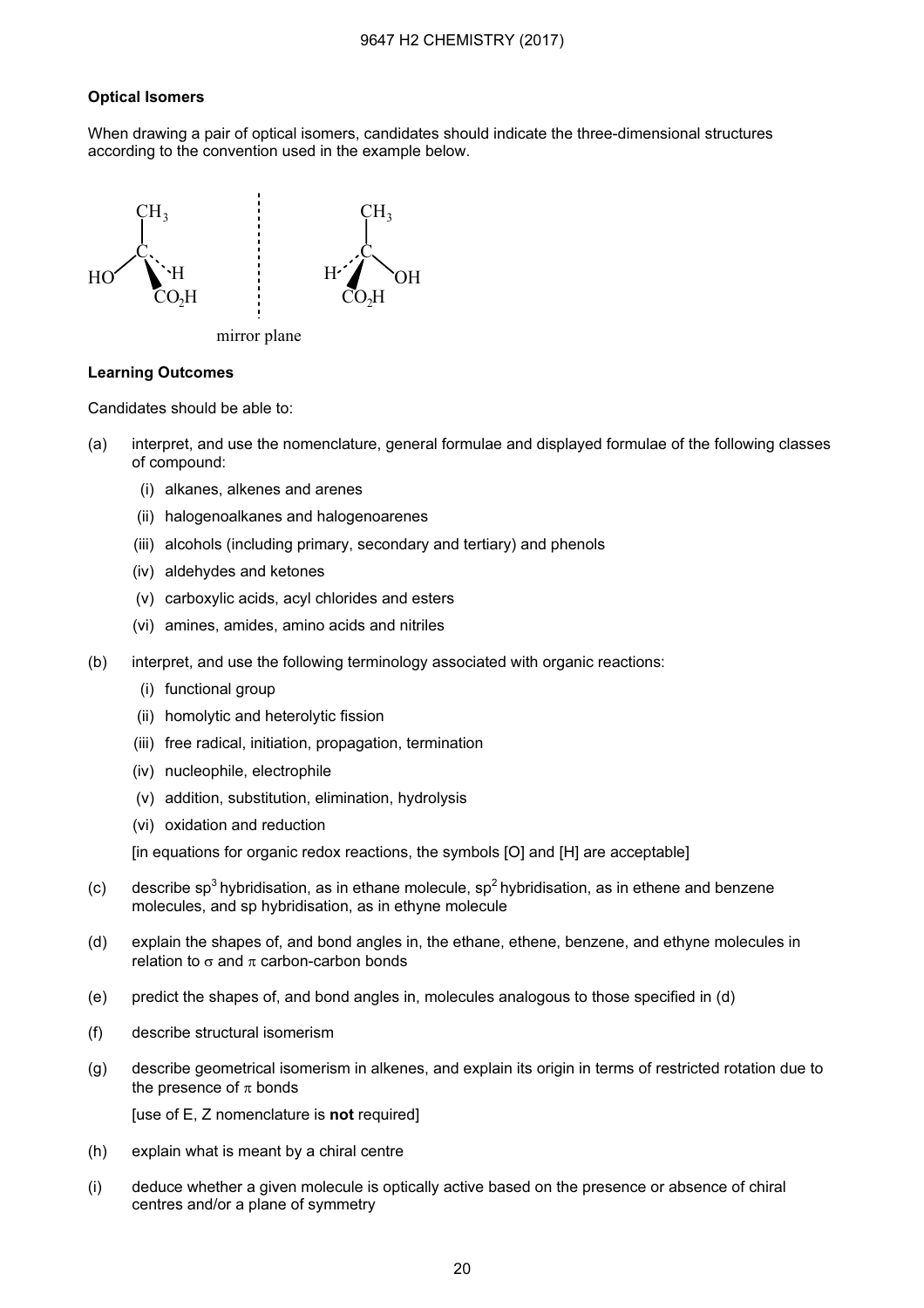- (j) recognise that optical isomers have identical physical properties except in the direction in which they rotate plane-polarised light
- (k) recognise that optical isomers have identical chemical properties except in their interactions with another chiral molecule
- (l) recognise that different stereoisomers exhibit different biological properties, for example in drug action
- (m) deduce the possible isomers for an organic molecule of known molecular formula
- (n) identify chiral centres and/or geometrical isomerism in a molecule of given structural formula

#### 10.2 HYDROCARBONS

#### Content

- Alkanes (exemplified by ethane)
	- (i) Free-radical reactions
- Alkenes (exemplified by ethene)
	- (i) Addition and oxidation reactions
- Arenes (exemplified by benzene and methylbenzene)
	- (i) Influence of delocalised  $\pi$  electrons on structure and properties
	- (ii) Substitution reactions with electrophiles
	- (iii) Oxidation of side-chain
- Hydrocarbons as fuels

#### Learning Outcomes

- (a) recognise the general unreactivity of alkanes, including towards polar reagents
- (b) describe the chemistry of alkanes as exemplified by the following reactions of ethane:
	- (i) combustion
	- (ii) substitution by chlorine and by bromine
- (c) describe the mechanism of free-radical substitution at methyl groups with particular reference to the initiation, propagation and termination reactions
- (d) describe the chemistry of alkenes as exemplified, where relevant, by the following reactions of ethene:
	- (i) addition of hydrogen, steam, hydrogen halides and halogens
	- (ii) oxidation by cold, dilute manganate(VII) ions to form the diol
	- (iii) oxidation by hot, concentrated manganate(VII) ions leading to the rupture of the carbon-to-carbon double bond in order to determine the position of alkene linkages in larger molecules
- (e) describe the mechanism of electrophilic addition in alkenes, using bromine/ethene as an example
- (f) describe the chemistry of arenes as exemplified by the following reactions of benzene and methylbenzene:
	- (i) substitution reactions with chlorine and with bromine
	- (ii) nitration
	- (iii) oxidation of the side-chain to give a carboxylic acid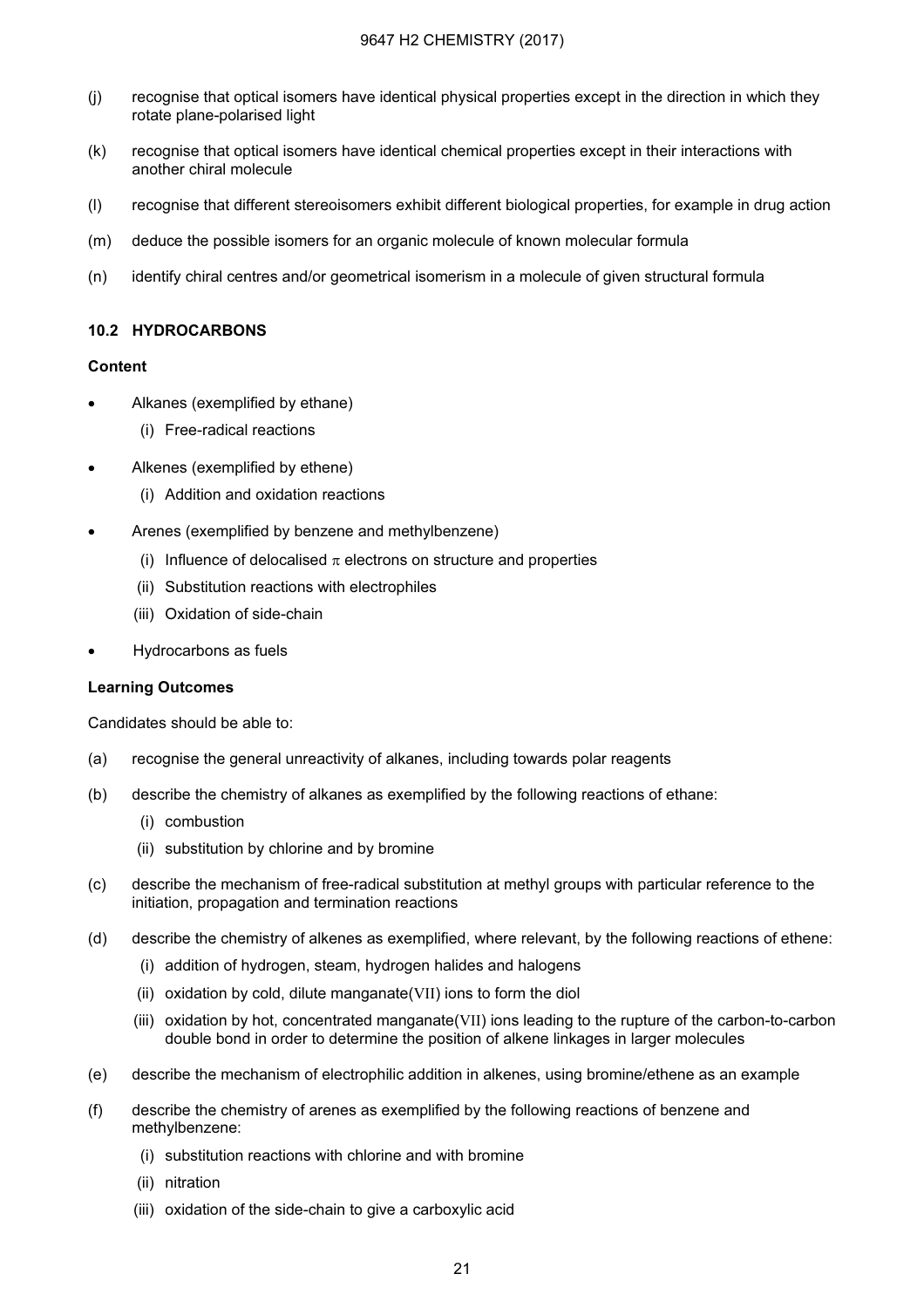- (g) (i) describe the mechanism of electrophilic substitution in arenes, using the mono-nitration of benzene as an example
	- (ii) describe the effect of the delocalisation of electrons in arenes in such reactions
- (h) predict whether halogenation will occur in the side-chain or aromatic nucleus in arenes depending on reaction conditions
- (i) apply the knowledge of positions of substitution in the electrophilic substitution reactions of monosubstituted arenes
- (j) recognise the environmental consequences of:
	- (i) carbon monoxide, oxides of nitrogen and unburnt hydrocarbons arising from the internal combustion engine and of their catalytic removal
	- (ii) gases that contribute to the enhanced greenhouse effect

#### 10.3 HALOGEN DERIVATIVES

#### **Content**

- Halogenoalkanes and halogenoarenes
	- (i) Nucleophilic substitution
	- (ii) Elimination
- Relative strength of the C-Hal bond

#### Learning Outcomes

- (a) recall the chemistry of halogenoalkanes as exemplified by
	- (i) the following nucleophilic substitution reactions of bromoethane: hydrolysis; formation of nitriles; formation of primary amines by reaction with ammonia
	- (ii) the elimination of hydrogen bromide from 2-bromopropane
- (b) describe the mechanism of nucleophilic substitutions (by both  $S_N1$  and  $S_N2$  mechanisms) in halogenoalkanes
- (c) interpret the different reactivities of halogenoalkanes and chlorobenzene with particular reference to hydrolysis and to the relative strengths of the C-Hal bonds
- (d) explain the uses of fluoroalkanes and fluorohalogenoalkanes in terms of their relative chemical inertness
- (e) recognise the concern about the effect of chlorofluoroalkanes (CFCs) on the ozone layer [the mechanistic details of how CFCs deplete the ozone layer are not required]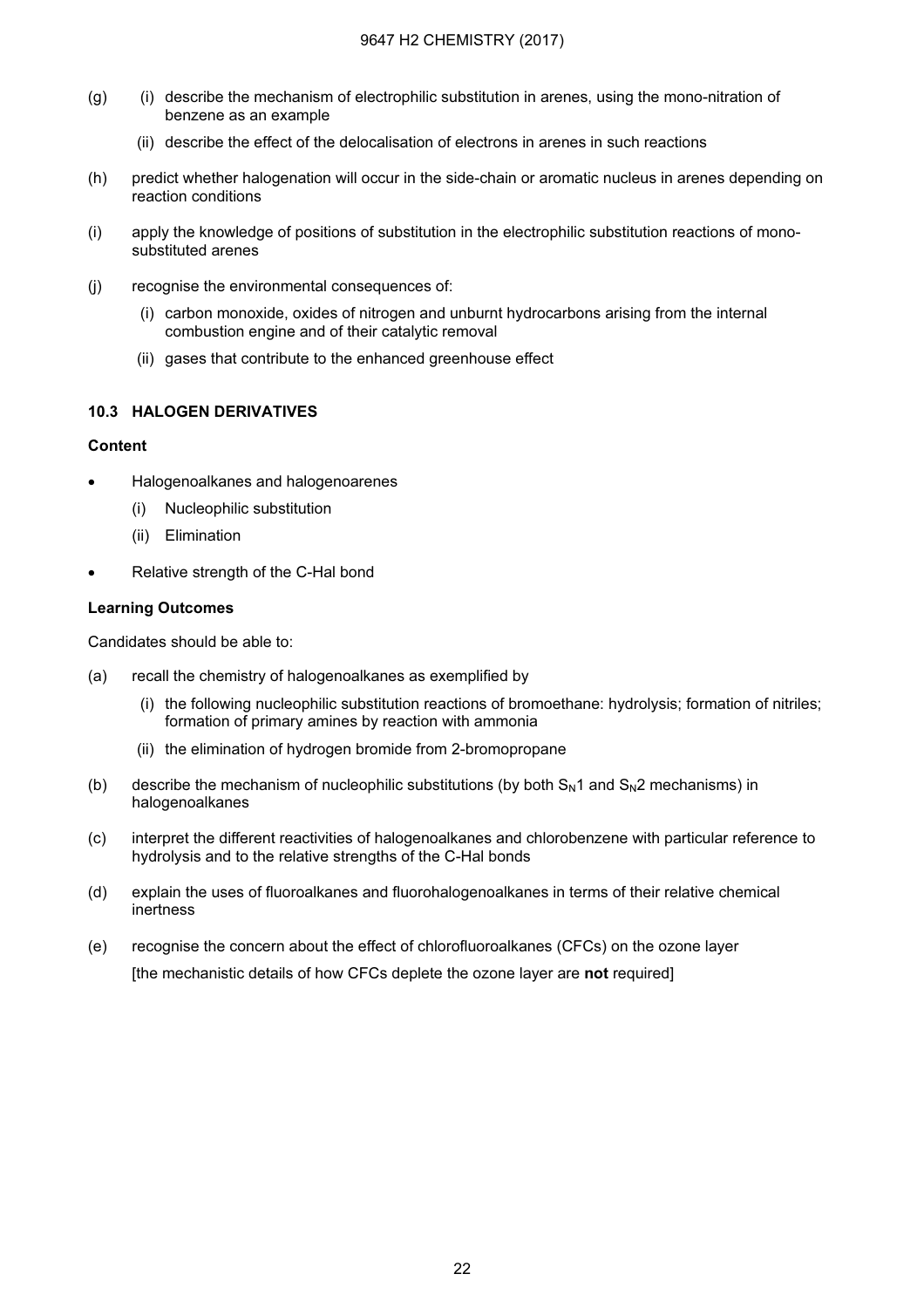#### 10.4 HYDROXY COMPOUNDS

#### Content

- Alcohols (exemplified by ethanol)
	- (i) Formation of halogenoalkanes
	- (ii) Reaction with sodium; oxidation; dehydration
	- (iii) The tri-iodomethane test
- Phenol
	- (i) Its acidity; reaction with sodium
	- (ii) Nitration of, and bromination of, the aromatic ring

#### Learning Outcomes

Candidates should be able to:

- (a) recall the chemistry of alcohols, exemplified by ethanol:
	- (i) combustion
	- (ii) substitution to give halogenoalkanes
	- (iii) reaction with sodium
	- (iv) oxidation to carbonyl compounds and carboxylic acids
	- (v) dehydration to alkenes
- (b) (i) classify hydroxy compounds into primary, secondary and tertiary alcohols
	- (ii) suggest characteristic distinguishing reactions, e.g. mild oxidation
- (c) deduce the presence of a  $CH_3CH(OH)$  group in an alcohol from its reaction with alkaline aqueous iodine to form tri-iodomethane
- (d) recall the chemistry of phenol, as exemplified by the following reactions:
	- (i) with bases
	- (ii) with sodium
	- (iii) nitration of, and bromination of, the aromatic ring
- (e) explain the relative acidities of water, phenol and ethanol

#### 10.5 CARBONYL COMPOUNDS

#### Content

- Aldehydes (exemplified by ethanal)
	- (i) Oxidation to carboxylic acid
	- (ii) Reaction with hydrogen cyanide
	- (iii) Characteristic tests for aldehydes
- Ketones (exemplified by propanone and phenylethanone)
	- (i) Reaction with hydrogen cyanide
	- (ii) Characteristic tests for ketones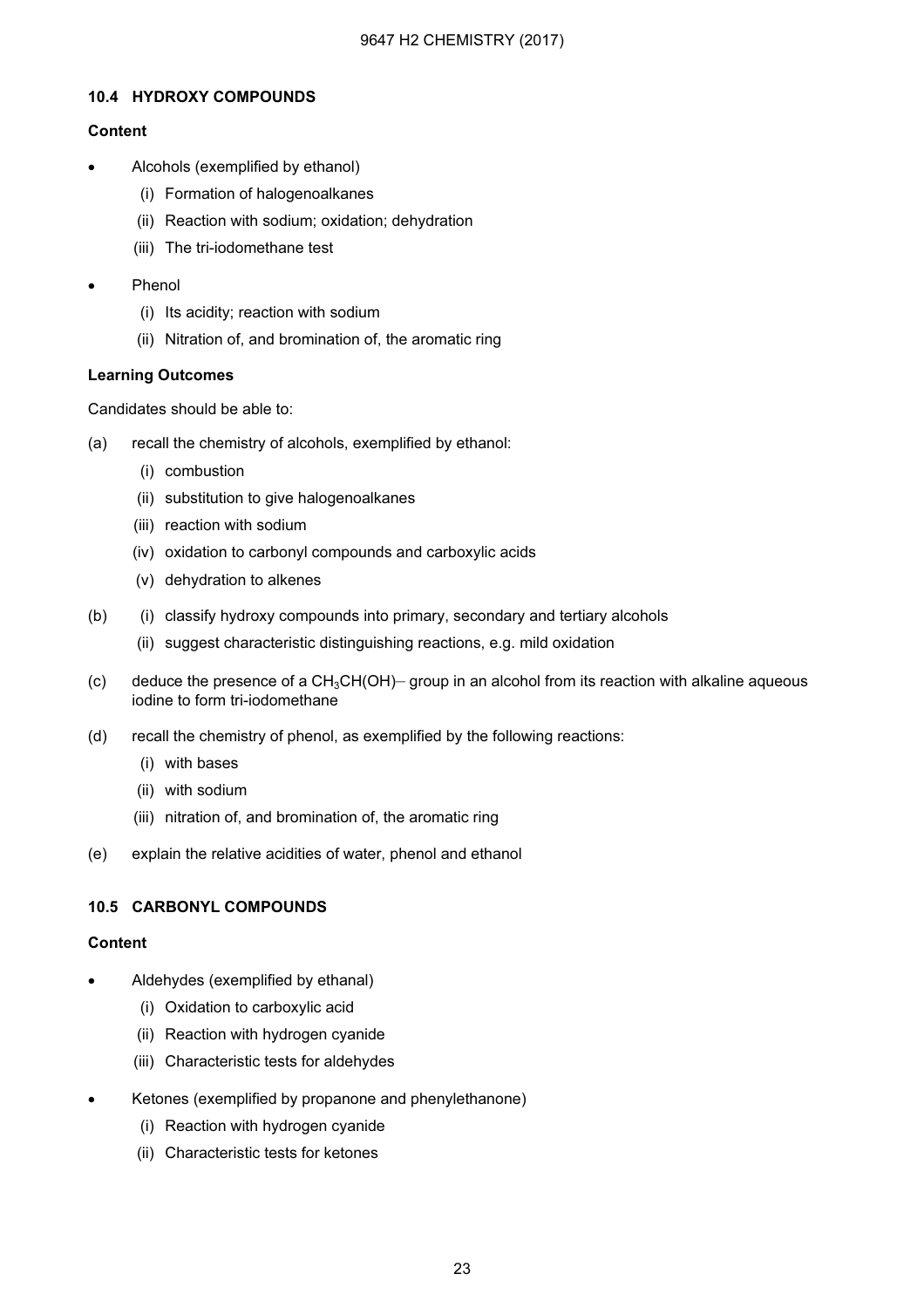#### 9647 H2 CHEMISTRY (2017)

#### Learning Outcomes

Candidates should be able to:

- (a) describe the formation of aldehydes and ketones from, and their reduction to, primary and secondary alcohols respectively
- (b) describe the mechanism of the nucleophilic addition reactions of hydrogen cyanide with aldehydes and ketones
- (c) describe the use of 2,4-dinitrophenylhydrazine (2,4-DNPH) to detect the presence of carbonyl compounds
- (d) deduce the nature (aldehyde or ketone) of an unknown carbonyl compound from the results of simple tests (i.e. Fehling's and Tollens' reagents; ease of oxidation)
- (e) describe the reaction of  $CH<sub>3</sub>CO-$  compounds with alkaline aqueous iodine to give tri-iodomethane

#### 10.6 CARBOXYLIC ACIDS AND DERIVATIVES

#### Content

- Carboxylic acids (exemplified by ethanoic acid and benzoic acid)
	- (i) Formation from primary alcohols and nitriles
	- (ii) Salt, ester and acyl chloride formation
- Acyl chlorides (exemplified by ethanoyl chloride)
	- (i) Ease of hydrolysis compared with alkyl and aryl chlorides
	- (ii) Reaction with alcohols, phenols and primary amines
- Esters (exemplified by ethyl ethanoate and phenyl benzoate)
	- (i) Formation from carboxylic acids and from acyl chlorides
	- (ii) Hydrolysis (under acidic and under basic conditions)

#### Learning Outcomes

- (a) describe the formation of carboxylic acids from alcohols, aldehydes and nitriles
- (b) describe the reactions of carboxylic acids in the formation of
	- (i) salts
	- (ii) esters on reaction with alcohols, using ethyl ethanoate as an example
	- (iii) acyl chlorides, using ethanoyl chloride as an example
- (c) explain the acidity of carboxylic acids and of chlorine-substituted ethanoic acids in terms of their structures
- (d) describe the hydrolysis of acyl chlorides
- (e) describe the reactions of acyl chlorides with alcohols, phenols and primary amines
- (f) explain the relative ease of hydrolysis of acyl chlorides, alkyl chlorides and aryl chlorides
- (g) describe the formation of esters from acyl chlorides, using phenyl benzoate as an example
- (h) describe the acid and base hydrolyses of esters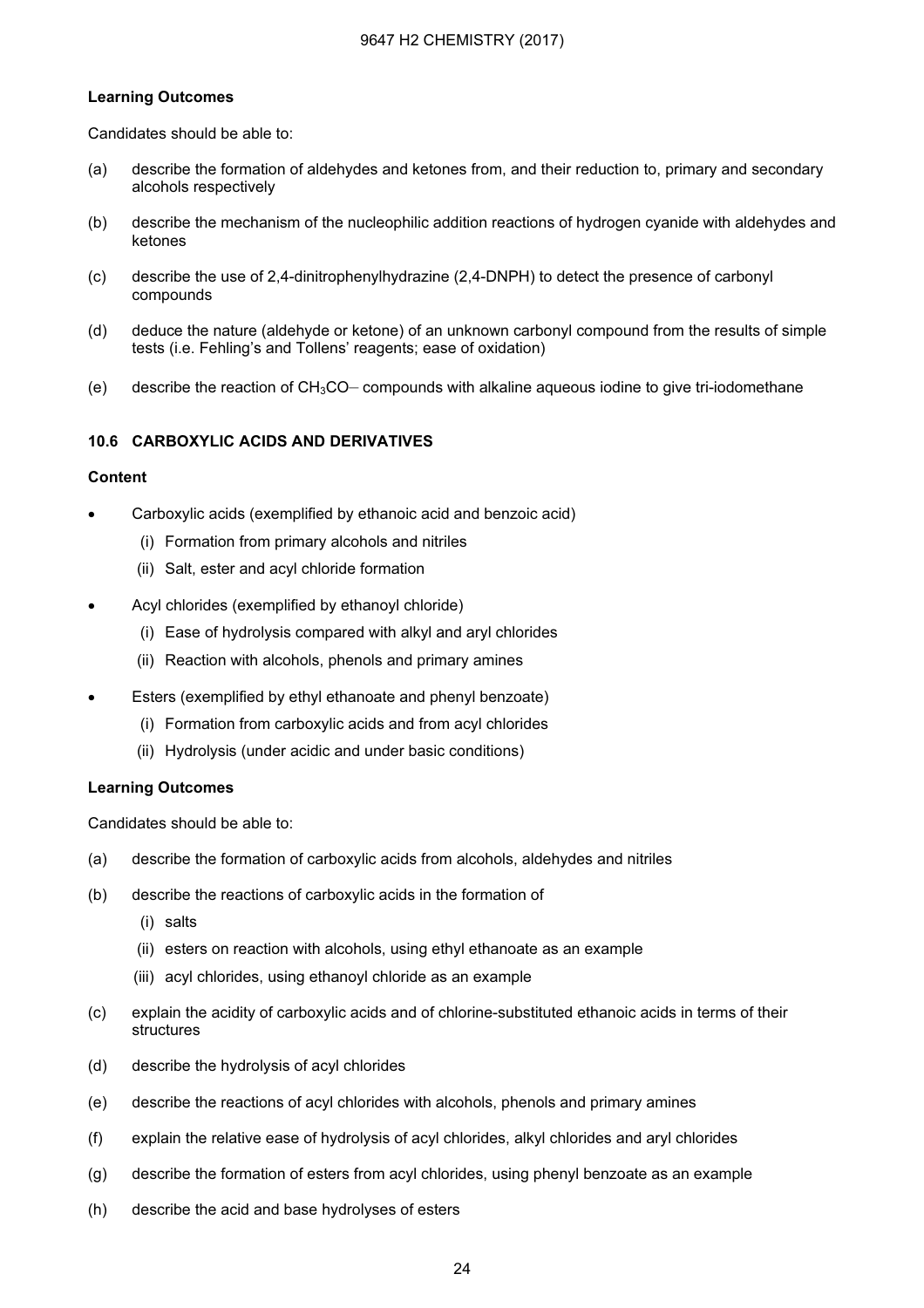#### 10.7 NITROGEN COMPOUNDS

#### Content

- Amines (exemplified by ethylamine and phenylamine)
	- (i) Their formation
	- (ii) Salt formation
	- (iii) Other reactions of phenylamine
- Amides (exemplified by ethanamide)
	- (i) Their formation from acyl chlorides
	- (ii) Their hydrolysis
- Amino acids (exemplified by aminoethanoic acid)
	- (i) Their acid and base properties
	- (ii) Zwitterion formation
- **Proteins** 
	- (i) Protein structure: primary; secondary; tertiary; quaternary structures
	- (ii) The hydrolysis of proteins
	- (iii) Denaturation of proteins

#### Learning Outcomes

- (a) describe the formation of ethylamine (by nitrile reduction see also Section 10.3) and of phenylamine (by the reduction of nitrobenzene)
- (b) explain the basicity of amines
- (c) explain the relative basicities of ammonia, ethylamine and phenylamine in terms of their structures
- (d) describe the reaction of phenylamine with aqueous bromine
- (e) describe the formation of amides from the reaction between RNH<sub>2</sub> and R'COCl
- (f) describe amide hydrolysis on treatment with aqueous alkali or acid
- (g) describe the acid/base properties of amino acids and the formation of zwitterions
- (h) describe the formation of peptide (amide) bonds between amino acids and, hence, explain protein formation
- (i) list the major functions of proteins in the body
- (j) describe the hydrolysis of proteins
- (k) explain the term primary structure of proteins
- (l) recognise that the twenty amino acids that make up all the proteins in the body are  $\alpha$ -amino acids with the general formula RCH(NH<sub>2</sub>)CO<sub>2</sub>H, and be able to interpret the properties of  $\alpha$ -amino acids in terms of the nature of the R group
- (m) describe the secondary structure of proteins:  $\alpha$ -helix and β-pleated sheet and the stabilisation of these structures by hydrogen bonding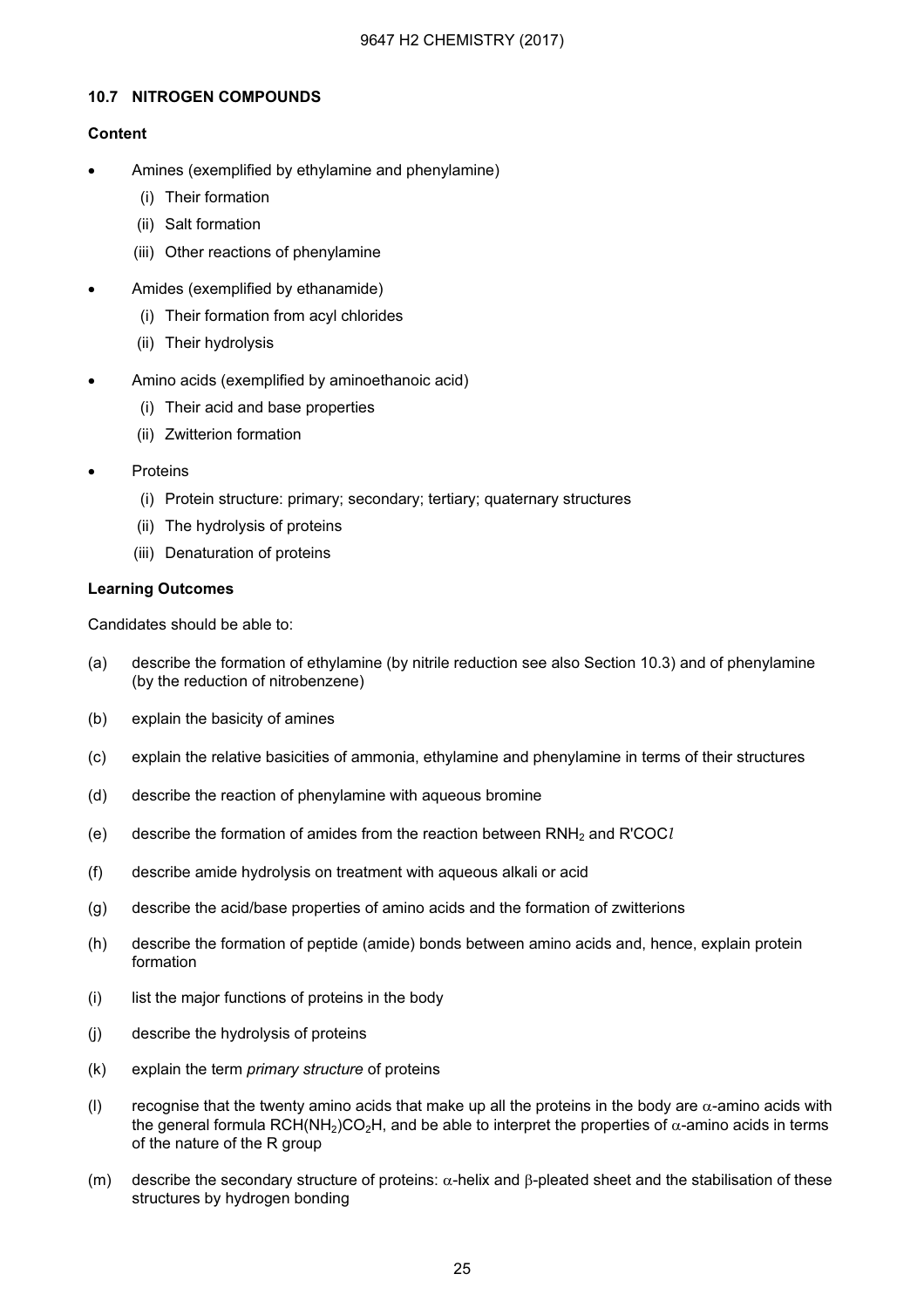- (n) state the importance of the tertiary protein structure and explain the stabilisation of the tertiary structure with regard to the R groups in the amino acid residues (ionic linkages, disulfide bridges, hydrogen bonds and van der Waals' forces)
- (o) describe
	- (i) the quaternary structure of proteins
	- (ii) the protein components of haemoglobin
- (p) explain denaturation of proteins by heavy metal ions, extremes of temperature and pH changes
- (q) apply the knowledge of the loss and formation of secondary and tertiary structures to interpret common everyday phenomena

## **PRACTICAL ASSESSMENT** PRACTICAL ASSESSMENT

Scientific subjects are, by their nature, experimental. It is therefore important that, wherever possible, the candidates carry out appropriate practical work to illustrate the theoretical principles to facilitate the learning of this subject.

The guidance material for practical work, which is published separately, will provide examples of appropriate practical activities. These exemplars will provide a guide to the type and complexity of the exercises for practical assessment.

Candidates will be assessed in the following skill areas:

(a) Planning (P)

Candidates should be able to:

- define question/problem using appropriate knowledge and understanding
- give a clear logical account of the experimental procedure to be followed
- describe how the data should be used in order to reach a conclusion
- assess the risks of the experiment and describe precautions that should be taken to keep risks to a minimum
- (b) Manipulation, measurement and observation (MMO)

- demonstrate high level of manipulative skills in all aspects of practical activity
- make and record accurately, in a suitable manner, all observations with good details and/or all measurements to appropriate degree of precision
- recognise anomalous observations and/or measurements (where appropriate) with reasons indicated and suggest possible causes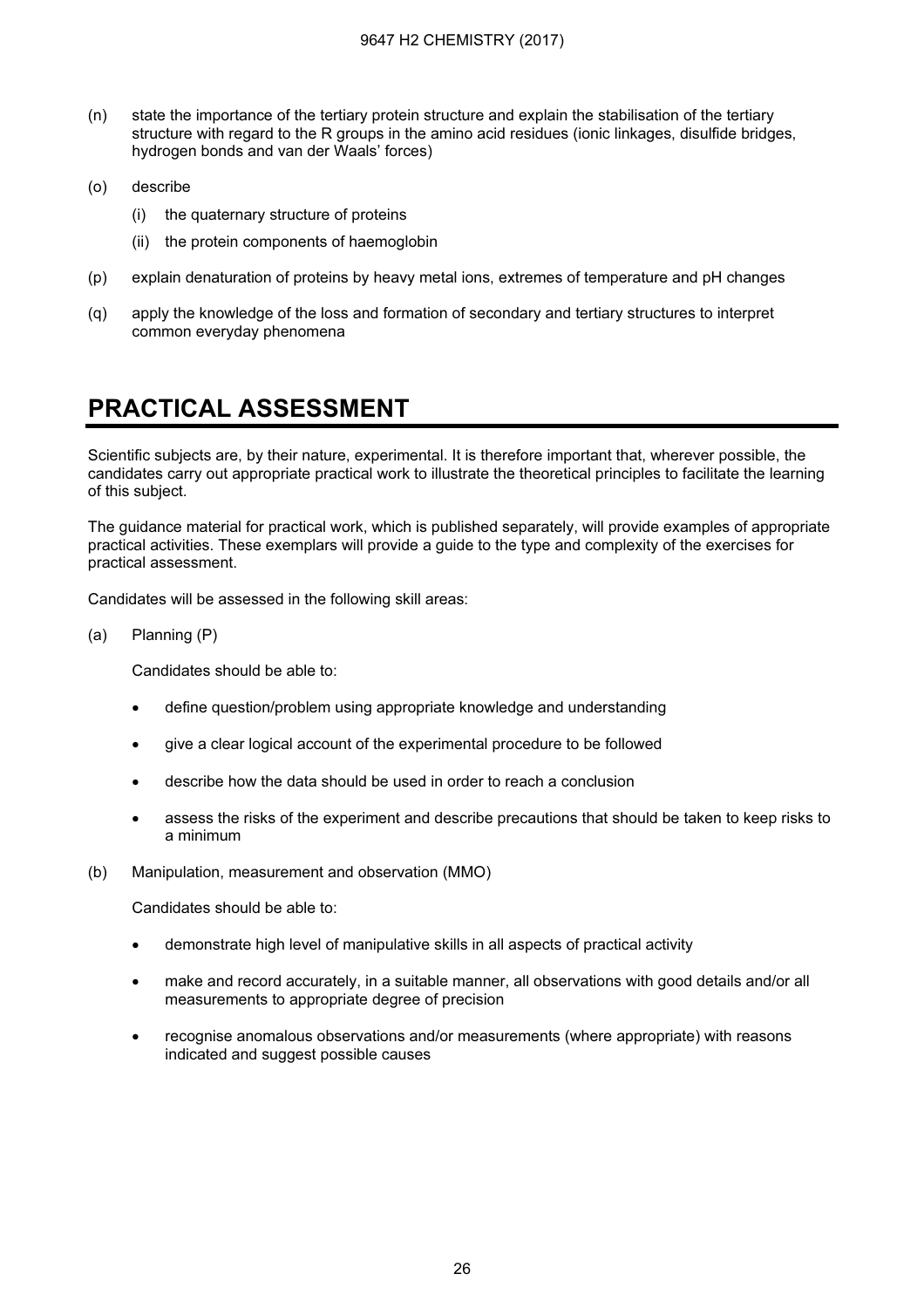(c) Presentation of data and observations (PDO)

Candidates should be able to:

- present all information in an appropriate form
- manipulate observations and/or measurements effectively in order to identify trends/patterns
- present all quantitative data to an appropriate number of significant figures
- (d) Analysis, conclusions and evaluation (ACE)

Candidates should be able to:

- analyse and interpret data appropriately in relation to the task
- draw comprehensive conclusions based on underlying principles
- identify significant sources of errors, limitations of measurements and/or experimental procedures used, and explain how they affect the final result(s)
- state and explain how significant errors/limitations (including experimental procedures) may be overcome/improved as appropriate

Skill P will be assessed in Paper 2. Candidates will be required to answer a question constituting 12 marks among the compulsory questions in Paper 2. The assessment of Skill P will be set in the context of the content syllabus, requiring candidates to apply and integrate knowledge and understanding from different sections of the syllabus. It may also require treatment of given experimental data in drawing relevant conclusion and analysis of proposed plan.

For school candidates, skills MMO, PDO and ACE will be assessed by two school-based assessments (SPA). The school-based practical assessments will be set in the context of the syllabus.

Centres will be notified in advance of the details of the apparatus and materials required for these assessments. The assessment of PDO and ACE may also include questions on data analysis, which do not require practical equipment and apparatus.

Within the Schemes of Assessment, school-based practical assessment (for school candidates) constitutes 15% of the Higher 2 examination. The planning component in Paper 2 constitutes 5% of the Higher 2 examination. It is therefore recommended that the schemes of work include learning opportunities that apportion a commensurate amount of time for the development and acquisition of practical skills.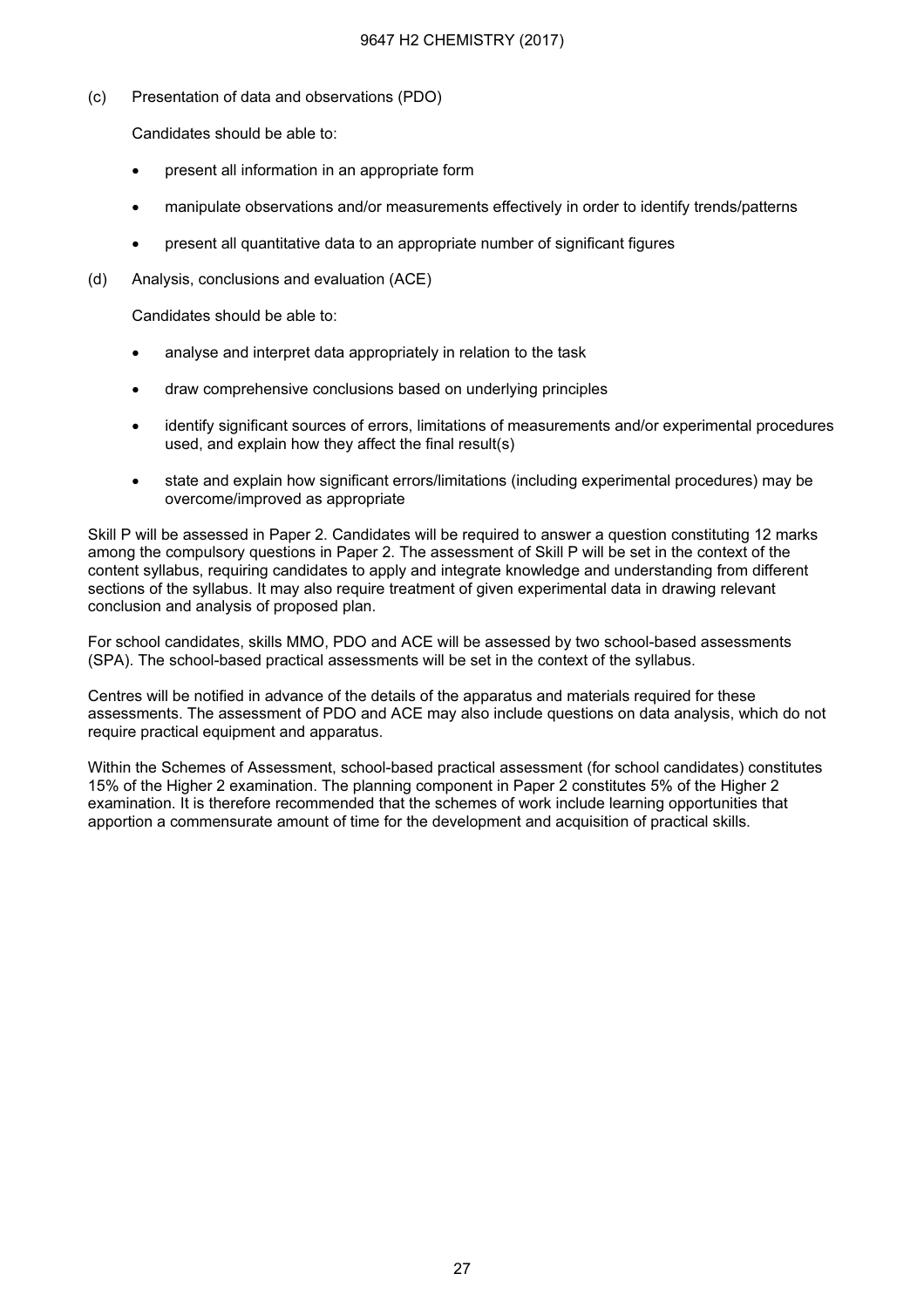# QUALITATIVE ANALYSIS NOTES

[Key: ppt. = precipitate; sol. = soluble; insol = insoluble;  $xs = excess$ .]

#### 1 Reactions of aqueous cations

| cation                          | reaction with                                                      |                                        |  |
|---------------------------------|--------------------------------------------------------------------|----------------------------------------|--|
|                                 | NaOH(aq)                                                           | NH <sub>3</sub> (aq)                   |  |
| aluminium,                      | white ppt.                                                         | white ppt.                             |  |
| $Al^{3+}(aq)$                   | soluble in excess                                                  | insoluble in excess                    |  |
| ammonium,<br>$NH_4^+(aq)$       | ammonia produced on<br>heating                                     |                                        |  |
| barium,<br>$Ba^{2+}(aq)$        | no ppt.<br>(if reagents are pure)                                  | no ppt.                                |  |
| calcium,<br>$Ca2+(aq)$          | white. ppt. with high<br>$[Ca^{2+}(aq)]$                           | no ppt.                                |  |
| chromium(III),<br>$Cr^{3+}(aq)$ | grey-green ppt. soluble in<br>excess giving dark green<br>solution | grey-green ppt.<br>insoluble in excess |  |
| copper(II),                     | pale blue ppt.                                                     | blue ppt. soluble in excess            |  |
| $Cu2+(aq),$                     | insoluble in excess                                                | giving dark blue solution              |  |
| $iron(II)$ ,                    | green ppt.                                                         | green ppt.                             |  |
| $Fe2+(aq)$                      | insoluble in excess                                                | insoluble in excess                    |  |
| iron(III),                      | red-brown ppt.                                                     | red-brown ppt.                         |  |
| $Fe3+(aq)$                      | insoluble in excess                                                | insoluble in excess                    |  |
| $lead(II)$ ,                    | white ppt.                                                         | white ppt.                             |  |
| $Pb^{2+}(aq)$                   | soluble in excess                                                  | insoluble in excess                    |  |
| magnesium,                      | white ppt.                                                         | white ppt.                             |  |
| $Mg^{2+}$ (aq)                  | insoluble in excess                                                | insoluble in excess                    |  |
| manganese(II),                  | off-white ppt.                                                     | off-white ppt.                         |  |
| $Mn^{2+}$ (aq)                  | insoluble in excess                                                | insoluble in excess                    |  |
| zinc,                           | white ppt.                                                         | white ppt.                             |  |
| $Zn^{2+}$ (aq)                  | soluble in excess                                                  | soluble in excess                      |  |

[Lead(II) ions can be distinguished from aluminium ions by the insolubility of lead(II) chloride.]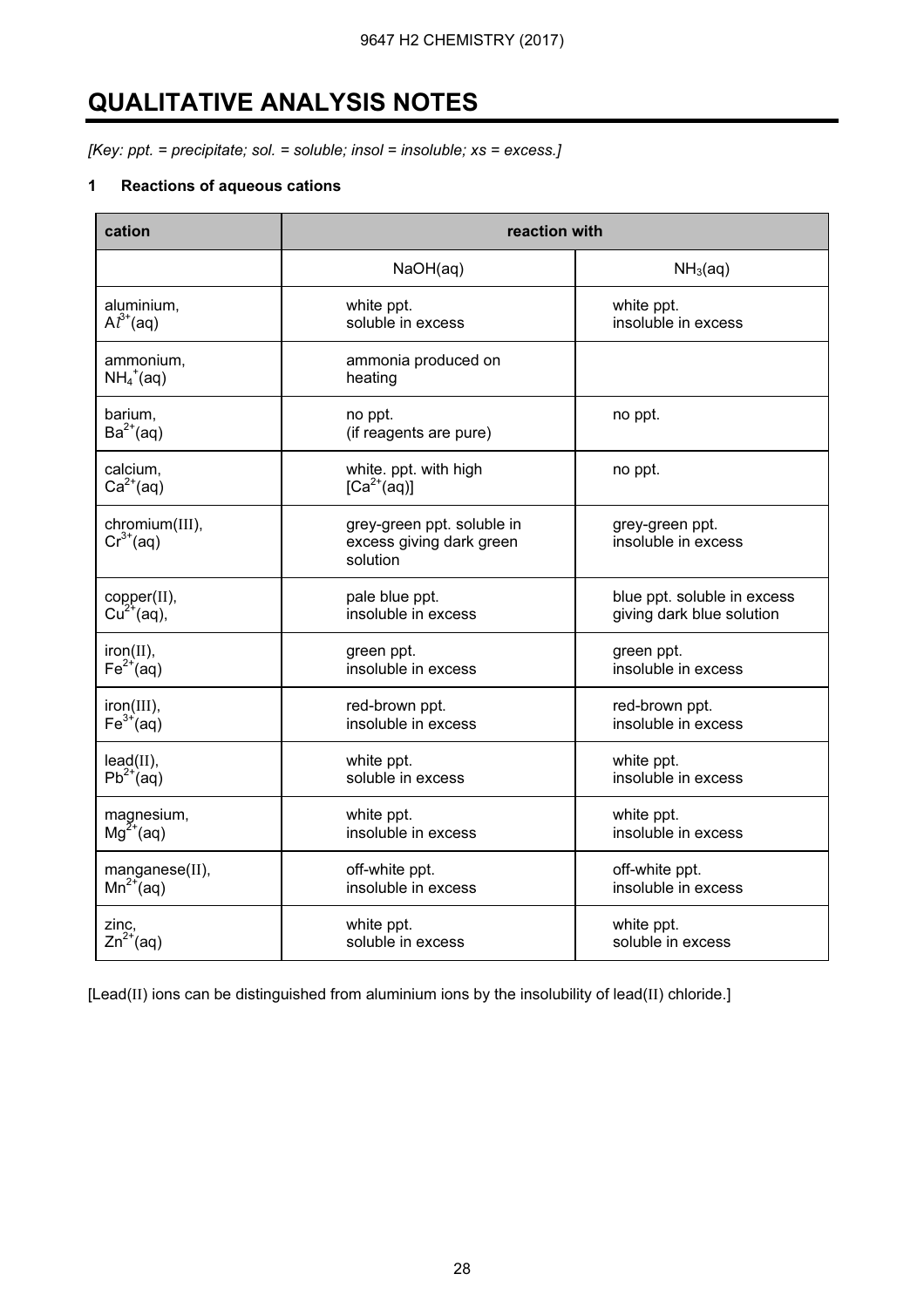## 2 Reactions of anions

| ion                                  | reaction                                                                                                                                                                  |
|--------------------------------------|---------------------------------------------------------------------------------------------------------------------------------------------------------------------------|
| carbonate,<br>$\overline{CO_3}^{2-}$ | $CO2$ liberated by dilute acids                                                                                                                                           |
| chloride,<br>$Cl^{-}(aq)$            | gives white ppt. with $Ag^{\dagger}(aq)$ (soluble in NH <sub>3</sub> (aq));<br>gives white ppt. with $Pb^{2+}$ (aq)                                                       |
| bromide,<br>$Br-(aq)$                | gives pale cream ppt. with $Ag+(aq)$ (partially soluble in<br>$NH3(aq))$ ;<br>gives white ppt. with $Pb^{2+}$ (aq)                                                        |
| iodide.<br>$\Gamma$ (aq)             | gives yellow ppt. with $Ag^{\dagger}(aq)$ (insoluble in NH <sub>3</sub> (aq));<br>gives yellow ppt. with $Pb^{2+}(aq)$                                                    |
| nitrate.<br>$NO3-(aq)$               | $NH3$ liberated on heating with OH <sup><math>-(aq)</math></sup> and Al foil                                                                                              |
| nitrite,<br>$NO2-(aq)$               | $NH3$ liberated on heating with OH <sup><math>-</math></sup> (aq) and Al foil;<br>NO liberated by dilute acids<br>(colourless $NO \rightarrow (pale)$ brown $NO2$ in air) |
| sulfate,<br>$SO_4^{2-}$ (aq)         | gives white ppt. with $Ba^{2+}(aq)$ or with $Pb^{2+}(aq)$ (insoluble in excess dilute<br>strong acids)                                                                    |
| sulfite.<br>$SO_3^{2-}$ (aq)         | $SO2$ liberated with dilute acids;<br>gives white ppt. with $Ba^{2+}(aq)$ (soluble in dilute strong acids)                                                                |

#### 3 Tests for gases

| gas                       | test and test result                                                           |
|---------------------------|--------------------------------------------------------------------------------|
| ammonia, $NH3$            | turns damp red litmus paper blue;                                              |
| carbon dioxide, $CO2$     | gives a white ppt. with limewater<br>(ppt. dissolves with excess $CO2$ )       |
| chlorine, Cl <sub>2</sub> | bleaches damp litmus paper                                                     |
| hydrogen, $H_2$           | "pops" with a lighted splint                                                   |
| oxygen, $O2$              | relights a glowing splint                                                      |
| sulfur dioxide, $SO2$     | turns aqueous acidified potassium manganate (VII) from purple to<br>colourless |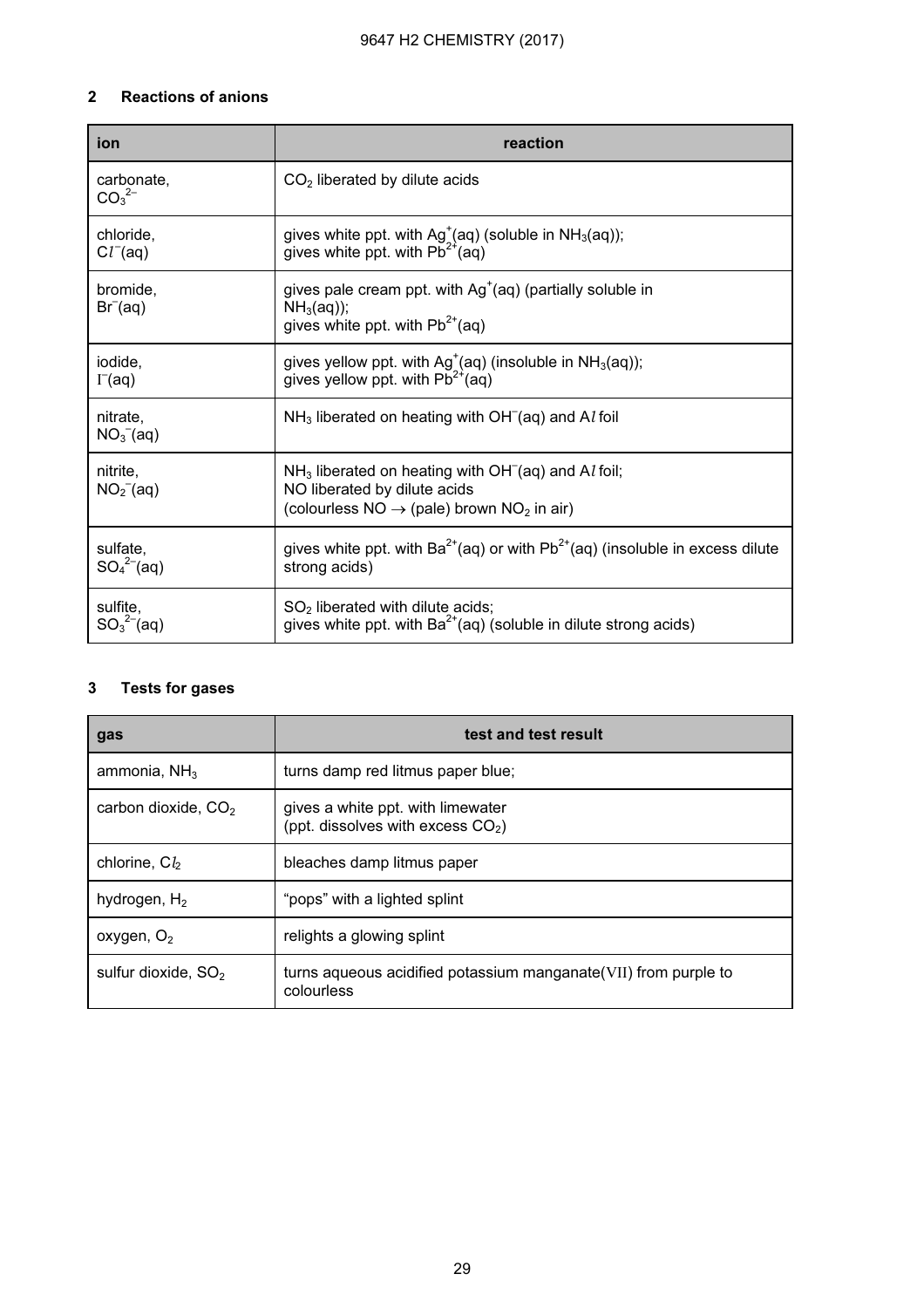# SUMMARY OF KEY QUANTITIES AND UNITS

The list below is intended as a guide to the more important quantities which might be encountered in teaching and used in question papers. The list is not exhaustive.

| Quantity                                                                                                                 | <b>Usual symbols</b>                                                           | SI unit                                                                                                     |
|--------------------------------------------------------------------------------------------------------------------------|--------------------------------------------------------------------------------|-------------------------------------------------------------------------------------------------------------|
| <b>Base quantities</b><br>mass<br>length<br>time<br>electric current<br>thermodynamic temperature<br>amount of substance | m<br>t<br>Τ<br>n                                                               | kg, g<br>m<br>s<br>Α<br>K<br>mol                                                                            |
| <b>Other quantities</b>                                                                                                  |                                                                                |                                                                                                             |
| temperature<br>volume<br>density<br>pressure                                                                             | $\theta$ , t<br>V, v<br>$\rho$<br>р                                            | $^{\circ}C$<br>$m3$ , dm <sup>3</sup><br>kg m <sup>-3</sup> , g dm <sup>-3</sup> , g cm <sup>-3</sup><br>Pa |
| frequency<br>wavelength<br>speed of electromagnetic waves<br>Planck constant<br>electric potential difference            | v, f<br>$\lambda$<br>c<br>h<br>V                                               | Hz<br>m, mm, nm<br>$m s^{-1}$<br>J s<br>V                                                                   |
| electrode<br>potential<br>(standard)<br>redox                                                                            | $(E^{\ominus})E$                                                               | $\vee$                                                                                                      |
| electromotive force<br>molar gas constant<br>half-life<br>atomic mass                                                    | E<br>$\overline{R}$<br>$T_{\frac{1}{2}}$ , $t_{\frac{1}{2}}$<br>m <sub>a</sub> | V<br>$J K^{-1}$ mol <sup>-1</sup><br>s<br>kg                                                                |
| atomic<br>isotopic<br>relative<br>mass                                                                                   | $A_{r}$                                                                        |                                                                                                             |
| molecular mass<br>relative molecular mass<br>molar mass                                                                  | m<br>$M_{\rm r}$<br>М                                                          | g<br>$g \text{ mol}^{-1}$                                                                                   |
| nucleon number<br>proton number<br>neutron number                                                                        | Α<br>Z<br>N                                                                    |                                                                                                             |
| number of molecules<br>number of molecules per unit volume<br>Avogadro constant                                          | N<br>n<br>L<br>F                                                               | $m^{-3}$<br>$mol-1$<br>C mol <sup>-1</sup>                                                                  |
| Faraday constant<br>enthalpy change of reaction                                                                          | ΔΗ                                                                             | J, kJ                                                                                                       |
| standard enthalpy change of reaction<br>ionisation energy                                                                | $\Delta H^\ominus$<br>Ι                                                        | J mol <sup>-1</sup> , kJ mol <sup>-1</sup><br>$kJ \text{ mol}^{-1}$                                         |
| lattice energy<br>bond energy<br>electron affinity                                                                       |                                                                                | $kJ \text{ mol}^{-1}$<br>$kJ \text{ mol}^{-1}$<br>$kJ \text{ mol}^{-1}$                                     |
| rate constant<br>equilibrium constant<br>acid dissociation constant<br>base dissociation constant                        | k<br>$K$ , $K_p$ , $K_c$<br>$K_{\rm a}$<br>$K_{b}$                             | as appropriate<br>as appropriate<br>mol dm<br>mol dm $^{-3}$                                                |
| order of reaction<br>mole fraction<br>concentration                                                                      | n, m<br>X<br>C                                                                 | mol dm $^{-3}$                                                                                              |
| partition coefficient<br>ionic product, solubility product<br>ionic product of water<br>pH                               | Κ<br>$K$ , $K_{\rm sp}$ ,<br>$K_{\rm w}$<br>pH                                 | as appropriate<br>mol <sup>2</sup> dm <sup>-t</sup>                                                         |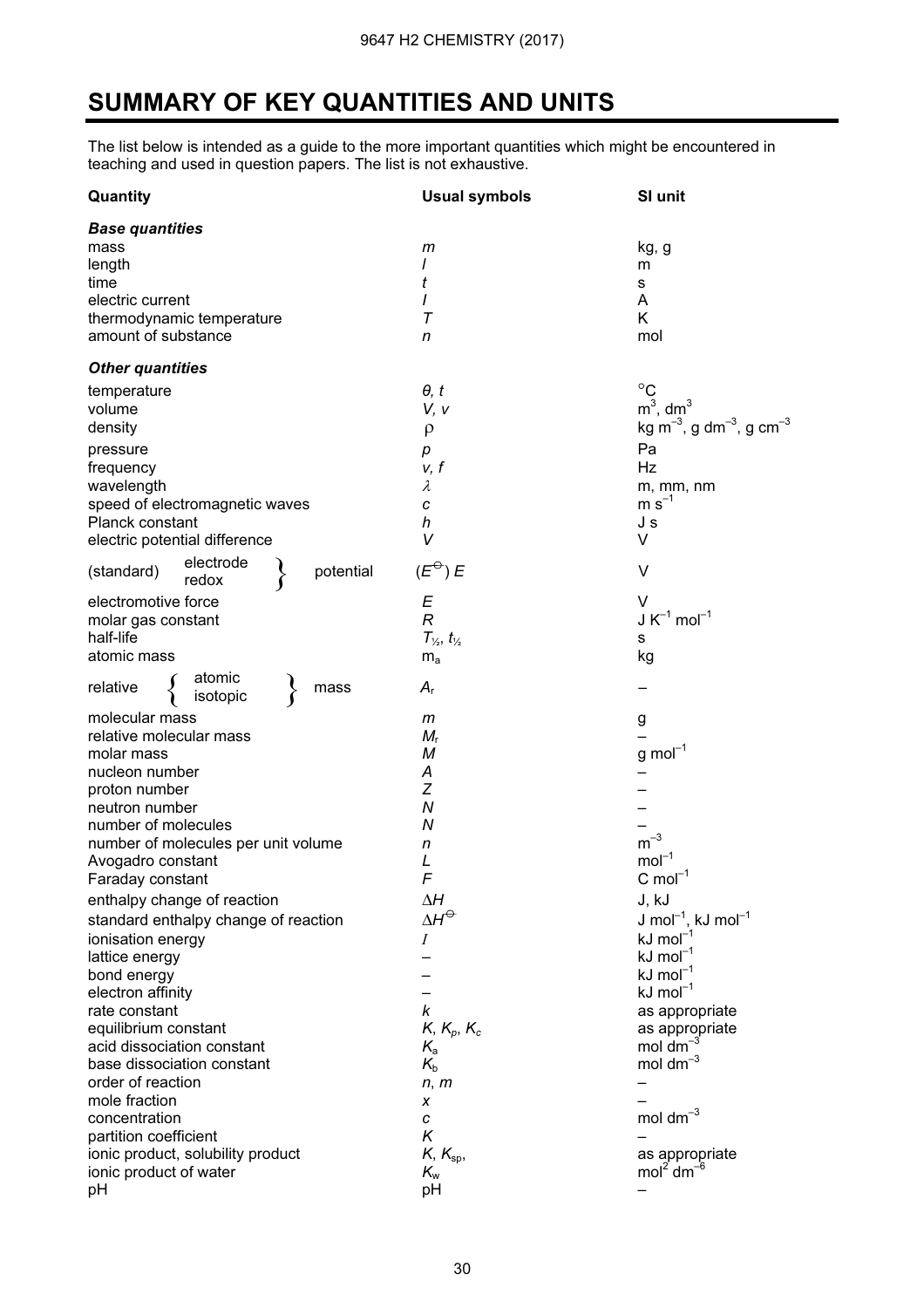# MATHEMATICAL REQUIREMENTS

It is assumed that candidates will be competent in the techniques described below.

Make calculations involving addition, subtraction, multiplication and division of quantities.

Make approximate evaluations of numerical expressions.

Express small fractions as percentages, and vice versa.

Calculate an arithmetic mean.

Transform decimal notation to power of ten notation (standard form).

Use calculators to evaluate logarithms (for pH calculations), squares, square roots, and reciprocals.

Change the subject of an equation. (Most such equations involve only the simpler operations but may include positive and negative indices and square roots.)

Substitute physical quantities into an equation using consistent units so as to calculate one quantity. Check the dimensional consistency of such calculations, e.g. the units of a rate constant k.

Solve simple algebraic equations.

Comprehend and use the symbols/notations  $\leq, \geq, \approx, \frac{\pi}{4}$ ,  $\Delta, \equiv, x$  (or  $\leq x$ ).

Test tabulated pairs of values for direct proportionality by a graphical method or by constancy of ratio.

Select appropriate variables and scales for plotting a graph, especially to obtain a linear graph of the form  $y = mx + c$ .

Determine and interpret the slope and intercept of a linear graph.

Choose by inspection a straight line that will serve as the 'least bad' linear model for a set of data presented graphically.

Understand (i) the slope of a tangent to a curve as a measure of rate of change, (ii) the 'area' below a curve where the area has physical significance, e.g. Boltzmann distribution curves.

Comprehend how to handle numerical work so that significant figures are neither lost unnecessarily nor used beyond what is justified.

Estimate orders of magnitude.

Formulate simple algebraic equations as mathematical models, e.g. construct a rate equation, and identify failures of such models.

#### **Calculators**

Any calculator used must be on the Singapore Examinations and Assessment Board list of approved calculators.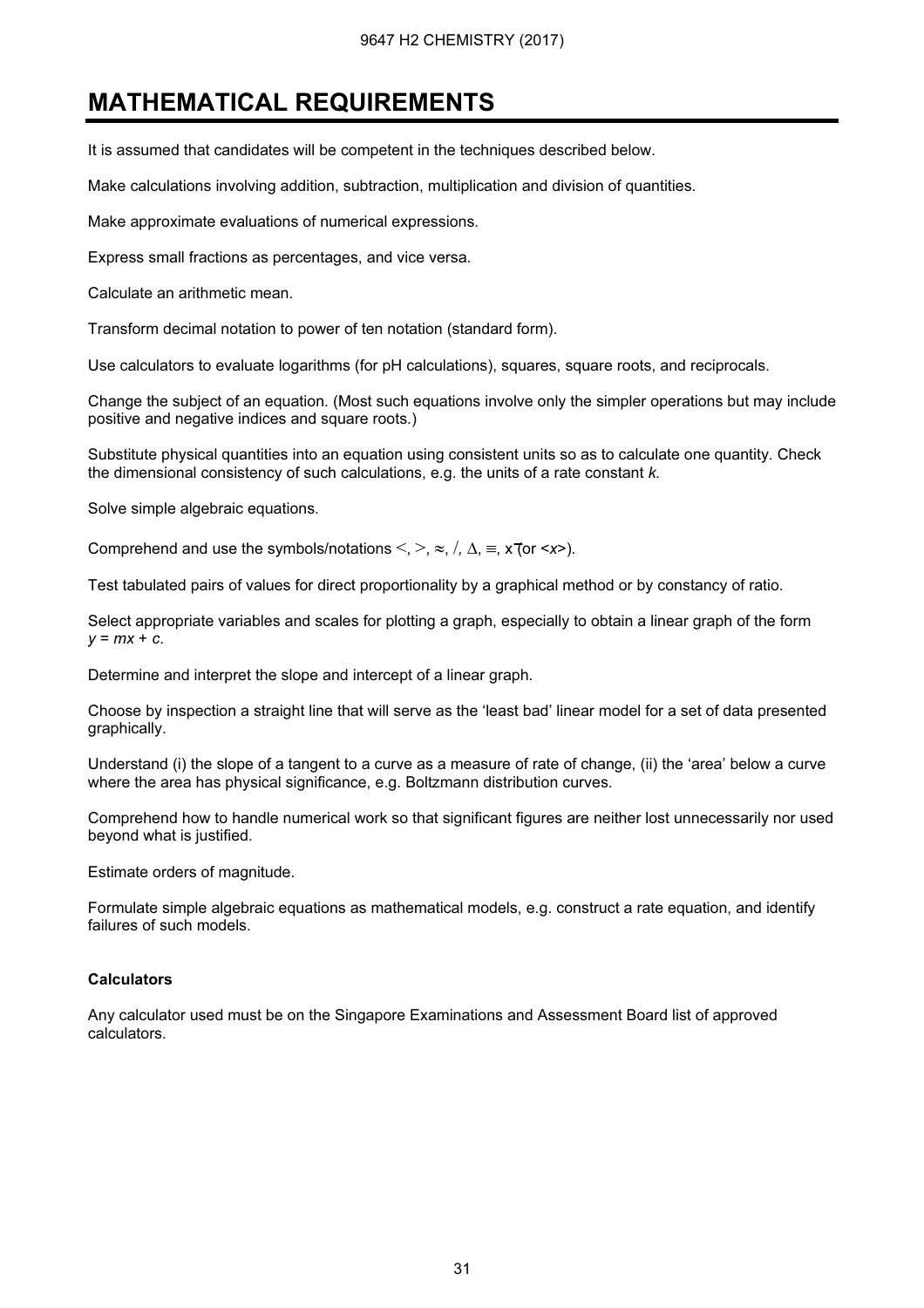# **GLOSSARY OF TERMS** GLOSSARY OF TERMS

It is hoped that the glossary (which is relevant only to science subjects) will prove helpful to candidates as a guide, i.e. it is neither exhaustive nor definitive. The glossary has been deliberately kept brief not only with respect to the number of terms included but also to the descriptions of their meanings. Candidates should appreciate that the meaning of a term must depend in part on its context.

- 1. Define (the term(s)...) is intended literally, only a formal statement or equivalent paraphrase being required.
- 2. What do you understand by/What is meant by (the term(s)...) normally implies that a definition should be given, together with some relevant comment on the significance or context of the term(s) concerned, especially where two or more terms are included in the question. The amount of supplementary comment intended should be interpreted in the light of the indicated mark value.
- 3. State implies a concise answer with little or no supporting argument, e.g. a numerical answer that can be obtained 'by inspection'.
- 4. List requires a number of points, generally each of one word, with no elaboration. Where a given number of points is specified, this should not be exceeded.
- 5. Explain may imply reasoning or some reference to theory, depending on the context.
- 6. Describe requires candidates to state in words (using diagrams where appropriate) the main points of the topic. It is often used with reference either to particular phenomena or to particular experiments. In the former instance, the term usually implies that the answer should include reference to (visual) observations associated with the phenomena.

In other contexts, describe and give an account of should be interpreted more generally, i.e. the candidate has greater discretion about the nature and the organisation of the material to be included in the answer. Describe and explain may be coupled in a similar way to state and explain.

- 7. Discuss requires candidates to give a critical account of the points involved in the topic.
- 8. Outline implies brevity, i.e. restricting the answer to giving essentials.
- 9. Predict implies that the candidate is not expected to produce the required answer by recall but by making a logical connection between other pieces of information. Such information may be wholly given in the question or may depend on answers extracted in an early part of the question.
- 10. Deduce is used in a similar way as predict except that some supporting statement is required, e.g. reference to a law/principle, or the necessary reasoning is to be included in the answer.
- 11. Comment is intended as an open-ended instruction, inviting candidates to recall or infer points of interest relevant to the context of the question, taking account of the number of marks available.
- 12. Suggest is used in two main contexts, i.e. either to imply that there is no unique answer (e.g. in chemistry, two or more substances may satisfy the given conditions describing an 'unknown'), or to imply that candidates are expected to apply their general knowledge to a 'novel' situation, one that may be formally 'not in the syllabus'.
- 13. Find is a general term that may variously be interpreted as calculate, measure, determine etc.
- 14. Calculate is used when a numerical answer is required. In general, working should be shown, especially where two or more steps are involved.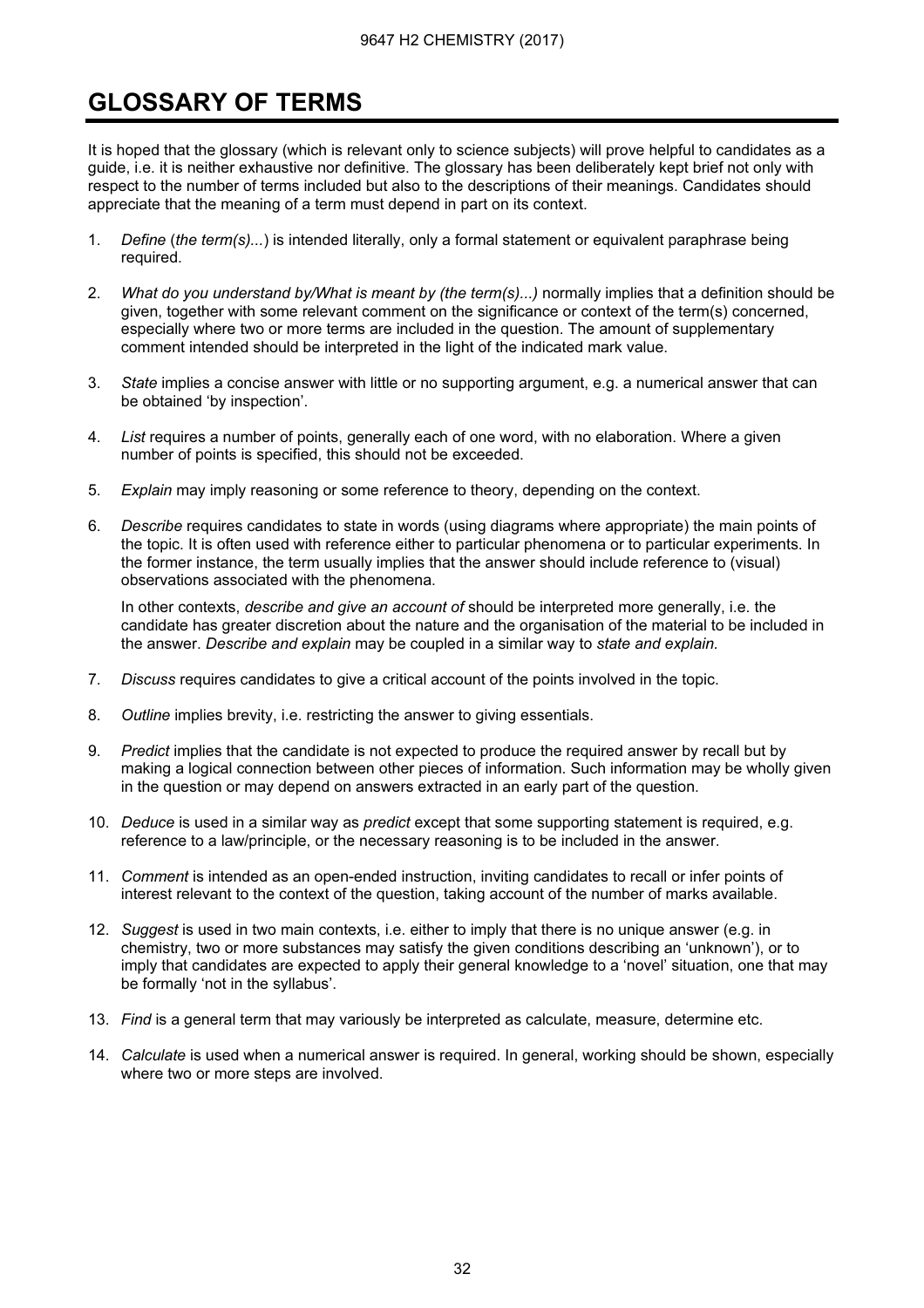- 15. Measure implies that the quantity concerned can be directly obtained from a suitable measuring instrument, e.g. length, using a rule, or angle, using a protractor.
- 16. Determine often implies that the quantity concerned cannot be measured directly but is obtained by calculation, substituting measured or known values of other quantities into a standard formula, e.g. relative molecular mass.
- 17. Estimate implies a reasoned order of magnitude statement or calculation of the quantity concerned, making such simplifying assumptions as may be necessary about points of principle and about the values of quantities not otherwise included in the question.
- 18. Sketch, when applied to graph work, implies that the shape and/or position of the curve need only be qualitatively correct, but candidates should be aware that, depending on the context, some quantitative aspects may be looked for, e.g. passing through the origin, having an intercept, asymptote or discontinuity at a particular value.

 In diagrams, sketch implies that a simple, freehand drawing is acceptable: nevertheless, care should be taken over proportions and the clear exposition of important details.

- 19. Construct is often used in relation to chemical equations where a candidate is expected to write a balanced equation, not by factual recall but by analogy or by using information in the question.
- 20. Compare requires candidates to provide both the similarities and differences between things or concepts.
- 21. Classify requires candidates to group things based on common characteristics.
- 22. Recognise is often used to identify facts, characteristics or concepts that are critical (relevant/appropriate) to the understanding of a situation, event, process or phenomenon.

# <u>SPECIAL NOTE</u>

Units, significant figures. Candidates should be aware that misuse of units and/or significant figures, i.e. failure to quote units where necessary, the inclusion of units in quantities defined as ratios or quoting answers to an inappropriate number of significant figures, is liable to be penalised.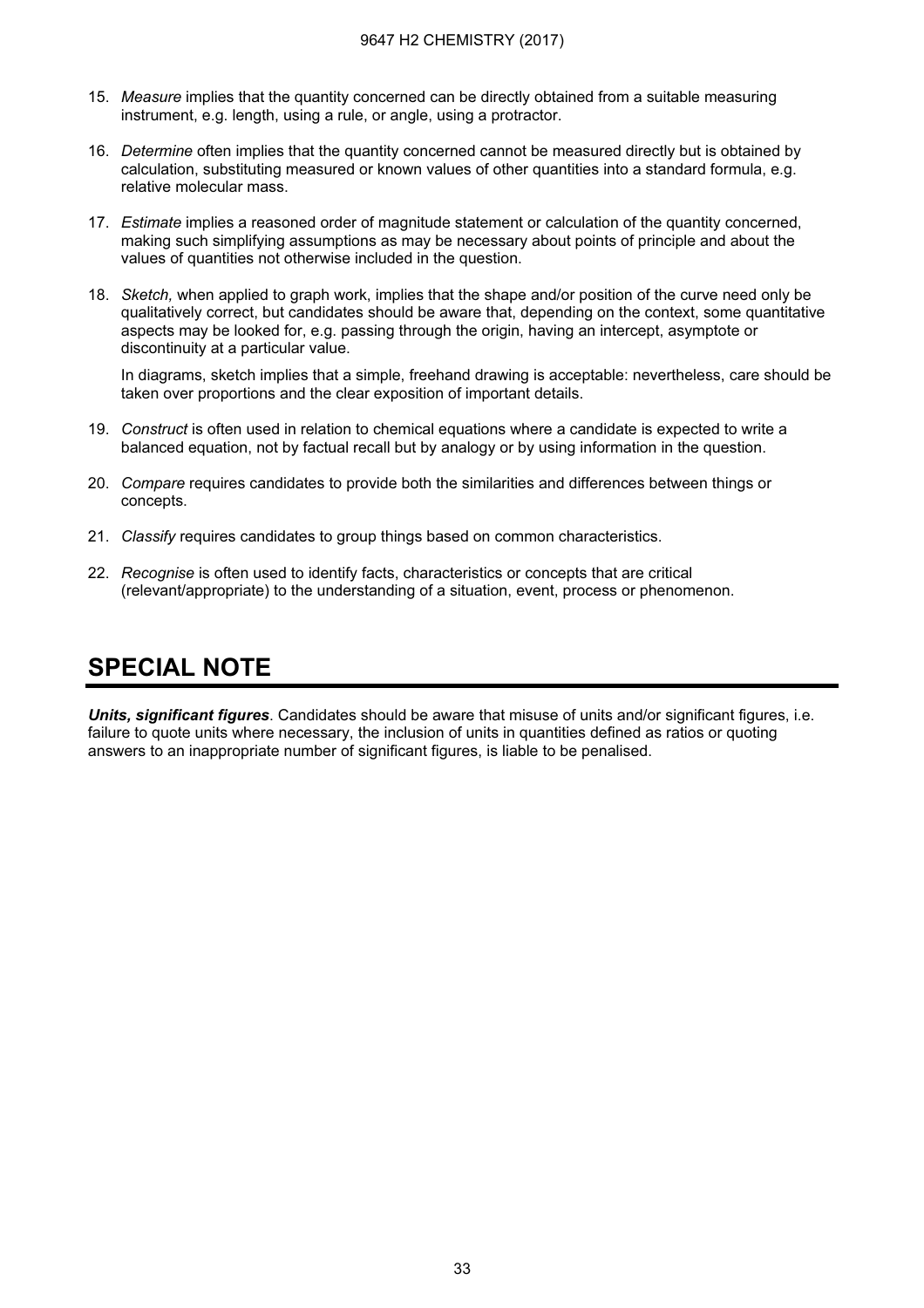# **TEXTBOOKS** <u>TEXTS 2000 -</u>

Teachers may find reference to the following books helpful.

Chemistry for Advanced Level by P Cann and P Hughes, published by John Murray

A-Level Chemistry (4th Edition) by E N Ramsden, published by Nelson Thornes

Understanding Chemistry for Advanced Level (3rd Edition), by T Lister and J Renshaw, published by Nelson Thornes

Chemistry in Action (2nd Edition) by Michael Freemantle, published by Macmillan Press

Advanced Chemistry through Diagrams by M Lewis, published by Oxford University Press

Chemistry in Context (5th Edition) by Hill and Holman, published by Nelson Thornes

Chemistry in Context Laboratory Manual and Study Guide (5th Edition) by Hill and Holman, published by Nelson Thornes

Experiments and Exercises in Basic Chemistry (5th Edition) by S Murov and B Stedjee, published by John Wiley

Chemical Ideas (Salters Advanced Chemistry) by G Burton, published by Heinemann

ILPAC Advanced Practical Chemistry (2nd edition) by A Lainchbury, J Stephens, A Thompson, published by John Murray

These titles represent some of the texts available at the time of printing this booklet.

Teachers are encouraged to choose texts for class use which they feel will be of interest to their students and will support their own teaching style.

Many publishers are also producing videos and software appropriate for A-level Chemistry students.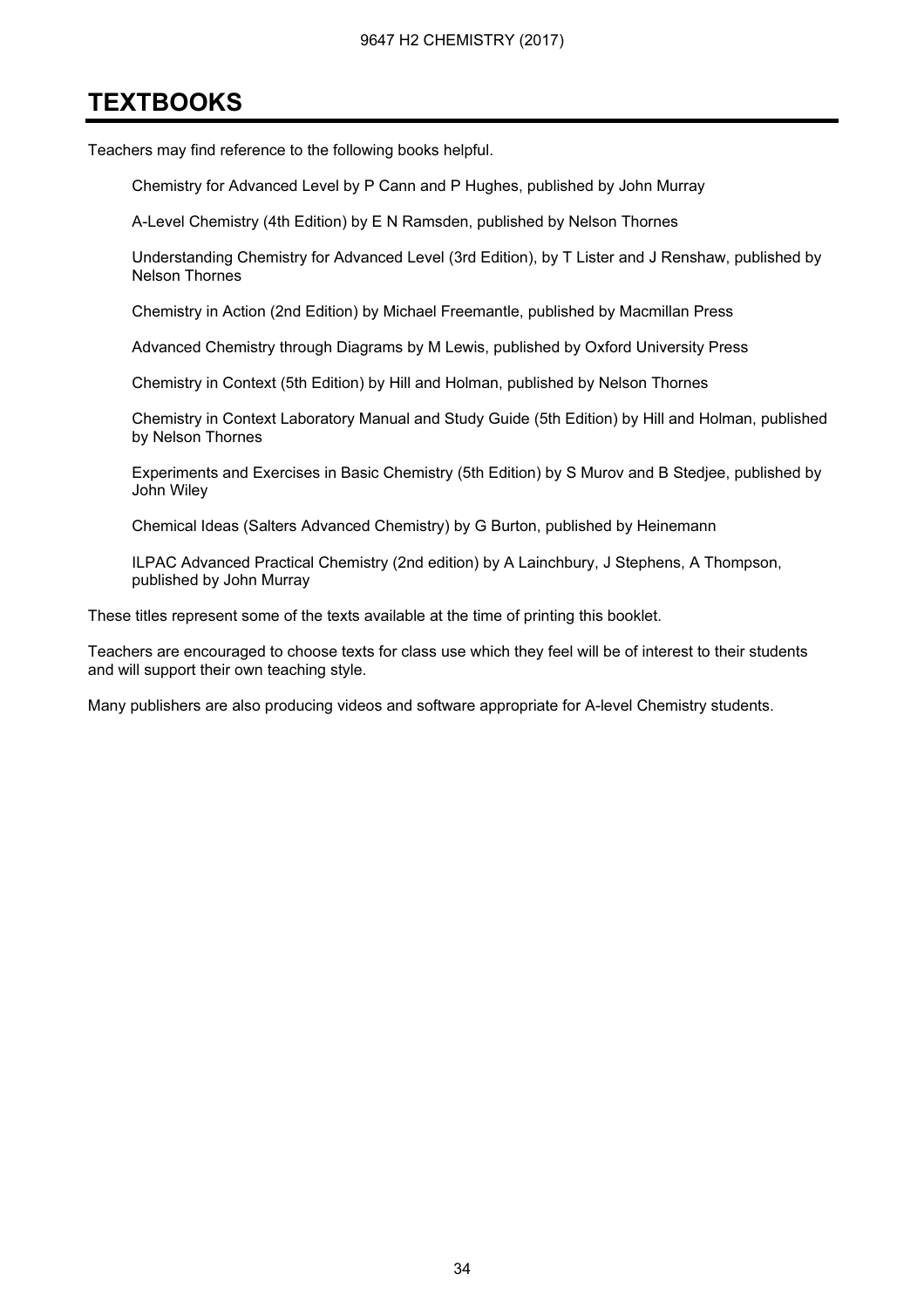# **Data Booklet**

for for

(Advanced Level)

for use in all papers for the H1, H2, H3 Chemistry syllabuses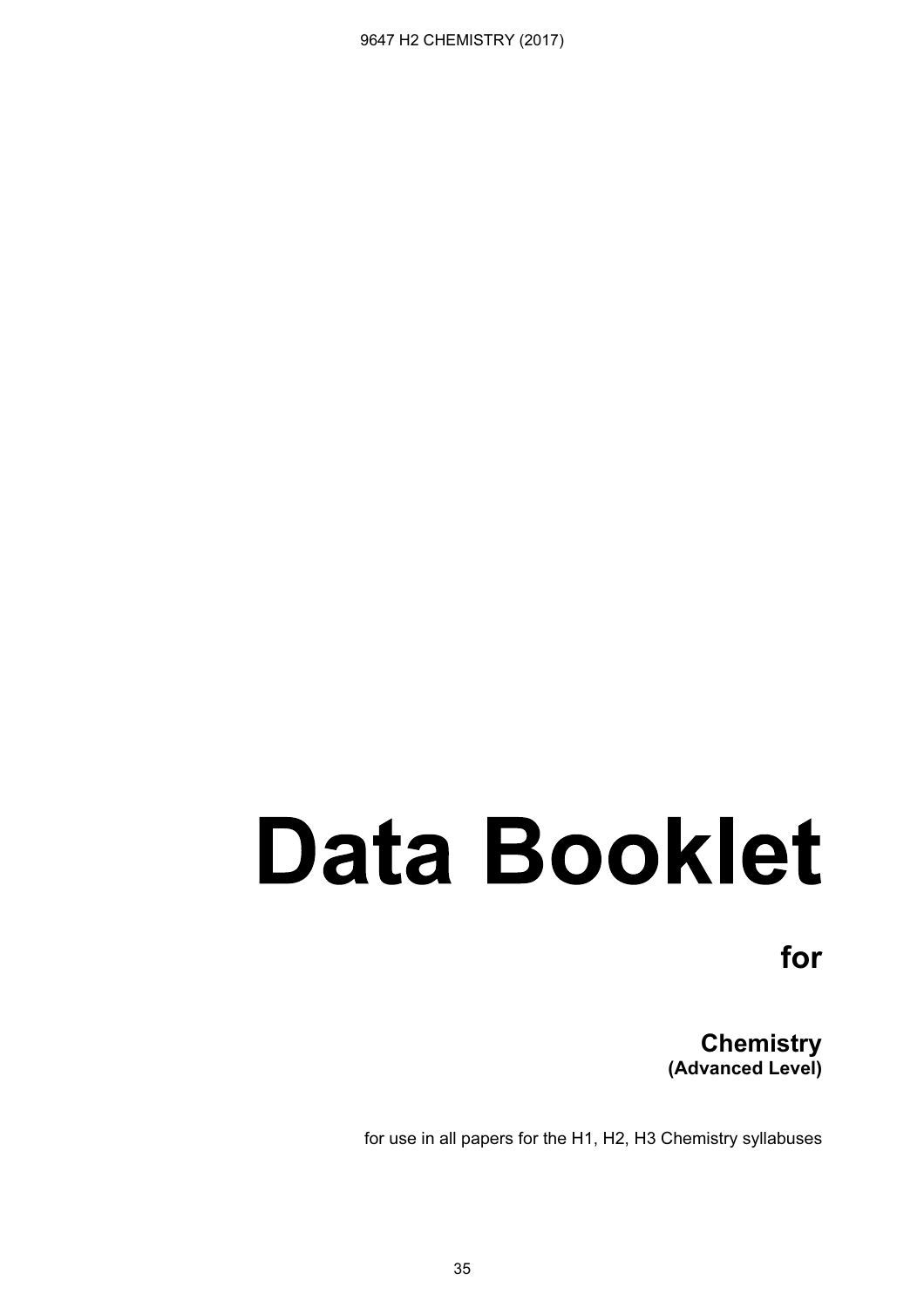# TABLES OF CHEMICAL DATA

## Important values, constants and standards

| molar gas constant                                                      | R              | $= 8.31$ J K <sup>-1</sup> mol <sup>-1</sup>                                                                                                  |
|-------------------------------------------------------------------------|----------------|-----------------------------------------------------------------------------------------------------------------------------------------------|
| the Faraday constant                                                    |                | $F = 9.65 \times 10^4$ C mol <sup>-1</sup>                                                                                                    |
| the Avogadro constant                                                   | $\mathsf{L}$   | = 6.02 $\times$ 10 <sup>23</sup> mol <sup>-1</sup>                                                                                            |
| the Planck constant                                                     |                | h = $6.63 \times 10^{-34}$ J s                                                                                                                |
| speed of light in a vacuum                                              | $\overline{c}$ | = 3.00 $\times$ 10 <sup>8</sup> m s <sup>-1</sup>                                                                                             |
| rest mass of proton, ${}^{1}_{1}H$                                      |                | $m_{\rm p}$ = 1.67 × 10 <sup>-27</sup> kg                                                                                                     |
| rest mass of neutron, ${}_{0}^{1}n$                                     |                | $m_{\text{n}}$ = 1.67 × 10 <sup>-27</sup> kg                                                                                                  |
| rest mass of electron, ${}_{-1}^{0}$ e                                  |                | $m_{\text{e}}$ = 9.11 × 10 <sup>-31</sup> kg                                                                                                  |
| electronic charge                                                       |                | $e = -1.60 \times 10^{-19}$ C                                                                                                                 |
| molar volume of gas                                                     |                | $V_{\text{m}}$ = 22.4 dm <sup>3</sup> mol <sup>-1</sup> at s.t.p.<br>$V_{\rm m}$ = 24 dm <sup>3</sup> mol <sup>-1</sup> under room conditions |
| (where s.t.p. is expressed as 101 kPa, approximately, and 273 K (0 °C)) |                |                                                                                                                                               |

| ionic product of water          | $K_{\rm W}$ | = $1.00 \times 10^{-14}$ mol <sup>2</sup> dm <sup>-6</sup><br>(at 298 K [25 °C])          |
|---------------------------------|-------------|-------------------------------------------------------------------------------------------|
| specific heat capacity of water |             | = 4.18 kJ kg <sup>-1</sup> K <sup>-1</sup><br>(= 4.18 J g <sup>-1</sup> K <sup>-1</sup> ) |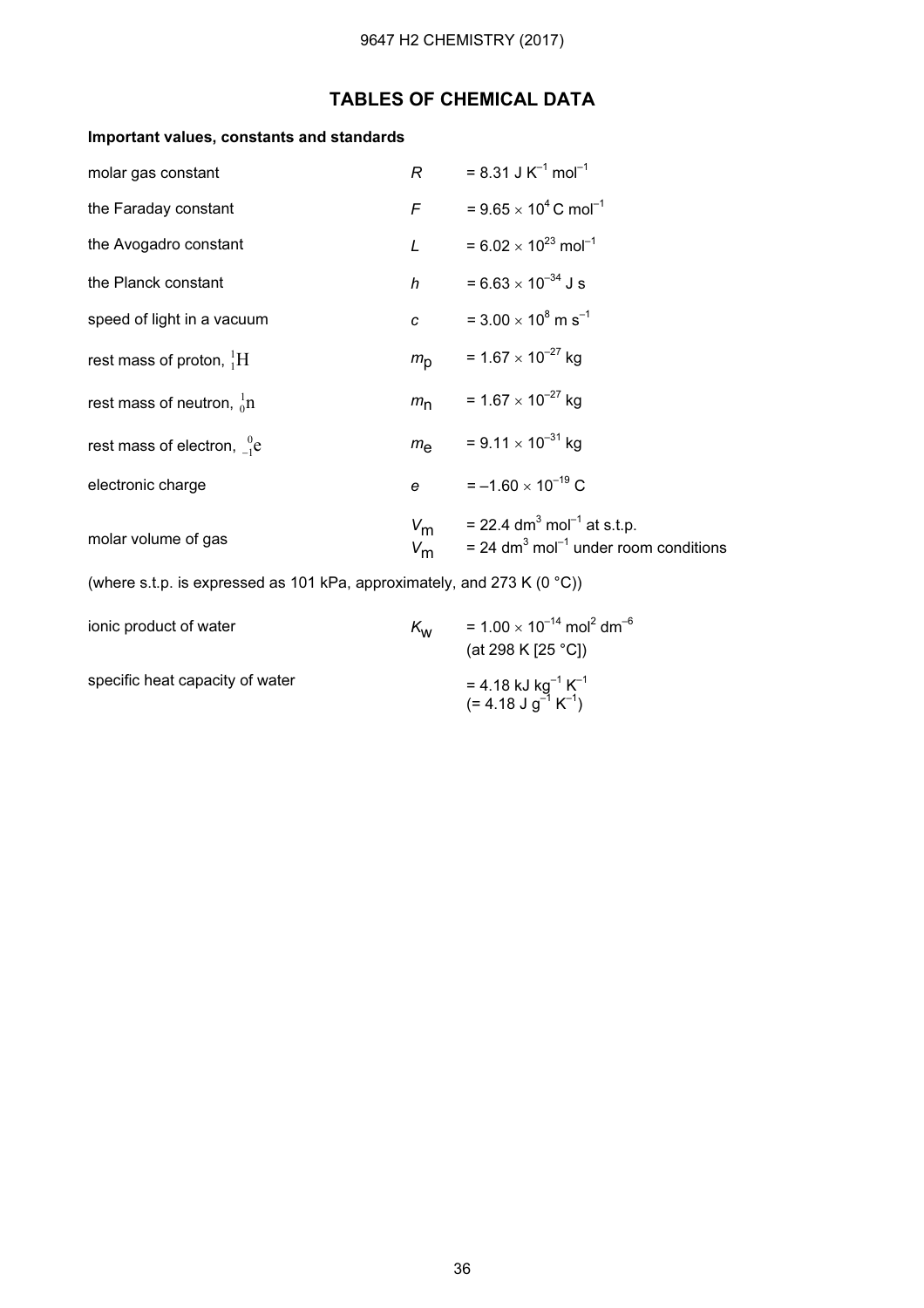## 9647 H2 CHEMISTRY (2017)

# Ionisation energies (1st, 2nd, 3rd and 4th) of selected elements, in  $kJ$  mol<sup>-1</sup>

|                | Proton<br><b>Number</b> | <b>First</b> | <b>Second</b> | <b>Third</b> | <b>Fourth</b> |
|----------------|-------------------------|--------------|---------------|--------------|---------------|
| Н              | 1                       | 1310         |               |              |               |
| He             | $\overline{2}$          | 2370         | 5250          |              |               |
| Li             | 3                       | 519          | 7300          | 11800        |               |
| Be             | 4                       | 900          | 1760          | 14800        | 21000         |
| B              | 5                       | 799          | 2420          | 3660         | 25000         |
| $\mathsf{C}$   | 6                       | 1090         | 2350          | 4610         | 6220          |
| N              | $\overline{7}$          | 1400         | 2860          | 4590         | 7480          |
| O              | 8                       | 1310         | 3390          | 5320         | 7450          |
| F              | 9                       | 1680         | 3370          | 6040         | 8410          |
| Ne             | 10                      | 2080         | 3950          | 6150         | 9290          |
| Na             | 11                      | 494          | 4560          | 6940         | 9540          |
| Mg             | 12                      | 736          | 1450          | 7740         | 10500         |
| Al             | 13                      | 577          | 1820          | 2740         | 11600         |
| Si             | 14                      | 786          | 1580          | 3230         | 4360          |
| ${\sf P}$      | 15                      | 1060         | 1900          | 2920         | 4960          |
| $\mathsf S$    | 16                      | 1000         | 2260          | 3390         | 4540          |
| C <sub>l</sub> | 17                      | 1260         | 2300          | 3850         | 5150          |
| Ar             | 18                      | 1520         | 2660          | 3950         | 5770          |
| K              | 19                      | 418          | 3070          | 4600         | 5860          |
| Ca             | 20                      | 590          | 1150          | 4940         | 6480          |
| Sc             | 21                      | 632          | 1240          | 2390         | 7110          |
| Ti             | 22                      | 661          | 1310          | 2720         | 4170          |
| V              | 23                      | 648          | 1370          | 2870         | 4600          |
| Cr             | 24                      | 653          | 1590          | 2990         | 4770          |
| Mn             | 25                      | 716          | 1510          | 3250         | 5190          |
| Fe             | 26                      | 762          | 1560          | 2960         | 5400          |
| Co             | 27                      | 757          | 1640          | 3230         | 5100          |
| Ni             | 28                      | 736          | 1750          | 3390         | 5400          |
| Cu             | 29                      | 745          | 1960          | 3350         | 5690          |
| Zn             | 30                      | 908          | 1730          | 3828         | 5980          |
| Ga             | 31                      | 577          | 1980          | 2960         | 6190          |
| Ge             | 32                      | 762          | 1540          | 3300         | 4390          |
| Br             | 35                      | 1140         | 2080          | 3460         | 4850          |
| Sr             | 38                      | 548          | 1060          | 4120         | 5440          |
| Sn             | 50                      | 707          | 1410          | 2940         | 3930          |
| Ι              | 53                      | 1010         | 1840          | 2040         | 4030          |
| Ba             | 56                      | 502          | 966           | 3390         |               |
| Pb             | 82                      | 716          | 1450          | 3080         | 4080          |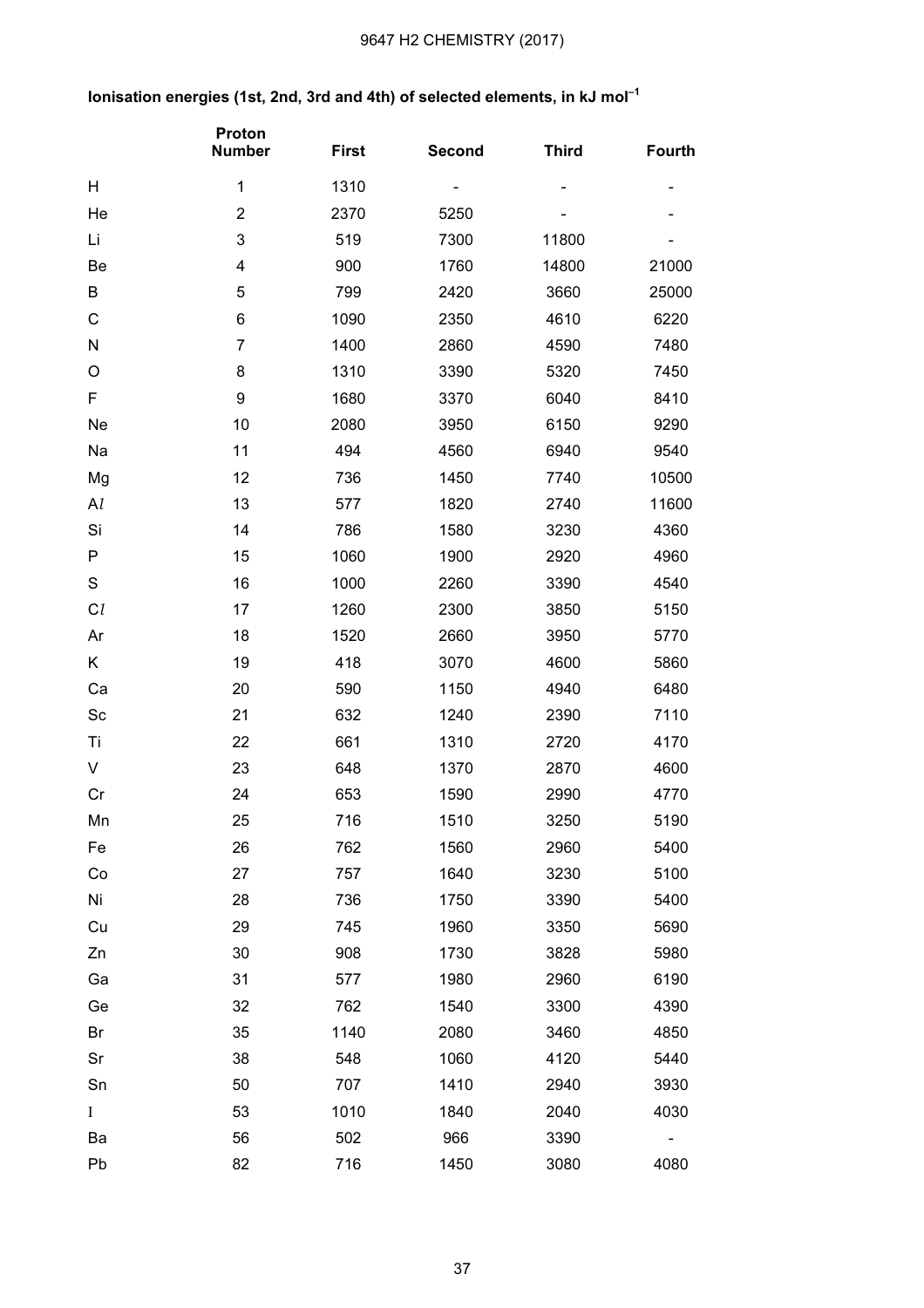## Bond energies

#### (a) Diatomic molecules

| Energy/kJ mol <sup>-1</sup> |
|-----------------------------|
| 436                         |
| 442                         |
| 994                         |
| 496                         |
| 158                         |
| 244                         |
| 193                         |
| 151                         |
| 562                         |
| 431                         |
| 366                         |
| 299                         |
|                             |

#### (b) Polyatomic molecules

| <b>Bond</b>       | Energy/kJ mol <sup>-1</sup> |
|-------------------|-----------------------------|
| $c_{\text{c}}$    | 350                         |
| $C = C$           | 610                         |
| $C = C$           | 840                         |
| C-C (benzene)     | 520                         |
| $C - H$           | 410                         |
| $C - Cl$          | 340                         |
| $C$ -Br           | 280                         |
| $C - I$           | 240                         |
| $C - O$           | 360                         |
| $C = O$           | 740                         |
| $C - N$           | 305                         |
| $C = N$           | 610                         |
| $C = N$           | 890                         |
| $N-H$             | 390                         |
| $N-N$             | 160                         |
| $N=N$             | 410                         |
| O—H               | 460                         |
| $O - O$           | 150                         |
| $S\rightarrow Cl$ | 359                         |
| $Si$ -H           | 320                         |
| $Si-O$            | 444                         |
| $Si-Si$           | 222                         |
| $S - Cl$          | 250                         |
| s—H               | 347                         |
| $S-S$             | 264                         |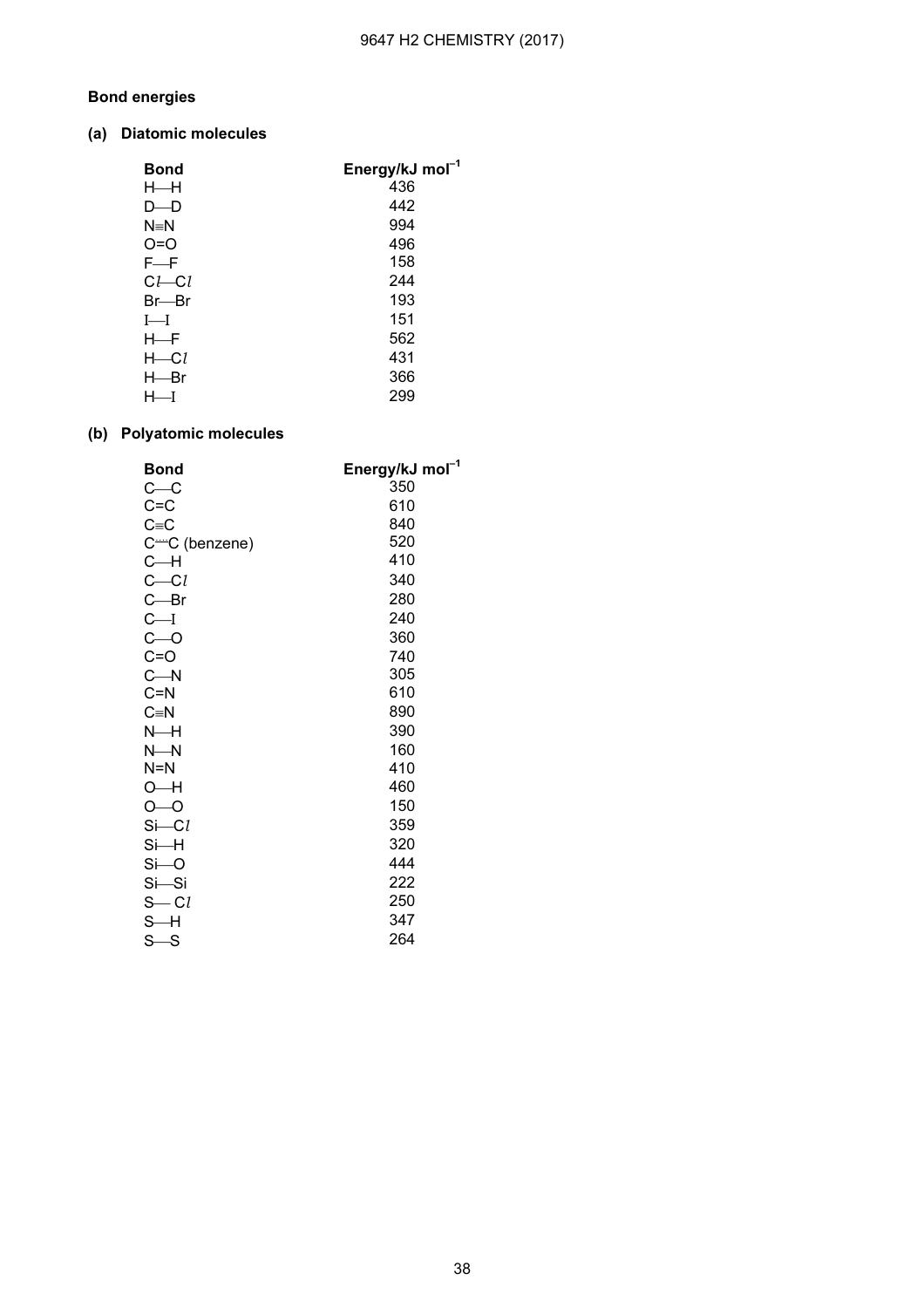#### Standard electrode potential and redox potentials,  $E^\leftrightarrow$  at 298 K (25 °C)  $^+$

For ease of reference, two tabulations are given:

- (a) an extended list in alphabetical order;
- (b) a shorter list in decreasing order of magnitude, i.e. a redox series.

# (a)  $E^{\ominus}$  in alphabetical order

| <b>Electrode reaction</b>                           |                      |                                | $E^{\leftrightarrow}$ N |
|-----------------------------------------------------|----------------------|--------------------------------|-------------------------|
| $Ag^+ + e^-$                                        | $\Rightarrow$        | Ag                             | $+0.80$                 |
| $Al^{3+} + 3e^ \Rightarrow$                         |                      | Al                             | $-1.66$                 |
| $Ba^{2+} + 2e^{-}$                                  | $\Rightarrow$        | Ba                             | $-2.90$                 |
| $Br_2 + 2e^ \Rightarrow$                            |                      | $2Br^-$                        | $+1.07$                 |
| $Ca^{2+} + 2e^{-}$                                  | $\Rightarrow$        | Ca                             | $-2.87$                 |
| $Cb + 2e^-$                                         | $\Rightarrow$        | $2Cl^{-}$                      | $+1.36$                 |
| $2HOCI + 2H^{+} + 2e^{-}$                           | $\Rightarrow$        | $Cl_2 + 2H_2O$                 | $+1.64$                 |
| $Co^{2+} + 2e^{-}$                                  | $\Rightarrow$        | Co                             | $-0.28$                 |
| $Co^{3+} + e^{-}$                                   | $\Rightarrow$        | $Co2+$                         | $+1.82$                 |
| $[Co(NH_3)_6]^{2+}$ + 2e <sup>-</sup>               | $\Rightarrow$        | $Co + 6NH3$                    | $-0.43$                 |
| $Cr^{2+} + 2e^{-}$                                  | $\Rightarrow$        | Cr                             | $-0.91$                 |
| $Cr^{3+} + 3e^{-}$                                  | $\Rightarrow$        | Cr                             | $-0.74$                 |
| $Cr^{3+} + e^{-}$                                   | $\Rightarrow$        | $Cr^{2+}$                      | $-0.41$                 |
| $Cr_2O_7^{2-}$ + 14H <sup>+</sup> + 6e <sup>-</sup> | $\Rightarrow$        | $2Cr^{3+} + 7H_2O$             | $+1.33$                 |
| $Cu^{+} + e^{-}$                                    | $\Rightarrow$        | Cu                             | $+0.52$                 |
| $Cu^{2+} + 2e^{-}$                                  | $\Rightarrow$        | Cu                             | $+0.34$                 |
| $Cu^{2+} + e^{-}$                                   | $\Rightarrow$        | $Cu+$                          | $+0.15$                 |
| $[Cu(NH3)4]2+ + 2e-$                                | $\Rightarrow$        | $Cu + 4NH3$                    | $-0.05$                 |
| $F_2 + 2e^-$                                        | $\rightleftharpoons$ | $2F^-$                         | $+2.87$                 |
| $Fe^{2+} + 2e^{-}$                                  | $\Rightarrow$        | Fe                             | $-0.44$                 |
| $Fe3+ + 3e-$                                        | $\Rightarrow$        | Fe                             | $-0.04$                 |
| $Fe3+ + e-$                                         | $\Rightarrow$        | $Fe2+$                         | $+0.77$                 |
| $[Fe(CN)_6]^{3-}$ + e <sup>-</sup>                  | $\Rightarrow$        | $[Fe(CN)_6]^{4-}$              | $+0.36$                 |
| $Fe(OH)_{3} + e^{-}$                                | $\Rightarrow$        | $Fe(OH)2 + OH-$                | $-0.56$                 |
| $2H^+ + 2e^-$                                       | $\Rightarrow$        | H <sub>2</sub>                 | 0.00                    |
| $I_2 + 2e^-$                                        |                      | $2I^-$                         | $+0.54$                 |
| $K^+ + e^-$                                         | $\Rightarrow$        | Κ                              | $-2.92$                 |
| $Li+ + e-$                                          | $\Rightarrow$        | Li                             | $-3.04$                 |
| $Mg^{2+} + 2e^-$                                    | $\rightleftharpoons$ | Mg                             | $-2.38$                 |
| $Mn^{2+} + 2e^-$                                    | $\Rightarrow$        | Mn                             | $-1.18$                 |
| $Mn^{3+} + e^{-}$                                   | $\rightleftharpoons$ | $Mn^{2+}$                      | $+1.49$                 |
| $MnO2 + 4H+ + 2e-$                                  | $\Rightarrow$        | $Mn^{2+} + 2H_2O$              | $+1.23$                 |
| $MnO_4^- + e^-$                                     | $\rightleftharpoons$ | MnO <sub>4</sub> <sup>2–</sup> | $+0.56$                 |
| $MnO4- + 4H+ + 3e-$                                 | $\Rightarrow$        | $MnO2 + 2H2O$                  | $+1.67$                 |
| $MnO4- + 8H+ + 5e-$                                 | $\Rightarrow$        | $Mn^{2+} + 4H_2O$              | $+1.52$                 |
| $NO_3^- + 2H^+ + e^-$                               | $\Rightarrow$        | $NO2 + H2O$                    | $+0.81$                 |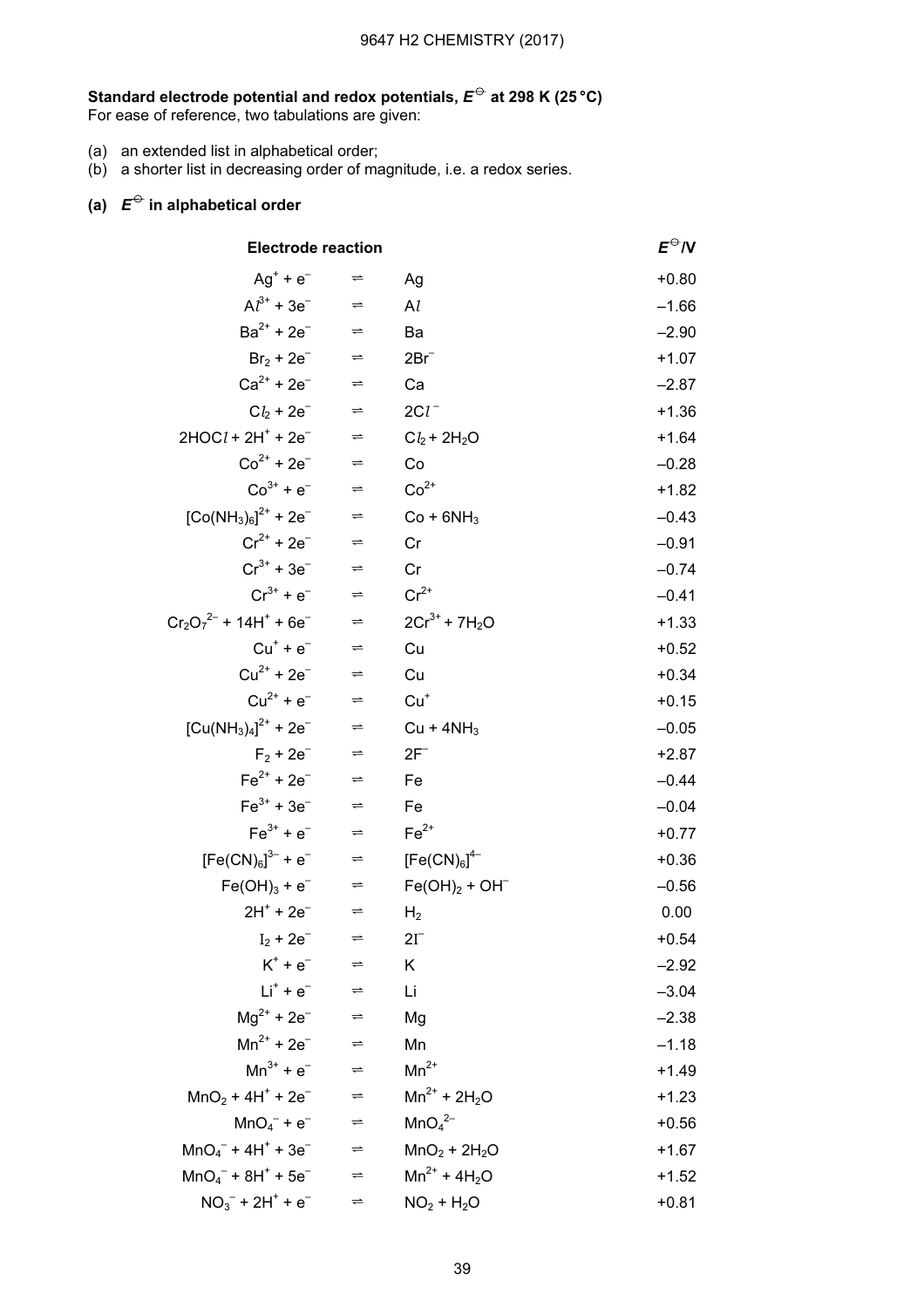| $NO3- + 3H+ + 2e-$                            | $\rightleftharpoons$ | $HNO2 + H2O$                            | $+0.94$ |
|-----------------------------------------------|----------------------|-----------------------------------------|---------|
| $NO_3^-$ + 10H <sup>+</sup> + 8e <sup>-</sup> | $\Rightarrow$        | $NH_4$ <sup>+</sup> + 3H <sub>2</sub> O | $+0.87$ |
| $Na^{+} + e^{-}$                              | $\rightleftharpoons$ | Na                                      | $-2.71$ |
| $Ni2+ + 2e-$                                  | $\Rightarrow$        | Ni                                      | $-0.25$ |
| $[Ni(NH_3)_6]^{2+}$ + 2e <sup>-</sup>         | $\rightleftharpoons$ | $Ni + 6NH3$                             | $-0.51$ |
| $H_2O_2 + 2H^+ + 2e^-$                        | $\rightleftharpoons$ | 2H <sub>2</sub> O                       | $+1.77$ |
| $O_2 + 4H^+ + 4e^-$                           | $\Rightarrow$        | 2H <sub>2</sub> O                       | $+1.23$ |
| $O_2$ + 2H <sub>2</sub> O + 4e <sup>-</sup>   | $\rightleftharpoons$ | $4OH^-$                                 | $+0.40$ |
| $O_2 + 2H^+ + 2e^-$                           | $\Rightarrow$        | $H_2O_2$                                | $+0.68$ |
| $2H_2O + 2e^-$                                | $\rightleftharpoons$ | $H_2$ + 20H <sup>-</sup>                | $-0.83$ |
| $Pb^{2+} + 2e^{-}$                            | $\Rightarrow$        | Pb                                      | $-0.13$ |
| $Pb^{4+} + 2e^{-}$                            | $\rightleftharpoons$ | $Pb^{2+}$                               | $+1.69$ |
| $PbO2 + 4H+ + 2e-$                            | $\Rightarrow$        | $Pb^{2+} + 2H_2O$                       | $+1.47$ |
| $SO_4^2$ + 4H <sup>+</sup> + 2e <sup>-</sup>  | $\rightleftharpoons$ | $SO_2 + 2H_2O$                          | $+0.17$ |
| $S_2O_8^{2-}$ + 2e <sup>-</sup>               | $\rightleftharpoons$ | $2SO_4^{2-}$                            | $+2.01$ |
| $S_4O_6^{2-}$ + 2e <sup>-</sup>               | $\Rightarrow$        | $2S_2O_3^{2-}$                          | $+0.09$ |
| $Sn^{2+} + 2e^{-}$                            | $\rightleftharpoons$ | Sn                                      | $-0.14$ |
| $Sn^{4+} + 2e^{-}$                            | $\Rightarrow$        | $Sn^{2+}$                               | $+0.15$ |
| $V^{2+}$ + 2e <sup>-</sup>                    | $\rightleftharpoons$ | V                                       | $-1.20$ |
| $V^{3+} + e^{-}$                              | $\Rightarrow$        | $V^{2+}$                                | $-0.26$ |
| $VO^{2+} + 2H^{+} + e^{-}$                    | $\rightleftharpoons$ | $V^{3+} + H_2O$                         | $+0.34$ |
| $VO2+ + 2H+ + e-$                             | $\Rightarrow$        | $VO^{2+} + H_2O$                        | $+1.00$ |
| $VO3- + 4H+ + e-$                             | $\Rightarrow$        | $VO^{2+} + 2H_2O$                       | $+1.00$ |
| $Zn^{2+} + 2e^{-}$                            | $\Rightarrow$        | Zn                                      | $-0.76$ |

All ionic states refer to aqueous ions but other state symbols have been omitted.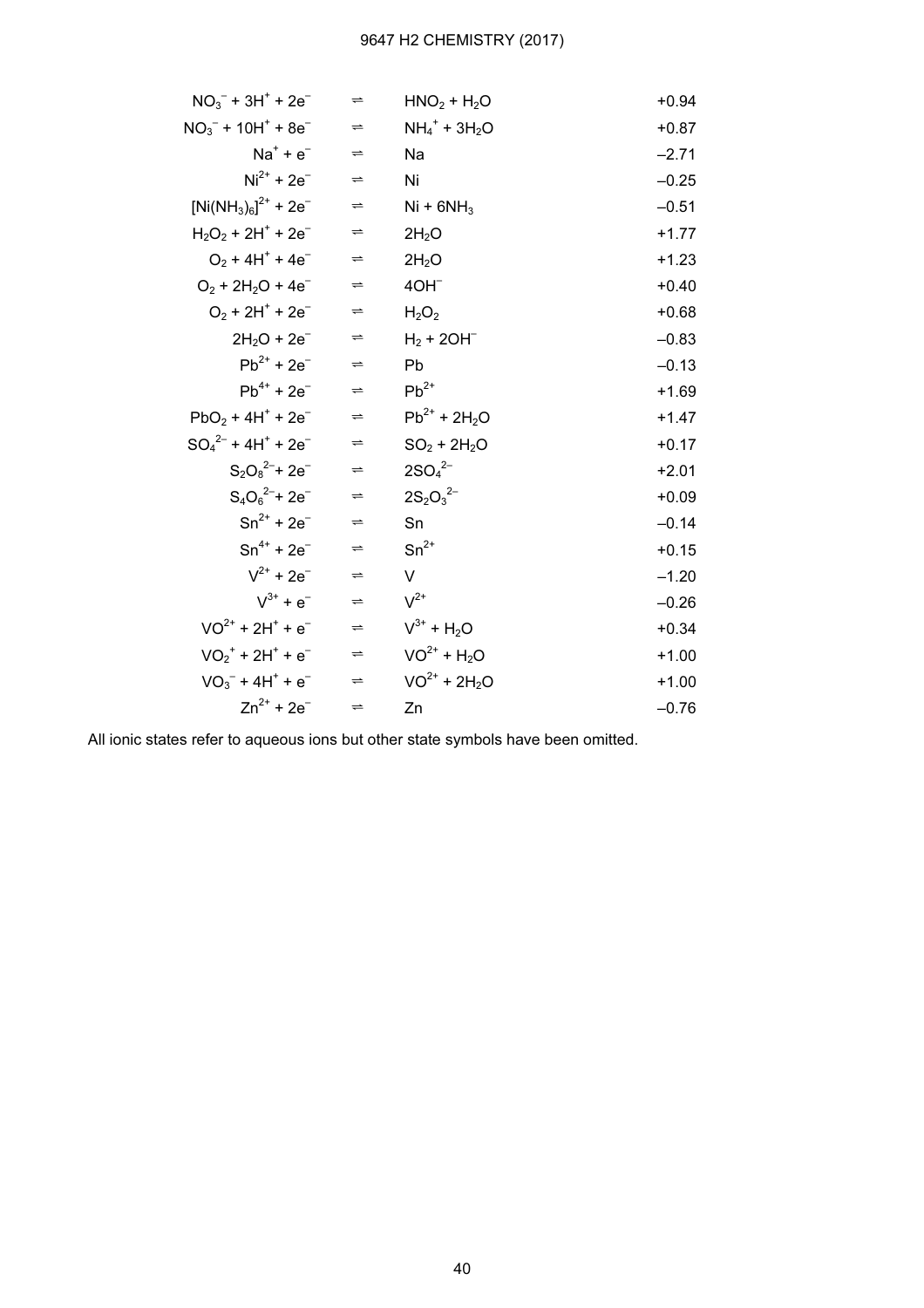# (b)  $E^{\ominus}$  in decreasing order of oxidising power

(see also the extended alphabetical list on the previous pages)

| <b>Electrode reaction</b>                           |                      |                    | $E^{\ominus}N$ |
|-----------------------------------------------------|----------------------|--------------------|----------------|
| $F_2 + 2e^-$                                        | $\Rightarrow$        | $2F^-$             | $+2.87$        |
| $S_2O_8^{2-}$ + 2e <sup>-</sup>                     | $\Rightarrow$        | $2SO_4^{2-}$       | $+2.01$        |
| $H_2O_2$ + 2H <sup>+</sup> + 2e <sup>-</sup>        | $\Rightarrow$        | 2H <sub>2</sub> O  | $+1.77$        |
| $MnO4- + 8H+ + 5e-$                                 | $\Rightarrow$        | $Mn^{2+} + 4H_2O$  | $+1.52$        |
| $PbO_2 + 4H^+ + 2e^-$                               | $\Rightarrow$        | $Pb^{2+} + 2H_2O$  | $+1.47$        |
| $Cb + 2e^-$                                         | $\Rightarrow$        | $2Cl^{-}$          | $+1.36$        |
| $Cr_2O_7^{2-}$ + 14H <sup>+</sup> + 6e <sup>-</sup> | $\Rightarrow$        | $2Cr^{3+} + 7H_2O$ | $+1.33$        |
| $Br_2 + 2e^-$                                       | $\Rightarrow$        | $2Br^-$            | $+1.07$        |
| $NO3- + 2H+ + e-$                                   | $\Rightarrow$        | $NO2 + H2O$        | $+0.81$        |
| $Aq^+ + e^ \Rightarrow$                             |                      | Ag                 | $+0.80$        |
| $Fe3+ + e-$                                         | $\Rightarrow$        | $Fe2+$             | $+0.77$        |
| $I_2 + 2e^-$                                        | $\rightleftharpoons$ | $2I^-$             | $+0.54$        |
| $O_2 + 2H_2O + 4e^-$                                | $\rightleftharpoons$ | 4OH <sup>-</sup>   | $+0.40$        |
| $Cu^{2+} + 2e^{-}$                                  | $\Rightarrow$        | Cu                 | $+0.34$        |
| $SO_4^{2-}$ + 4H <sup>+</sup> + 2e <sup>-</sup>     | $\Rightarrow$        | $SO_2 + 2H_2O$     | $+0.17$        |
| $Sn^{4+} + 2e^{-}$                                  | $\Rightarrow$        | $Sn^{2+}$          | $+0.15$        |
| $S_4O_6^{2-}$ + 2e <sup>-</sup>                     | $\Rightarrow$        | $2S_2O_3^{2-}$     | $+0.09$        |
| $2H^+ + 2e^-$                                       | $\Rightarrow$        | H <sub>2</sub>     | 0.00           |
| $Pb^{2+} + 2e^{-}$                                  | $\Rightarrow$        | Pb                 | $-0.13$        |
| $Sn^{2+} + 2e^{-}$                                  | $\Rightarrow$        | Sn                 | $-0.14$        |
| $Fe^{2+} + 2e^{-}$                                  | $\rightleftharpoons$ | Fe                 | $-0.44$        |
| $Zn^{2+} + 2e^{-}$                                  | $\rightleftharpoons$ | Zn                 | $-0.76$        |
| $Mq^{2+} + 2e^-$                                    | $\rightleftharpoons$ | Mg                 | $-2.38$        |
| $Ca^{2+} + 2e^{-}$                                  | $\rightleftharpoons$ | Ca                 | $-2.87$        |
| $K^+ + e^-$                                         | $\Rightarrow$        | Κ                  | $-2.92$        |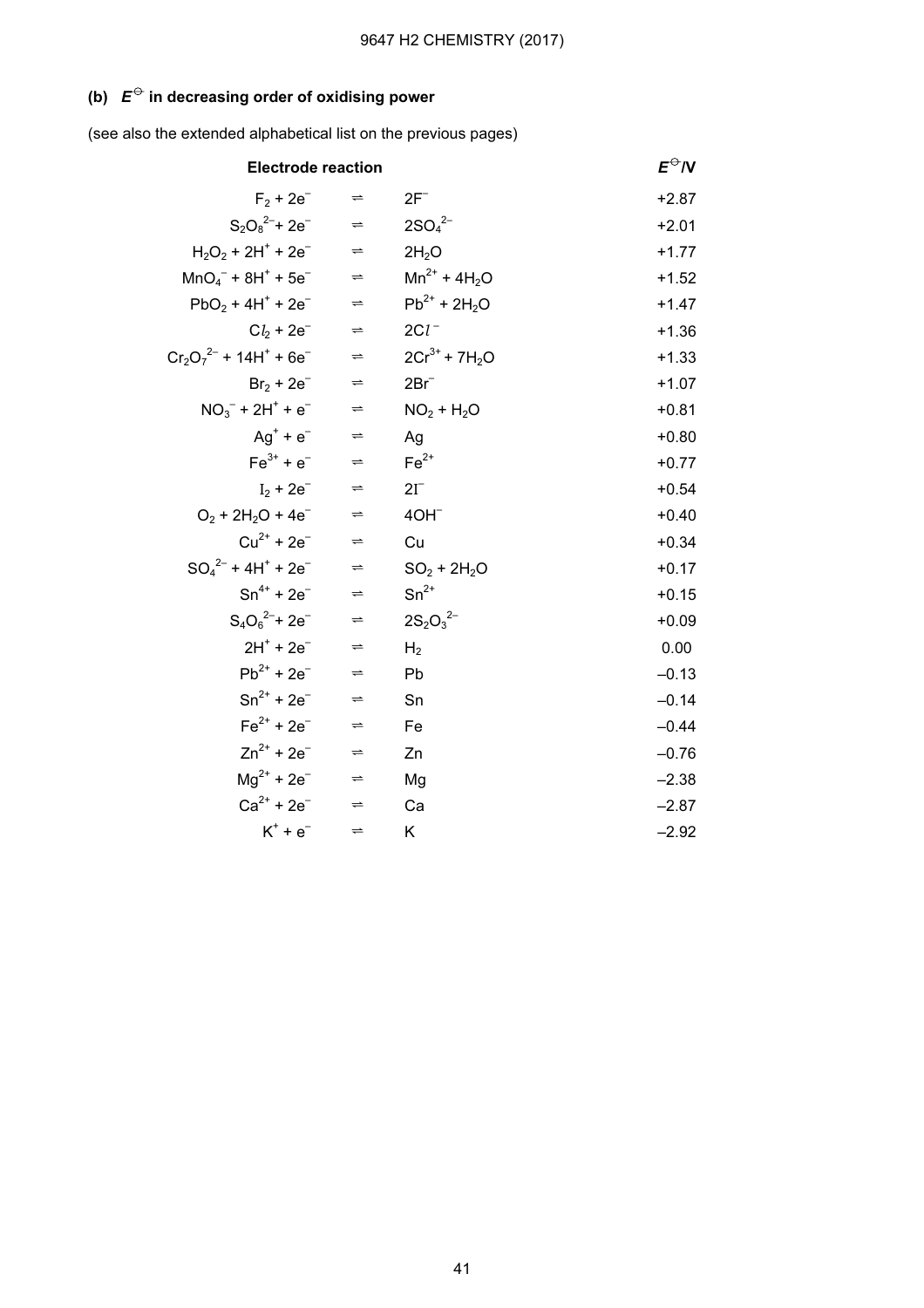|     | <b>Atomic and ionic radii</b>        |                |                    |                               |                   |
|-----|--------------------------------------|----------------|--------------------|-------------------------------|-------------------|
|     |                                      |                |                    |                               |                   |
| (a) | Period 3<br>metallic                 | Na             | atomic/nm<br>0.186 | $\mathsf{Na}^*$               | ionic/nm<br>0.095 |
|     |                                      | Mg             | 0.160              | $Mg^{2+}$                     | 0.065             |
|     |                                      | Al             | 0.143              | $Al^{3+}$                     | 0.050             |
|     |                                      |                |                    |                               |                   |
|     | single covalent                      | Si             | 0.117              | $Si4+$                        | 0.041             |
|     |                                      | P              | 0.110              | $P^{3-}$                      | 0.212             |
|     |                                      | $\mathbb S$    | 0.104              | $S^{2-}$                      | 0.184             |
|     |                                      | C <sub>l</sub> | 0.099              | $Cl^{-}$                      | 0.181             |
|     | van der Waals                        | Ar             | 0.192              |                               |                   |
|     |                                      |                |                    |                               |                   |
| (b) | <b>Group II</b>                      |                |                    |                               |                   |
|     | metallic                             | Be             | 0.112              | $Be2+$                        | 0.031             |
|     |                                      | Mg             | 0.160              | $Mg^{2+}$<br>Ca <sup>2+</sup> | 0.065             |
|     |                                      | Ca             | 0.197              | $Sr2+$                        | 0.099             |
|     |                                      | Sr             | 0.215              | $Ba^{2+}$                     | 0.113             |
|     |                                      | Ba             | 0.217              | $Ra^{2+}$                     | 0.135<br>0.140    |
|     |                                      | Ra             | 0.220              |                               |                   |
| (c) | <b>Group IV</b>                      |                |                    |                               |                   |
|     | single covalent                      | $\mathsf C$    | 0.077              |                               |                   |
|     |                                      | Si             | 0.117              | $Si4+$                        | 0.041             |
|     |                                      | Ge             | 0.122              | $Ge^{2+}$                     | 0.093             |
|     |                                      |                |                    | $Sn^{2+}$                     |                   |
|     | metallic                             | Sn             | 0.162              | $Pb^{2+}$                     | 0.112             |
|     |                                      | Pb             | 0.175              |                               | 0.120             |
| (d) | <b>Group VII</b>                     |                |                    |                               |                   |
|     | single covalent                      | F              | 0.072              | $F^-$                         | 0.136             |
|     |                                      | C <sub>l</sub> | 0.099              | $Cl^{-}$                      | 0.181             |
|     |                                      | Br             | 0.114              | $Br^-$                        | 0.195             |
|     |                                      | $\mathbf I$    | 0.133              | $\Gamma$                      | 0.216             |
|     |                                      | At             | 0.140              |                               |                   |
|     |                                      |                |                    |                               |                   |
| (e) | <b>First row transition elements</b> |                |                    | $Sc^{3+}$                     | 0.081             |
|     | single covalent                      | Sc<br>Ti       | 0.144<br>0.132     | $Ti2+$                        | 0.090             |
|     |                                      | V              | 0.122              | $V^{3+}$                      | 0.074             |
|     |                                      | Cr             | 0.117              | $Cr^{3+}$                     | 0.069             |
|     |                                      | Mn             | 0.117              | $Mn^{2+}$                     | 0.080             |
|     |                                      | Fe             | 0.116              | $Fe2+$                        | 0.076             |
|     |                                      |                |                    | $Fe3+$                        | 0.064             |
|     |                                      | Co             | 0.116              | $Co2+$                        | 0.078             |
|     |                                      | Ni             | 0.115              | $Ni2+$                        | 0.078             |
|     |                                      | Cu             | 0.117              | $Cu2+$                        | 0.069             |
|     |                                      | Zn             | 0.125              | $Zn^{2+}$                     | 0.074             |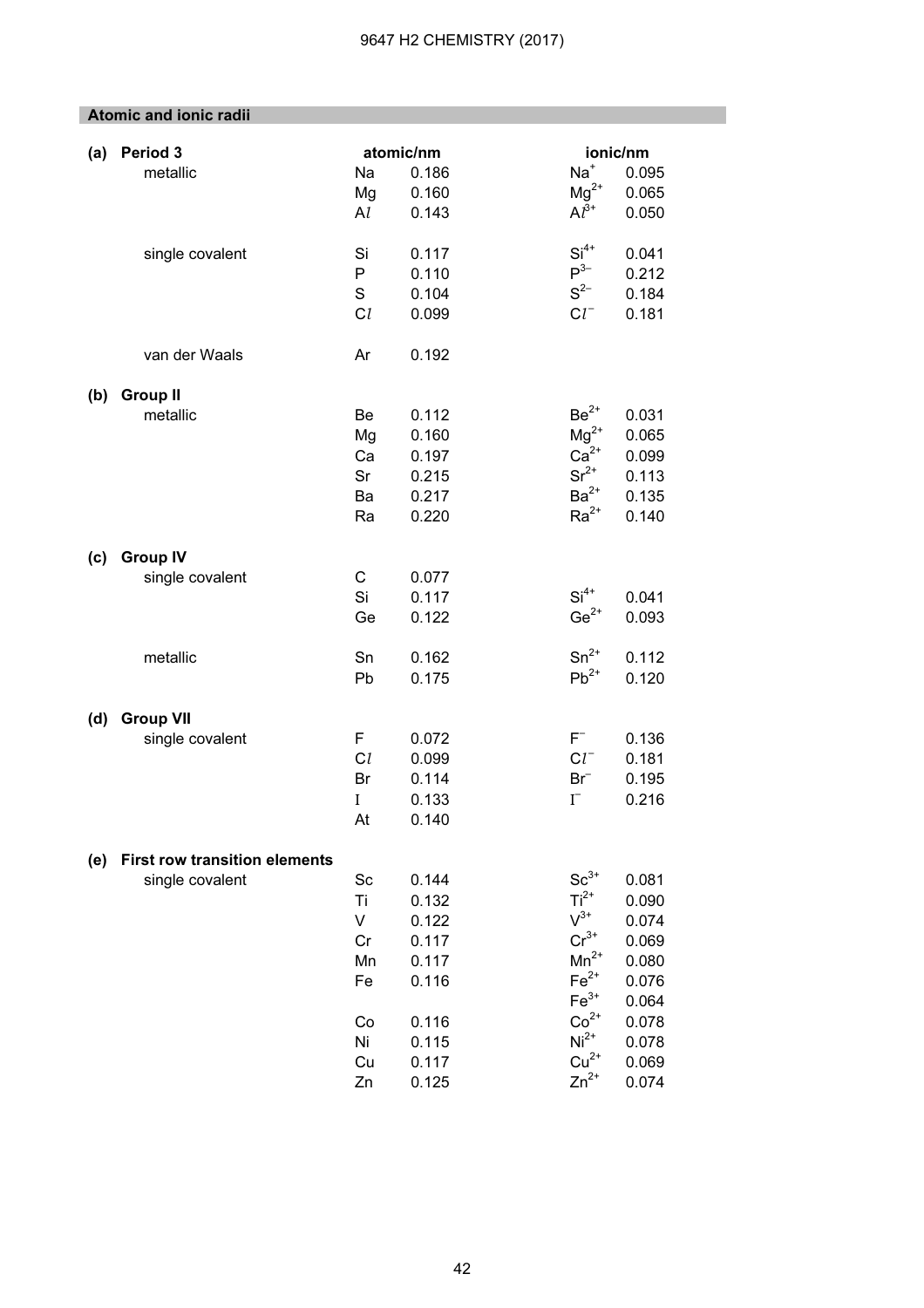| <b>Bond</b>  |                                        | Characteristic ranges<br>Wavenumber<br>(reciprocal wavelength)<br>$/cm^{-1}$ |
|--------------|----------------------------------------|------------------------------------------------------------------------------|
| $C - Cl$     |                                        | 700 to 800                                                                   |
| $C=O$        | alcohols, ethers, esters               | 1000 to 1300                                                                 |
| $C = C$      |                                        | 1610 to 1680                                                                 |
| $C = O$      | aldehydes, ketones, acids, esters      | 1680 to 1750                                                                 |
| $C = C$      |                                        | 2070 to 2250                                                                 |
| $C \equiv N$ |                                        | 2200 to 2280                                                                 |
| $O-H$        | 'hydrogen-bonded' in acids             | 2500 to 3300                                                                 |
| $C - H$      | alkanes, alkenes, arenes               | 2840 to 3095                                                                 |
| $O-H$        | 'hydrogen-bonded' in alcohols, phenols | 3230 to 3550                                                                 |
| N—H          | primary amines                         | 3350 to 3500                                                                 |
| 0—Н          | 'free'                                 | 3580 to 3650                                                                 |

# Characteristic values for infra-red absorption (due to stretching vibrations in organic molecules).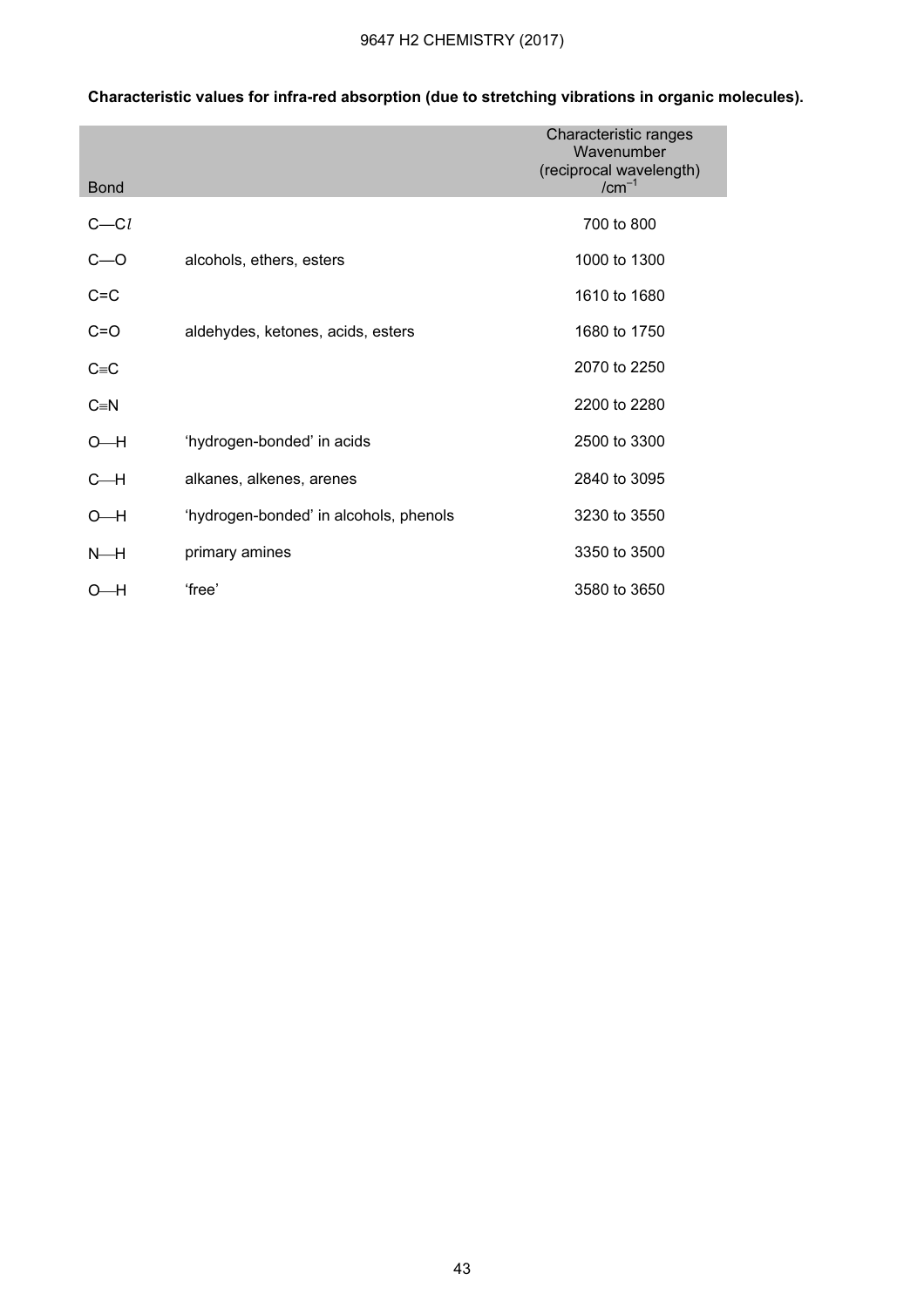# Typical proton chemical shift value ( $\delta$ ) relative to T.M.S.=0

| Type of proton                         | Chemical shift (ppm) |
|----------------------------------------|----------------------|
| $R - CH3$                              | 0.9                  |
| $R - CH2 - R$                          | 1.3                  |
| $R_3$ CH                               | $1.4 - 1.7$          |
| $CH3$ -C<br>0R                         | 2.0                  |
| $\mathcal{L}$ H <sub>3</sub><br>∥<br>೧ | 2.1                  |
| CH <sub>3</sub>                        | 2.3                  |
| $R-C=CH$                               | $1.8 - 3.1$          |
| $R - CH2 - Hal$                        | $3.2 - 3.7$          |
| $R$ – O – CH <sub>3</sub>              | $3.3 - 4.0$          |
| $R - O - H$                            | $0.5 - 6.0*$         |
| $R_2C = CH -$                          | $4.5 - 6.0$          |
| ОH                                     | $4.5 - 7.0*$         |
| H                                      | $6.0 - 9.0$          |
| R                                      | $9.0 - 10.0$         |
| R<br>ΨĤ                                | $9.0 - 13.0*$        |
| $R-MH2$                                | $1.0 - 5.0*$         |
| NH <sub>2</sub>                        | $3.0 - 6.0*$         |
| R<br>NH·                               | $5.0 - 12.0*$        |

\*Sensitive to solvent, concentration